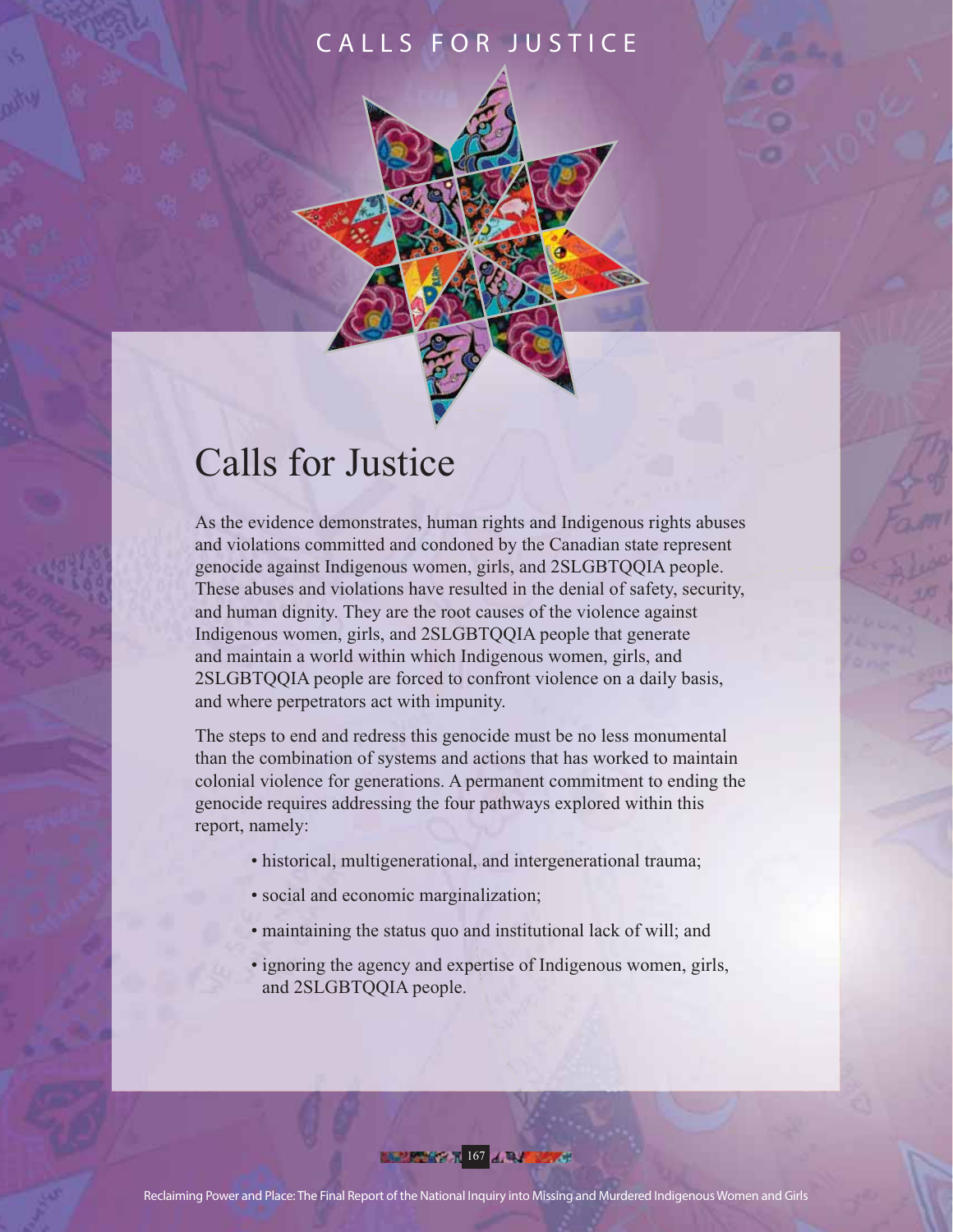Addressing these four pathways means full compliance with all human and Indigenous rights instruments, as well as with the premise that began this report: that the daily encounters with individuals, institutions, systems, and structures that compromise security must be addressed with a new view toward relationships.

Although we have been mandated to provide recommendations, it must be understood that these recommendations, which we frame as "Calls for Justice," are legal imperatives – they are not optional. The Calls for Justice arise from international and domestic human and Indigenous rights laws, including the *Charter¸* the Constitution, and the Honour of the Crown. As such, Canada has a legal obligation to fully implement these Calls for Justice and to ensure Indigenous women, girls, and 2SLGBTQQIA people live in dignity. We demand a world within which First Nations, Inuit, and Métis families can raise their children with the same safety, security, and human rights that non-Indigenous families do, along with full respect for the Indigenous and human rights of First Nations, Inuit, and Métis families.

As we noted in our *Interim Report,* there has been very limited movement to implement recommendations from previous reports. What little efforts have been made have focused more on reactive rather than preventative measures.<sup>1</sup> This is a significant barrier to addressing the root causes of violence. Further, insufficient political will continues to be a roadblock across all initiatives. We maintain now, as we did then, that proper prioritization and resourcing of solutions by Canadian governments must come with real partnerships with Indigenous Peoples that support self-determination, in a decolonizing way.<sup>2</sup>

In presenting these Calls for Justice, we begin, first, by setting out the principles for change that have informed our work throughout the National Inquiry, and that represent the building blocks for meaningful and permanent transformation. These basic principles permeate and inform all of our Calls for Justice, and should be considered guiding principles for interpreting and implementing all of the Calls for Justice.

Next, we articulate our Calls for Justice as imperatives for redress that go beyond one area or issue and that touch on all of the abuses and violations that family members and survivors of violence identified in sharing their truths.

These Calls for Justice represent important ways to end the genocide and to transform systemic and societal values that have worked to maintain colonial violence.

Our Calls for Justice aren't just about institutions, or about governments, although they have foundational obligations to uphold; there is a role for everyone in the short and the long term. Individuals, institutions, and governments can all play a part; we encourage you, as you read these recommendations, to understand and, most importantly, to act on yours.

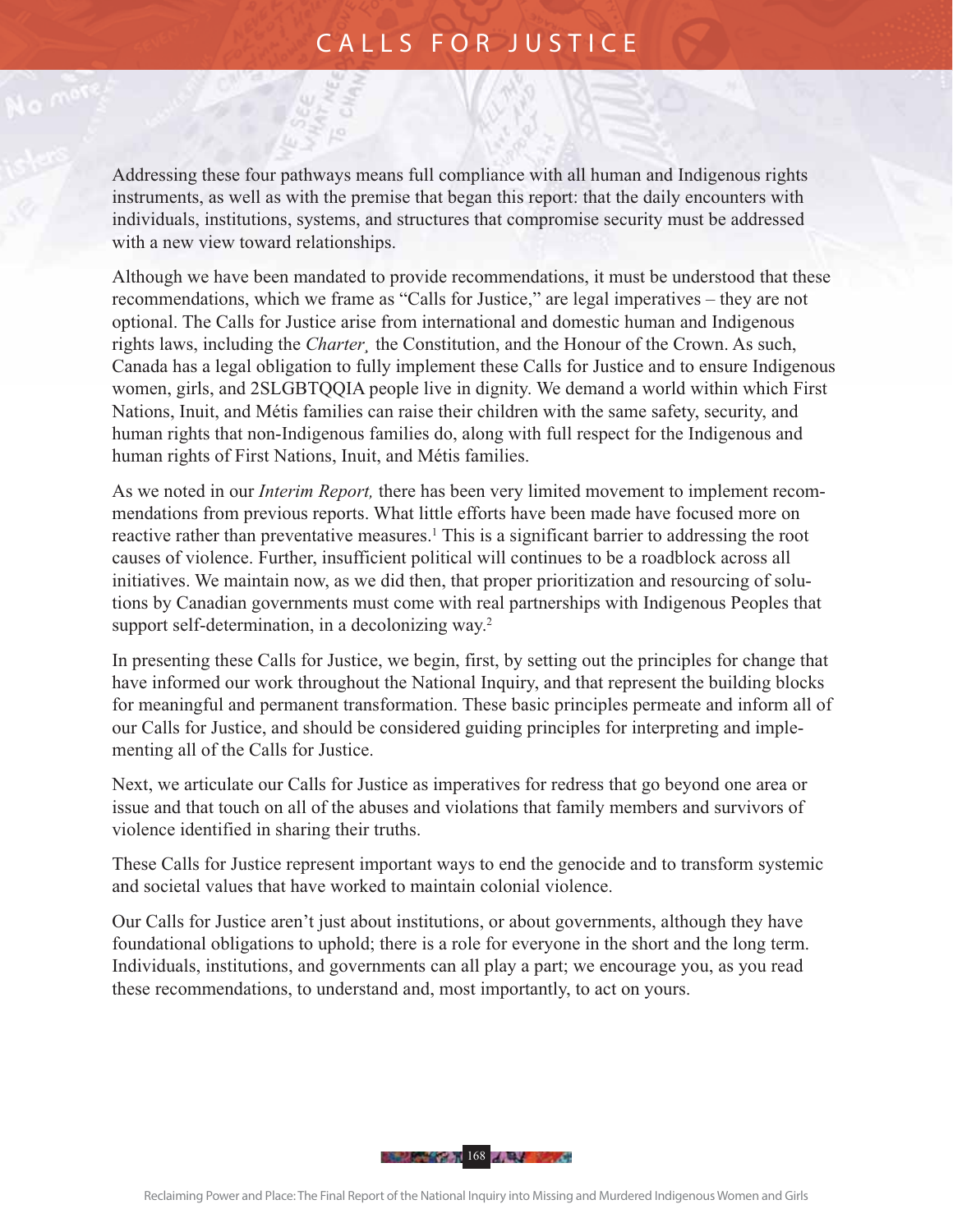# Principles for Change

Our Calls for Justice are based on a solid foundation of evidence and law. Witnesses who shared their truths with us also explained that there are many important principles and ideas that must inform the implementation of any of the Calls for Justice in order for them to be effective and meaningful.

#### **A Focus on Substantive Equality and Human and Indigenous Rights**

Indigenous women, girls, and 2SLGBTQQIA people are holders of inherent Indigenous rights, constitutional rights, and international and domestic human rights. In addition, many Indigenous Peoples in Canada are rights holders under various Treaties, land claims, and settlement agreements.

As this report affirms, and as the Canadian Human Rights Commission has pointed out:

A fundamental premise of this approach is that Indigenous women and girls should not be treated solely as victims but as independent human rights holders…. A human rights-based approach would be a critical element in efforts to bring about a paradigm shift in Canada's relationship with Indigenous Peoples, particularly Indigenous women and girls. This is because such an approach would reframe issues of importance related to Indigenous women and girls as a "denial of rights" instead of "unfulfilled needs". Exposure to violence would then be seen as a systemic violation of the rights to gender equality and non-discrimination requiring broad structural changes (i.e. policing practices, judicial), instead of a symptom of service gaps requiring temporary solutions.

This approach would reaffirm Canada's commitment to uphold and to promote the human rights of people in vulnerable circumstances. It would also constitute a significant step towards the implementation of Canada's obligations enshrined in international human rights conventions and declarations (e.g. the Convention on the Elimination of All Forms of Discrimination Against Women, Convention on the Elimination of all Forms of Racial Discrimination, and the United Nations Declaration on the Rights of Indigenous Peoples). These obligations were further outlined in the recommendations made by various international bodies, such as the Committee on the Elimination of All Forms of Discrimination Against Women and the Inter-American Commission on Human Rights.<sup>3</sup>

Throughout this report we have also pointed to other legal instruments, including the *Convention on the Prevention and Punishment of the Crime of Genocide* (PPCG), that must be considered in terms of viewing Indigenous women, girls, and 2SLGBTQQIA people as rights holders. Please note that, due to the complexity of the issue of genocide, a supplementary report will be available on our website that explores this finding in greater detail within a legal framework of analysis. Throughout these Calls, we maintain that all actions and remediation to address root causes of violence must be human and Indigenous rights-based with a focus on substantive equality for Indigenous Peoples.

169 - Paul 169 - Paul 169 - Paul 169 - Paul 169 - Paul 169 - Paul 169 - Paul 169 - Paul 169 - Paul 169 - Paul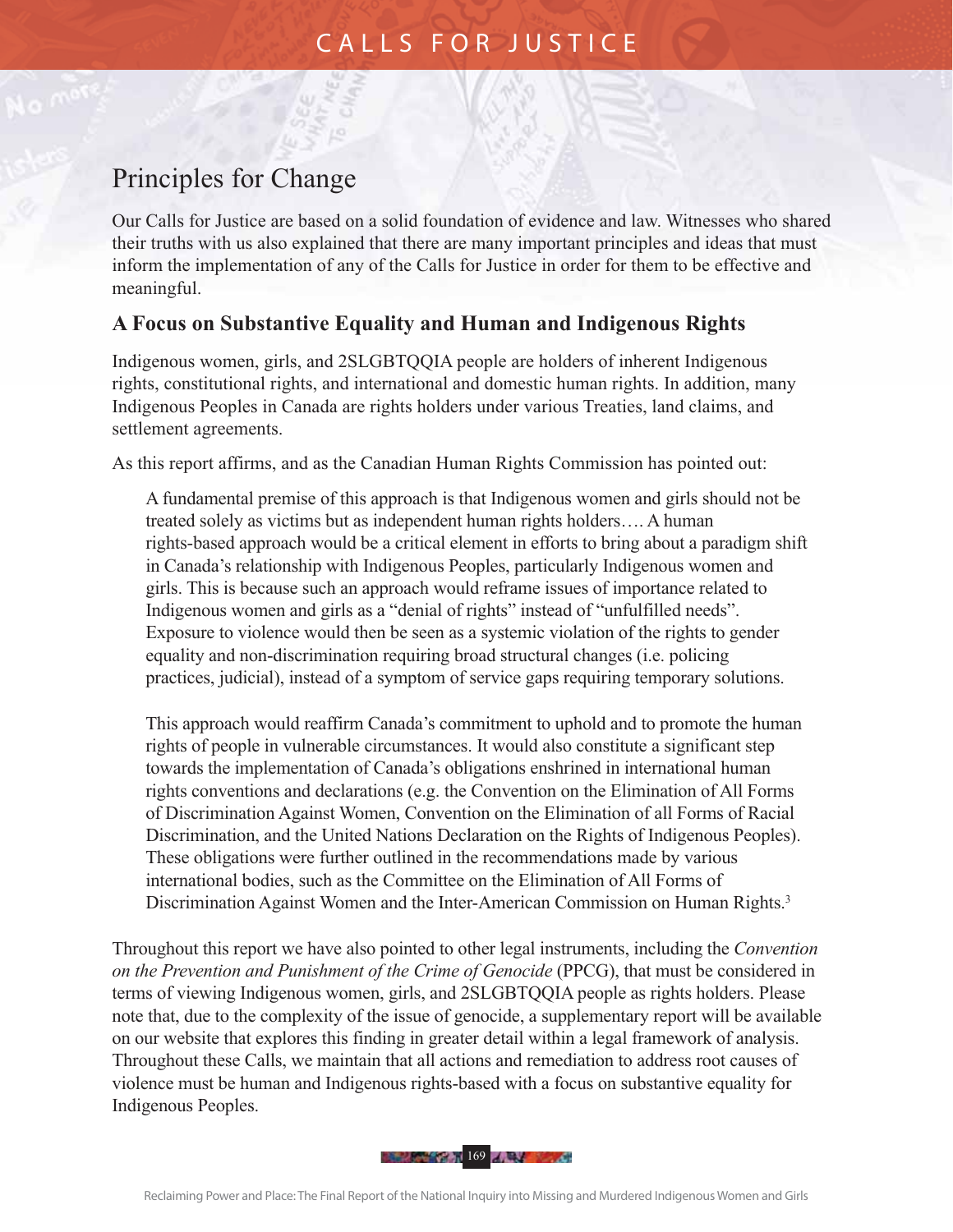

*Indigenous women speak out: there can be no true reconciliation without justice. Credit: Ben Powless* 

"Substantive equality" is a legal principle that refers to the achievement of true equality in outcomes. It is required in order to address the historical disadvantages, intergenerational trauma, and discrimination experienced by a person to narrow the gap of inequality that they are experiencing in order to improve their overall well-being. In addition, the fundamental principle that human rights are interconnected means that none of the issues addressed in this report, though separated for ease of reading and

comprehension, should be considered in isolation; all are key to achieving and maintaining substantive equality and in implementing measures that uphold rights and create safety. In these Calls for Justice, we frequently call upon "all governments"; in the interpretation of these Calls, **"all governments" refers to federal, provincial, territorial, municipal, and Indigenous governments.** 

#### **A Decolonizing Approach**

Implementation of these Calls for Justice must include a decolonizing approach. As we explained in our *Interim Report*:

A decolonizing approach aims to resist and undo the forces of colonialism and to re-establish Indigenous Nationhood. It is rooted in Indigenous values, philosophies, and knowledge systems. It is a way of doing things differently that challenges the colonial influence we live under by making space for marginalized Indigenous perspectives. The National Inquiry's decolonizing approach also acknowledges the rightful power and place of Indigenous women and girls.4

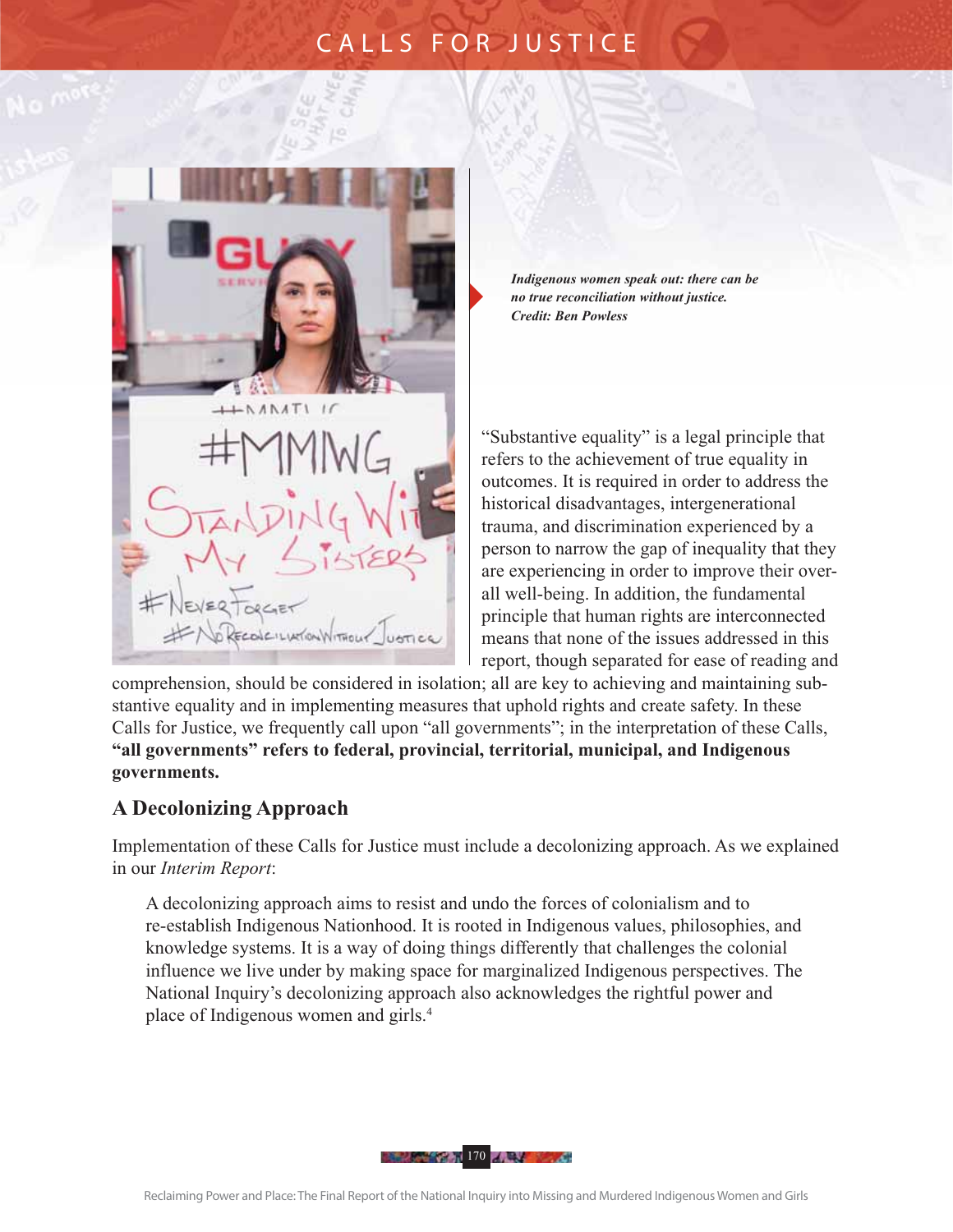Decolonizing approaches involve recognizing inherent rights through the principle that Indigenous Peoples have the right to govern themselves in relation to matters that are internal to their communities; integral to their unique cultures, identities, traditions, languages, and institutions; and with respect to their special relationship to their resources, which many witnesses described as their relatives.

Our approach honours and respects Indigenous values, philosophies, and knowledge systems. It is a strengths-based approach, focusing on the resilience and expertise of individuals and communities themselves.

#### **Inclusion of Families and Survivors**

The implementation of the Calls for Justice must include the perspectives and participation of Indigenous women, girls, and 2SLGBTQQIA people with lived experience, including the families of the missing and murdered and survivors of violence. The definition of "family" is not limited to a nuclear family. "Family" must be understood to include all forms of familial kinship, including but not limited to biological families, chosen families, and families of the heart.<sup>5</sup>

We centre their contributions throughout the report, because we know that this inclusion is key to healing and to understanding the strength and resilience that lie at the heart of each person, each family, and each community from whom we heard. We maintain the need for this approach to the implementation of all Calls for Justice, ensuring that the specific measures taken fully engage these perspectives and this expertise.

#### **Self-Determined and Indigenous-Led Solutions and Services**

Services and solutions must be led by Indigenous governments, organizations, and people. This is based on the self-determination and self-governance of Indigenous Peoples, as defined per articles 3 and 4 of the *United Nations Declaration on the Rights of Indigenous Peoples* (UNDRIP):

Article 3: "Indigenous Peoples have the right to self-determination. By virtue of that right they freely determine their political status and freely pursue their economic, social and cultural development."

Article 4: "Indigenous Peoples, in exercising their right to self-determination, have the right to autonomy or self-government in matters relating to their internal and local affairs, as well as ways and means for financing their autonomous functions."

Though defined by these articles, self-determination actually represents an inherent right that exists independent of any statute or legislation. The colonial mindset by which Indigenous leaders ask for permission and the state gives permission has to end. Further, the exclusion of Indigenous women, girls, 2SLGBTQQIA people, Elders, and children from the exercise of Indigenous self-determination must end.

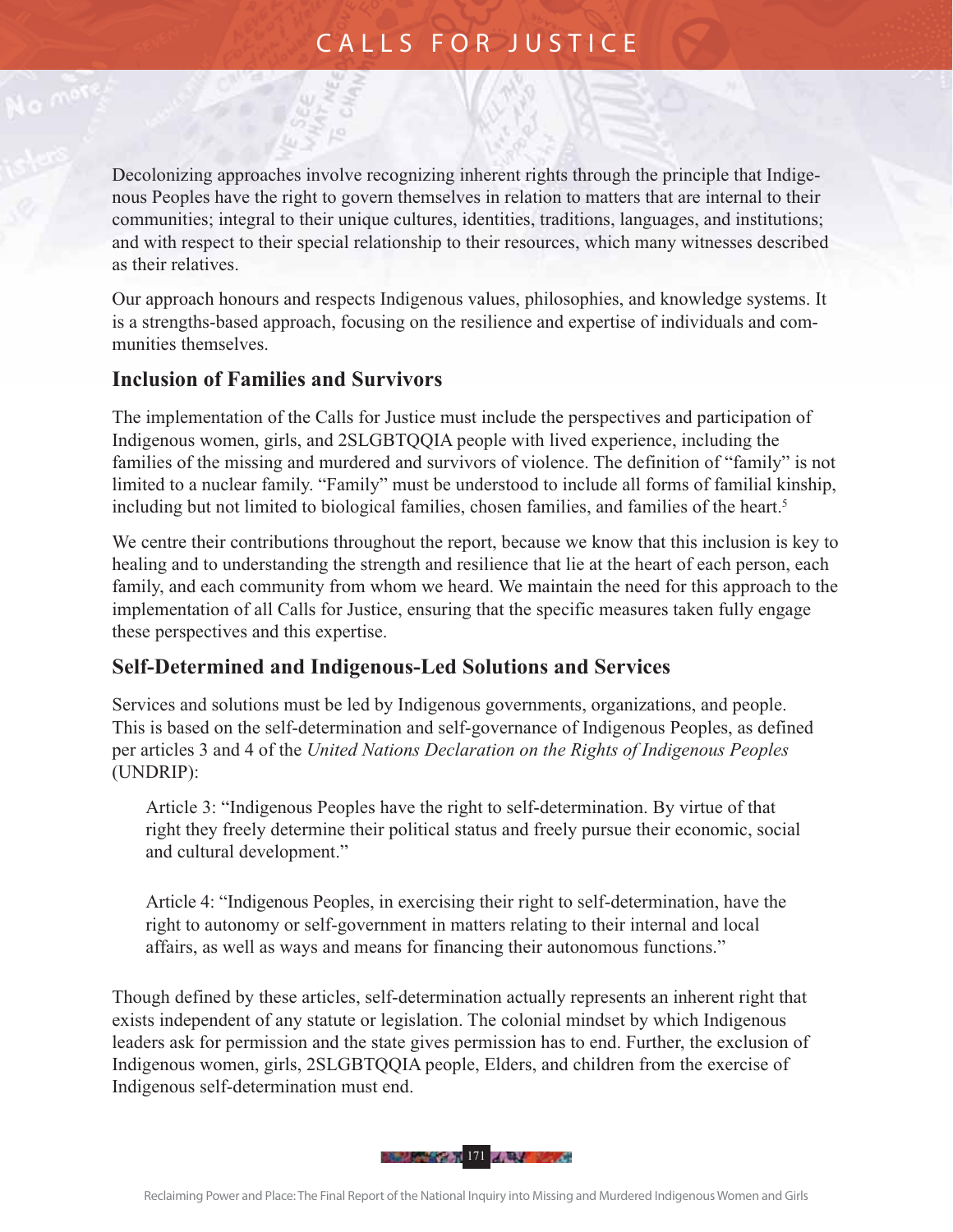Where Indigenous Peoples and non-Indigenous governments have to work together to create solutions and deliver services, it must be in true partnership that respects Indigenous selfdetermination in all matters. Within this, we maintain that solutions should stem from Indigenous communities and Nations, and that these solutions must be prioritized and sustainably and equitably resourced.

#### **Recognizing Distinctions**

Indigenous women, girls, and 2SLGBTQQIA people come from diverse First Nations, Métis, and Inuit communities. The Calls for Justice must be interpreted and implemented in an equitable and non-discriminatory way, addressing the needs of distinct Indigenous Peoples, and taking into account factors that make them distinct. These include, but are not limited to:

- Self-identification
	- $\angle$  First Nation
	- $J$  Inuit
	- $\checkmark$  Métis
- Geographical- or regional-specific information
	- 3 North, South, East, West
	- $\checkmark$  Proximity to urban centres, oceans, water, and natural resources
	- $\checkmark$  Locations of traditional territories and homelands
	- $\checkmark$  Municipal, provincial, and territorial boundaries
- Residency
	- 3 On-reserve/off-reserve
	- $\angle$  Rural/urban
	- $\angle$  Remote and northern
	- $\checkmark$  Communities and settlements
- A gendered lens and framework that ensures that impacts on women, girls, and 2SLGBTQQIA individuals are taken into account. This also includes understanding the differences and diversity among 2SLGBTQQIA people and understanding that the needs, within communities of individuals, may not necessarily be the same.

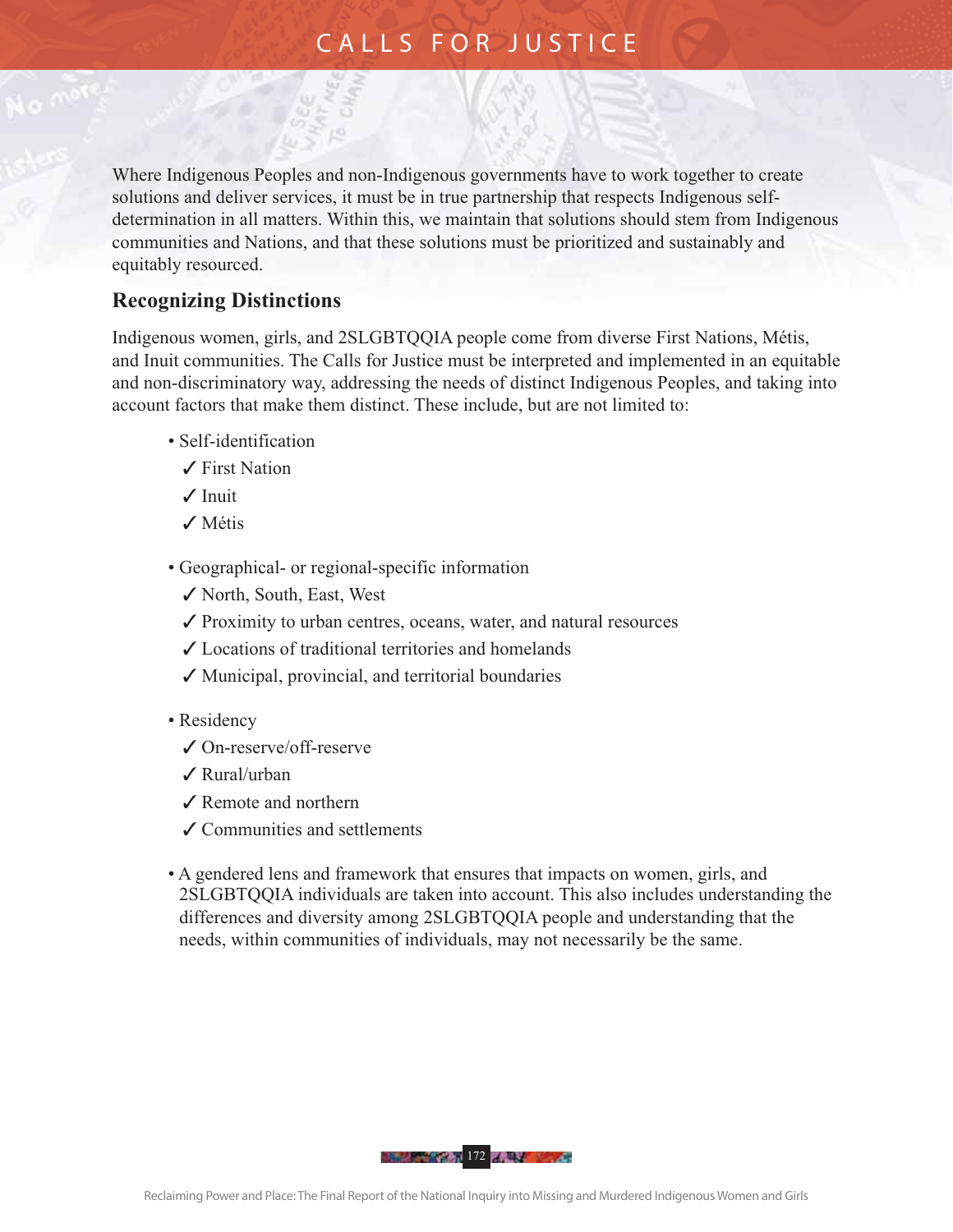#### **Cultural Safety**

The interpretation and implementation of the Calls for Justice must include the necessity for cultural safety. Cultural safety goes beyond the idea of cultural "appropriateness" and demands the incorporation of services and processes that empower Indigenous Peoples. The creation of cultural safety requires, at a minimum, the inclusion of Indigenous languages, laws and protocols, governance, spirituality, and religion.

#### **Trauma-Informed Approach**

Incorporating knowledge of trauma into all policies, procedures, and practices of solutions and services is crucial to the implementation of the Calls for Justice. It is fundamental to recognizing the impacts of trauma and to responding appropriately to signs of trauma. Interpretation and implementation of the Calls for Justice must include funding to ensure all necessary steps to create a trauma-informed approach and to deliver trauma-informed services are viable.

The interpretation and implementation of our Calls for Justice must take into account all of these approaches and principles, because they are interconnected and inseparable. All Calls for Justice are aimed at ending genocide, tackling root causes of violence, and improving the quality of life of Indigenous women, girls, and 2SLGBTQQIA people. This is the only way forward.



*Sarah Birmingham is the mother of Mary Ann Birmingham, killed in 1986. When she remembers her daughter, she always remembers her smiling. Now she's participating in the #SacredMMIWG education and awareness campaign to make change. Credit: Nadya Kwandibens*

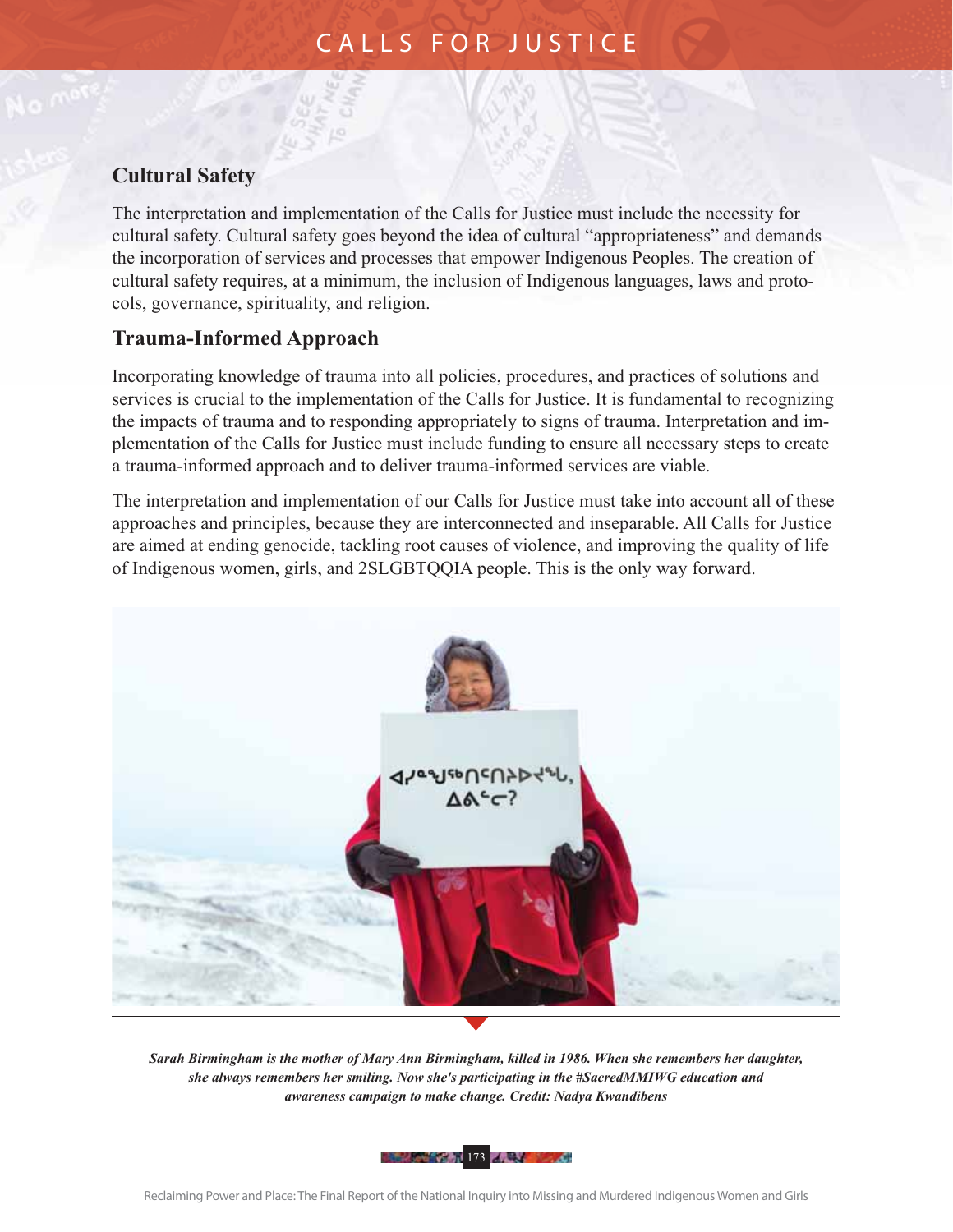### Overarching Findings

While we have included findings specific to particular themes, issues and communities through the second section of this report, we maintain that there are many truths that we heard that make it clear how these areas are connected and are inseparable, where the actions or inactions of particular groups, institutions, and governments have served to promote violence and perpetuate genocide.

Overarching findings include:

 $\nabla$  The significant, persistent, and deliberate pattern of systemic racial and gendered human rights and Indigenous rights violations and abuses – perpetuated historically and maintained today by the Canadian state, designed to displace Indigenous Peoples from their land, social structures, and governance and to eradicate their existence as Nations, communities, families, and individuals – is the cause of the disappearances, murders, and violence experienced by Indigenous women, girls, and 2SLGBTQQIA people, and is genocide. This colonialism, discrimination, and genocide explains the high rates of violence against Indigenous women, girls, and 2SLGBTQQIA people.

 An absolute paradigm shift is required to dismantle colonialism within Canadian society, and from all levels of government and public institutions. Ideologies and instruments of colonialism, racism, and misogyny, past and present, must be rejected.

 $\nabla$  Canada has signed and ratified many international declarations and treaties that affect Indigenous women's, girls', and 2SLGBTQQIA people's rights, protection, security, and safety. Canada has failed to meaningfully implement the provisions of these legal instruments, including PPCG, ICESCR, ICCPR, UNCRC, CEDAW, and UNDRIP.

Further, the Canadian state has enacted domestic laws, including but not limited to section 35 of the Constitution, the *Charter of Rights and Freedoms*, and human rights legislation, to ensure the legal protection of human rights and Indigenous rights. All governments, including Indigenous governments, have an obligation to uphold and protect the Indigenous and human rights of all Indigenous women, girls, and 2SLGBTQQIA people as outlined in these laws. Canada has failed to protect these rights and to acknowledge and remedy the human rights violations and abuses that have been consistently perpetrated against Indigenous women, girls, and 2SLGBTQQIA people.

There is no accessible and reliable mechanism within the Canadian state for Indigenous women, girls, and 2SLGBTQQIA people to seek recourse and remedies for the violations of their domestic and international human rights and Indigenous rights. The Canadian legal system fails to hold the state and state actors accountable for their failure to meet domestic and international human rights and Indigenous rights obligations.

**174 AND 174 AND 174 BEE**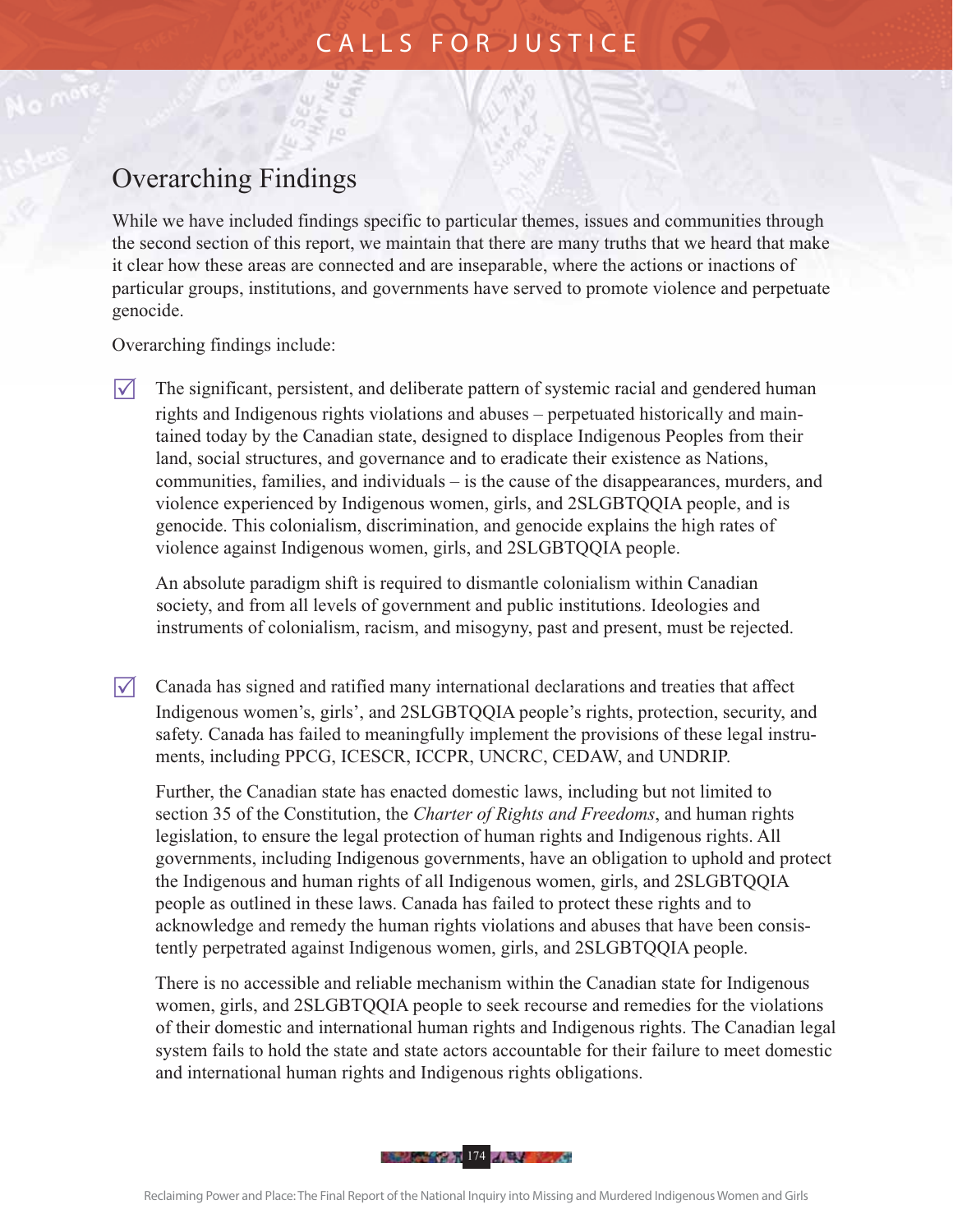$\sqrt{\phantom{a}}$  The Canadian state has displaced Indigenous women and 2SLGBTQQIA people from their traditional roles in governance and leadership and continues to violate their political rights. This has been done through concerted efforts to destroy and replace Indigenous governance systems with colonial and patriarchal governance models, such as the *Indian Act,* and through the imposition of laws of general application throughout Canada. Indigenous governments or bands as established under the *Indian Act* or through local municipal governments do not have the full trust of Indigenous women, girls, and 2SLGBTQQIA people. Indigenous bands and councils and community leadership who have authority through colonial law are generally seen as not representing all of the interests of Indigenous women, girls, and 2SLGBTQQIA people.

 $\nabla$  We recognize self-determination and self-governance as fundamental Indigenous and human rights and a best practice. Indigenous self-determination and self-governance in all areas of Indigenous society are required to properly serve and protect Indigenous women, girls, and 2SLGBTQQIA people. This is particularly true in the delivery of services.

Efforts by Indigenous women, girls, and 2SLGBTQQIA people to be self-determining face significant barriers. Many Indigenous women's advocacy organizations and grassroots organizations engaging in essential work to support survivors of violence and families of missing or lost loved ones, and working toward restoring safety, are underfunded and under supported by current funding formulas and systems.

Temporary and deficit-based approaches do not increase capacity for self-determination or self-governance, and fail to adequately provide protection and safety, as well as substantive equality. Short-term or project-based funding models in service areas are not sustainable, and represent a violation of inherent rights to self-governance and a failure to provide funding on a needs-based approach, equitably, substantively, and stably.



 *Clifford Crowchild honours the memory of his mother, Jacqueline Crazybull, killed in 2007. The #SacredMMIWG awareness campaign was developed by Eagle Vision and shot by renowned Anishinaabe photographer Nadya Kwandibens. Credit: Nadya Kwandibens*

175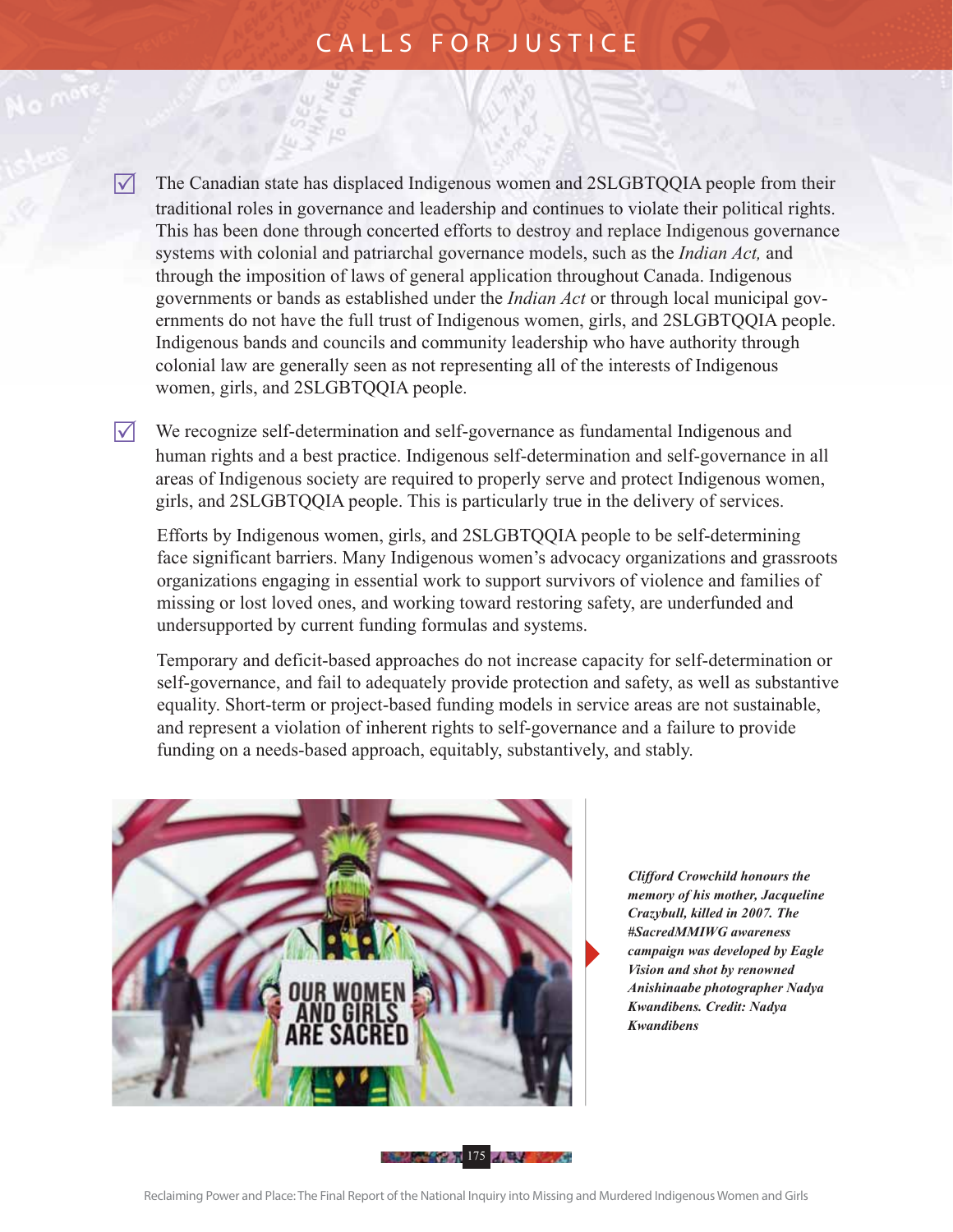### Calls For Justice For All Governments

The National Inquiry heard many truths connected with the deliberate actions and inactions of all levels of government. In addition, the evidence makes clear that changing the structures and the systems that sustain violence in daily encounters is not only necessary to combat violence, but is an essential legal obligation of all governments in Canada. We target many of our Calls for Justice at governments for this reason, and identify how governments can work to honour Indigenous women, girls, and 2SLGBTQQIA people, and to protect their human and Indigenous rights, in the thematic areas examined within this report.

#### **Human and Indigenous Rights and Governmental Obligations**

1.1 **We call upon federal, provincial, territorial, municipal, and Indigenous governments (hereinafter "all governments")**, in partnership with Indigenous Peoples, to develop and implement a National Action Plan to address violence against Indigenous women, girls, and 2SLGBTQQIA people, as recommended in our *Interim Report* and in support of existing recommendations by other bodies of inquiry and other reports.<sup>6</sup> As part of the National Action Plan, we call upon all governments to ensure that equitable access to basic rights such as employment, housing, education, safety, and health care is recognized as a fundamental means of protecting Indigenous and human rights, resourced and supported as rights-based programs founded on substantive equality. All programs must be no-barrier, and must apply regardless of Status or location.

Governments should:

- i Table and implement a National Action Plan that is flexible and distinctions-based, and that includes regionally specific plans with devoted funding and timetables for implementation that are rooted in the local cultures and communities of diverse Indigenous identities, with measurable goals and necessary resources dedicated to capacity building, sustainability, and long-term solutions.
- ii Make publicly available on an annual basis reports of ongoing actions and developments in measurable goals related to the National Action Plan.
- 1.2 We call upon all governments, with the full participation of Indigenous women, girls, and 2SLGBTQQIA people, to immediately implement and fully comply with all relevant rights instruments, including but not limited to:
	- i ICCPR, ICESCR, UNCRC, CEDAW, and ICERD, as well as all optional protocols to these instruments, including the 3rd Protocol to the *United Nations Convention on the Rights of the Child* (UNCRC).

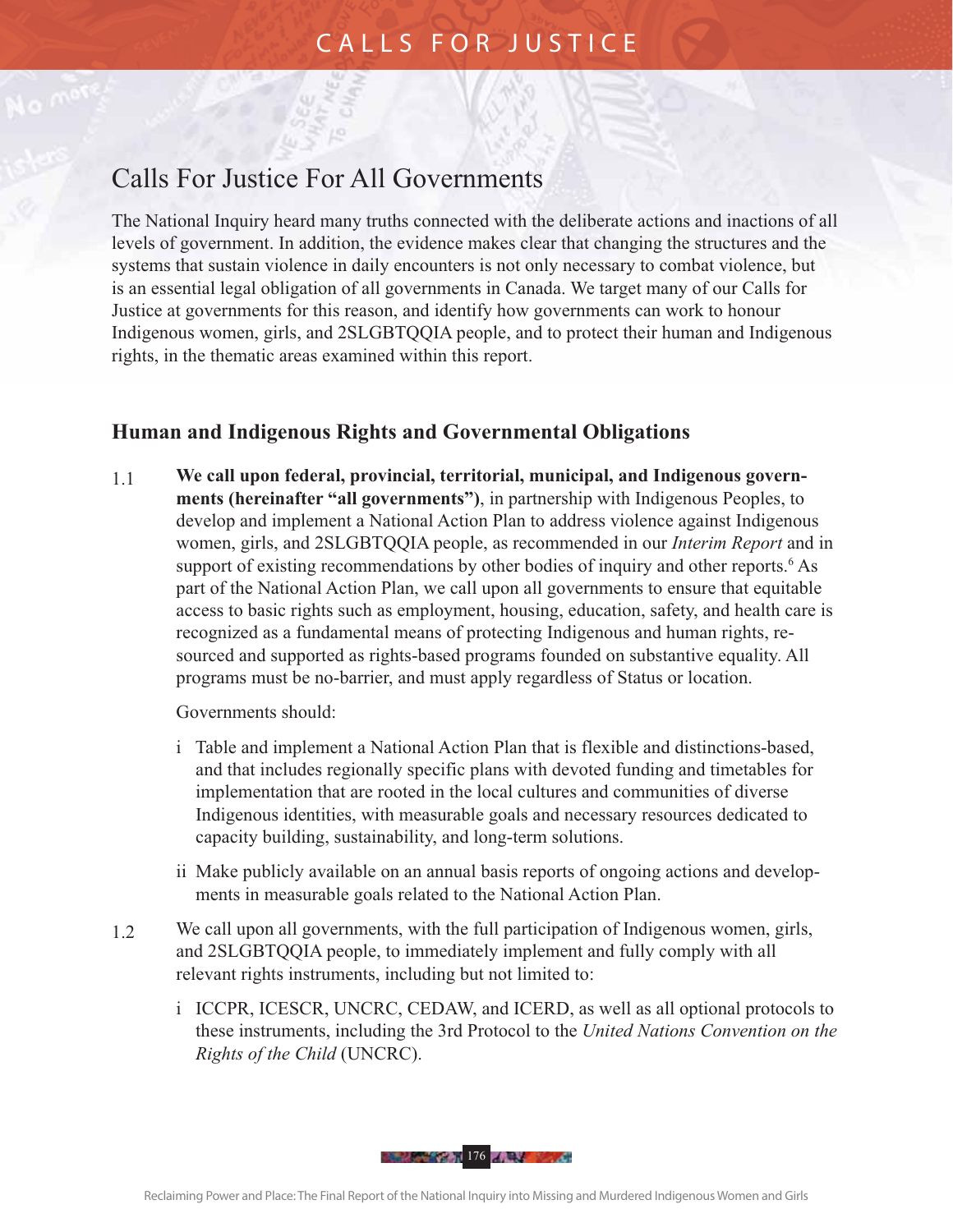- ii *American Convention on Human Rights:* specifically, that Canada ratify the *American Convention on Human Rights* and the *Inter-American Convention on the Prevention, Punishment, and Eradication of Violence against Women.*
- iii All the recommendations of the 2015 UN CEDAW *Inquiry Report* and cooperation with the UN Committee on the Elimination of Discrimination against Women on all follow-up procedures.
- iv All recommendations made by international human rights bodies, including treatymonitoring bodies, on causes and recommendations to address violence against all, but specifically Indigenous women, girls, and 2SLGBTQQIA individuals.
- v UNDRIP, including recognition, protection, and support of Indigenous self-governance and self-determination, as defined by UNDRIP and by Indigenous Peoples, including that these rights are guaranteed equally to women and men, as rights protected under section 35 of the Constitution. This requires respecting and making space for Indigenous self-determination and self-governance, and the free, prior, and informed consent of Indigenous Peoples to all decision-making processes that affect them, eliminating gender discrimination in the *Indian Act*, and amending the Constitution to bring it into conformity with UNDRIP.
- 1.3 We call upon all governments, in meeting human and Indigenous rights obligations, to pursue prioritization and resourcing of the measures required to eliminate the social, economic, cultural, and political marginalization of Indigenous women, girls, and 2SLGBTQQIA people when developing budgets and determining government activities and priorities.
- 1.4 We call upon all governments, and in particular Indigenous governments and Indigenous representative organizations, to take urgent and special measures to ensure that Indigenous women, girls, and 2SLGBTQQIA people are represented in governance and that their political rights are respected and upheld. We call upon all governments to equitably support and promote the role of Indigenous women, girls, and 2SLGBTQQIA people in governance and leadership. These efforts must include the development of policies and procedures to protect Indigenous women, girls, and 2SLGBTQQIA people against sexism, homophobia, transphobia, and racism within political life.
- 1.5 We call upon all governments to immediately take all necessary measures to prevent, investigate, punish, and compensate for violence against Indigenous women, girls, and 2SLGBTQQIA people.
- 1.6 We call upon all governments to eliminate jurisdictional gaps and neglect that result in the denial of services, or improperly regulated and delivered services, that address the social, economic, political, and cultural marginalization of, and violence against, Indigenous women, girls, and 2SLGBTQQIA people.

**177 - 177 - 177 - 188 - 189 - 189 - 189 - 189 - 189 - 189 - 189 - 189 - 189 - 189 - 189 - 189 - 189 - 189 - 18**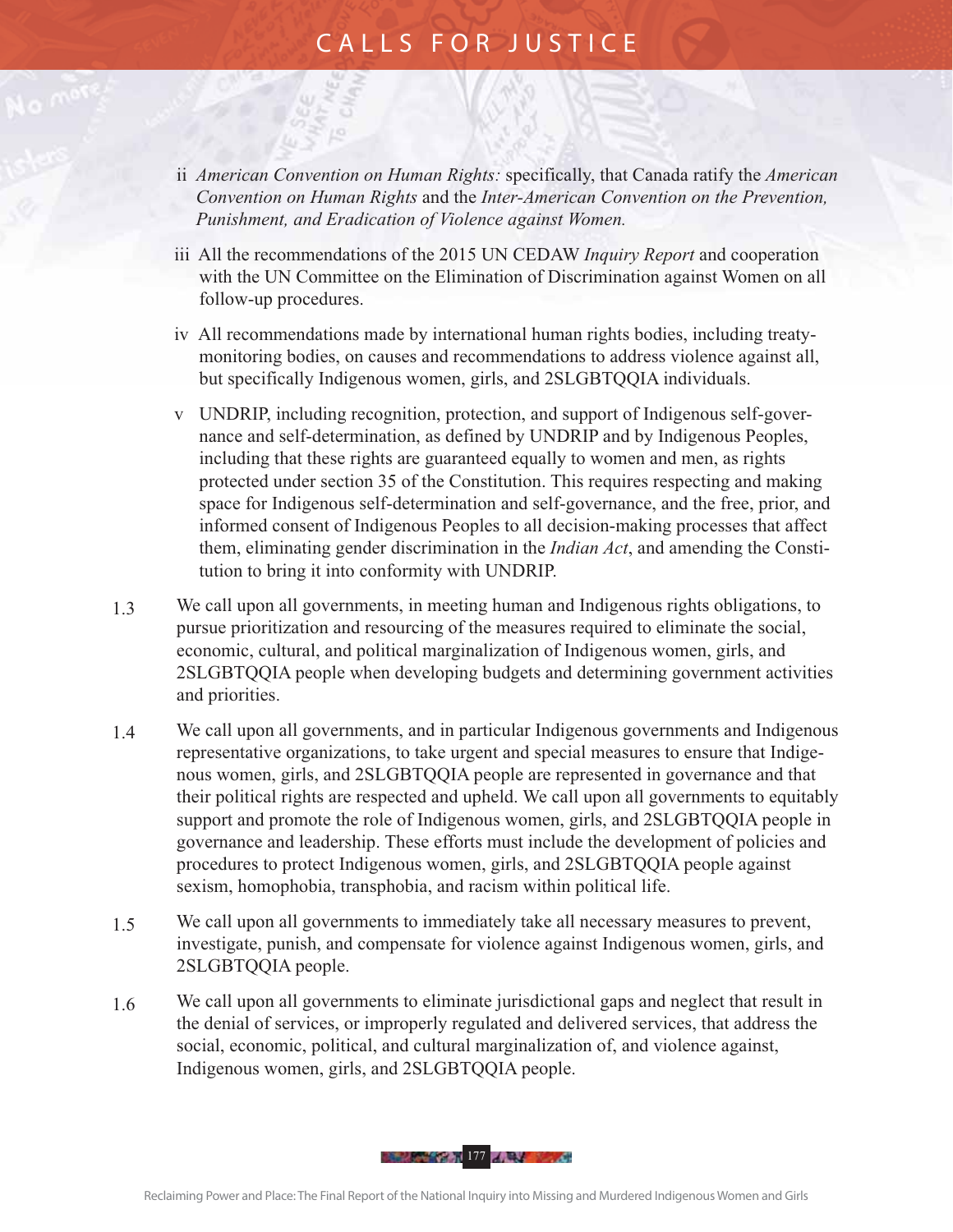

 *Vanessa Brooks's sister, Tanya Brooks, was killed in 2009. As part of the #SacredMMIWG portrait series, she remembers how her life was with Tanya in it: peaceful, serene, her sacred space. Credit: Nadya Kwandibens*

1.7 We call upon the federal, provincial, and territorial governments, in partnership with Indigenous Peoples, to establish a National Indigenous and Human Rights Ombudsperson, with authority in all jurisdictions, and to establish a National Indigenous and Human Rights Tribunal. The ombudsperson and tribunal must be independent of governments and have the authority to receive complaints from Indigenous individuals as well as Indigenous communities in relation to Indigenous and human rights violations, and to conduct thorough and independent evaluations of government services for First Nations, Inuit, and Métis people and communities to determine compliance with human and Indigenous rights laws.

The ombudsperson and the tribunal must be given sufficient resources to fulfill their mandates and must be permanent.

- 1.8 We call upon all governments to create specific and long-term funding, available to Indigenous communities and organizations, to create, deliver, and disseminate prevention programs, education, and awareness campaigns designed for Indigenous communities and families related to violence prevention and combatting lateral violence. Core and sustainable funding, as opposed to program funding, must be provided to national and regional Indigenous women's and 2SLGBTQQIA people's organizations.
- 1.9 We call upon all governments to develop laws, policies, and public education campaigns to challenge the acceptance and normalization of violence.
- 1.10 We call upon the federal government to create an independent mechanism to report on the implementation of the National Inquiry's Calls for Justice to Parliament, annually.
- 1.11 We call upon the federal government specifically, Library and Archives Canada and the Privy Council Office – to maintain and to make easily accessible the National Inquiry's public record and website.

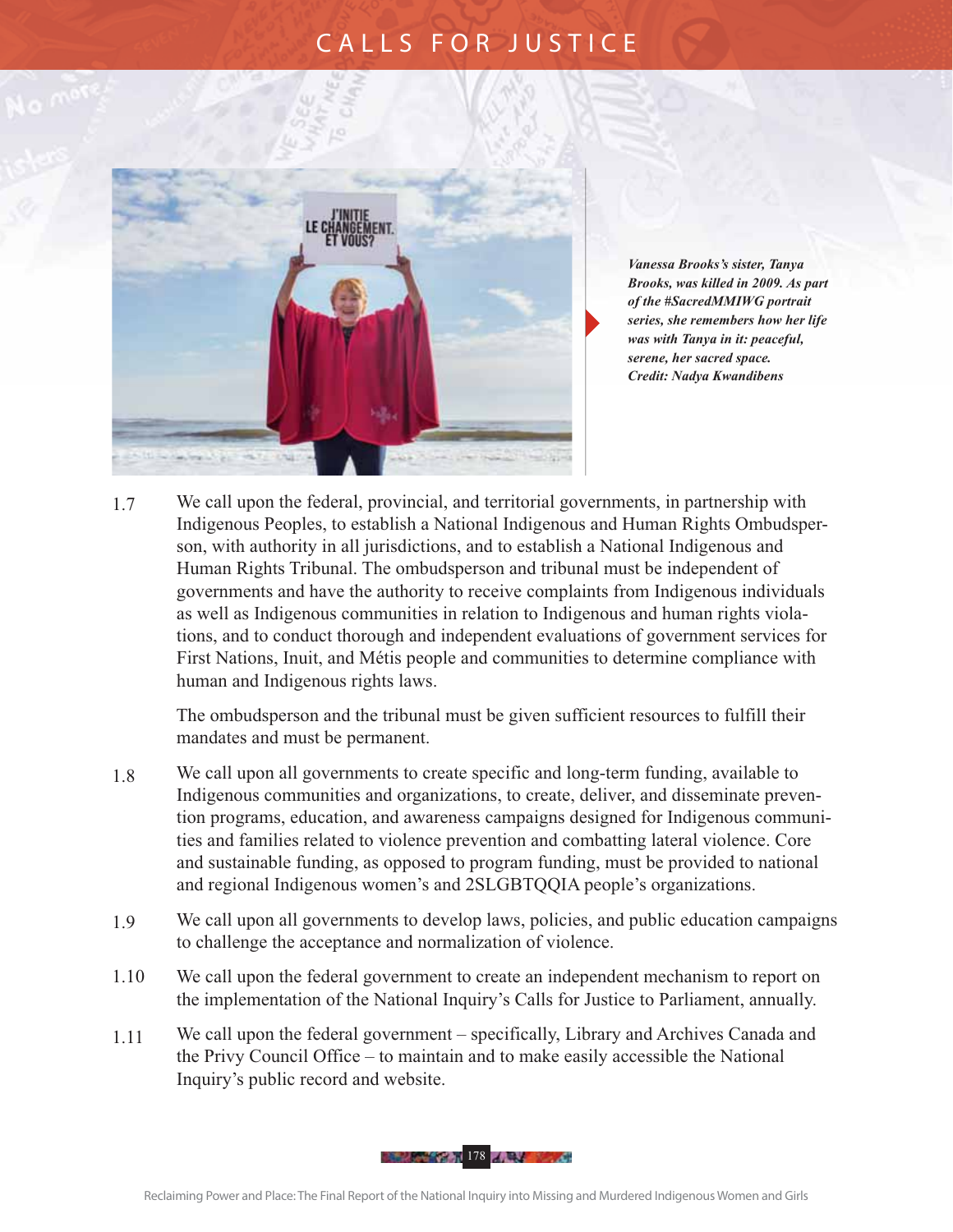#### **Calls for Justice for All Governments: Culture**

- 2.1 We call upon all governments to acknowledge, recognize, and protect the rights of Indigenous Peoples to their cultures and languages as inherent rights, and constitutionally protected as such under section 35 of the Constitution.
- 2.2 We call upon all governments to recognize Indigenous languages as official languages, with the same status, recognition, and protection provided to French and English. This includes the directives that:
	- i Federal, provincial, and territorial governments must legislate Indigenous languages in the respective territory as official languages.
	- ii All governments must make funds available to Indigenous Peoples to support the work required to revitalize and restore Indigenous cultures and languages.
- 2.3 We call upon all governments to ensure that all Indigenous women, girls, and 2SLGBTQQIA people are provided with safe, no-barrier, permanent, and meaningful access to their cultures and languages in order to restore, reclaim, and revitalize their cultures and identities. These are rights held by all segments of Indigenous communities, from young children to Elders. The programs and services that provide such access should not be tied exclusively to government-run cultural or educational institutions. All governments must further ensure that the rights of Indigenous children to retain and be educated in their Indigenous language are upheld and protected. All governments must ensure access to immersion programs for children from preschool into post-secondary education.
- 2.4 We call upon all governments to provide the necessary resources and permanent funds required to preserve knowledge by digitizing interviews with Knowledge Keepers and language speakers. We further call upon all governments to support grassroots and community-led Indigenous language and cultural programs that restore identity, place, and belonging within First Nations, Inuit, and Métis communities through permanent, no-barrier funding and resources. Special measures must include supports to restore and revitalize identity, place, and belonging for Indigenous Peoples and communities who have been isolated from their Nations due to colonial violence, including 2SLGBTQQIA people and women who have been denied Status.
- 2.5 We call upon all governments, in partnership with Indigenous Peoples, to create a permanent empowerment fund devoted to supporting Indigenous-led initiatives for Indigenous individuals, families, and communities to access cultural knowledge, as an important and strength-based way to support cultural rights and to uphold selfdetermined services. This empowerment fund should include the support of land-based educational programs that can assist in foundational cultural learning and awareness. This empowerment fund will also assist in the revitalization of distinct cultural practices as expressed by Indigenous women, girls, and 2SLGBTQQIA people, with eligibility criteria and decision making directly in their hands.

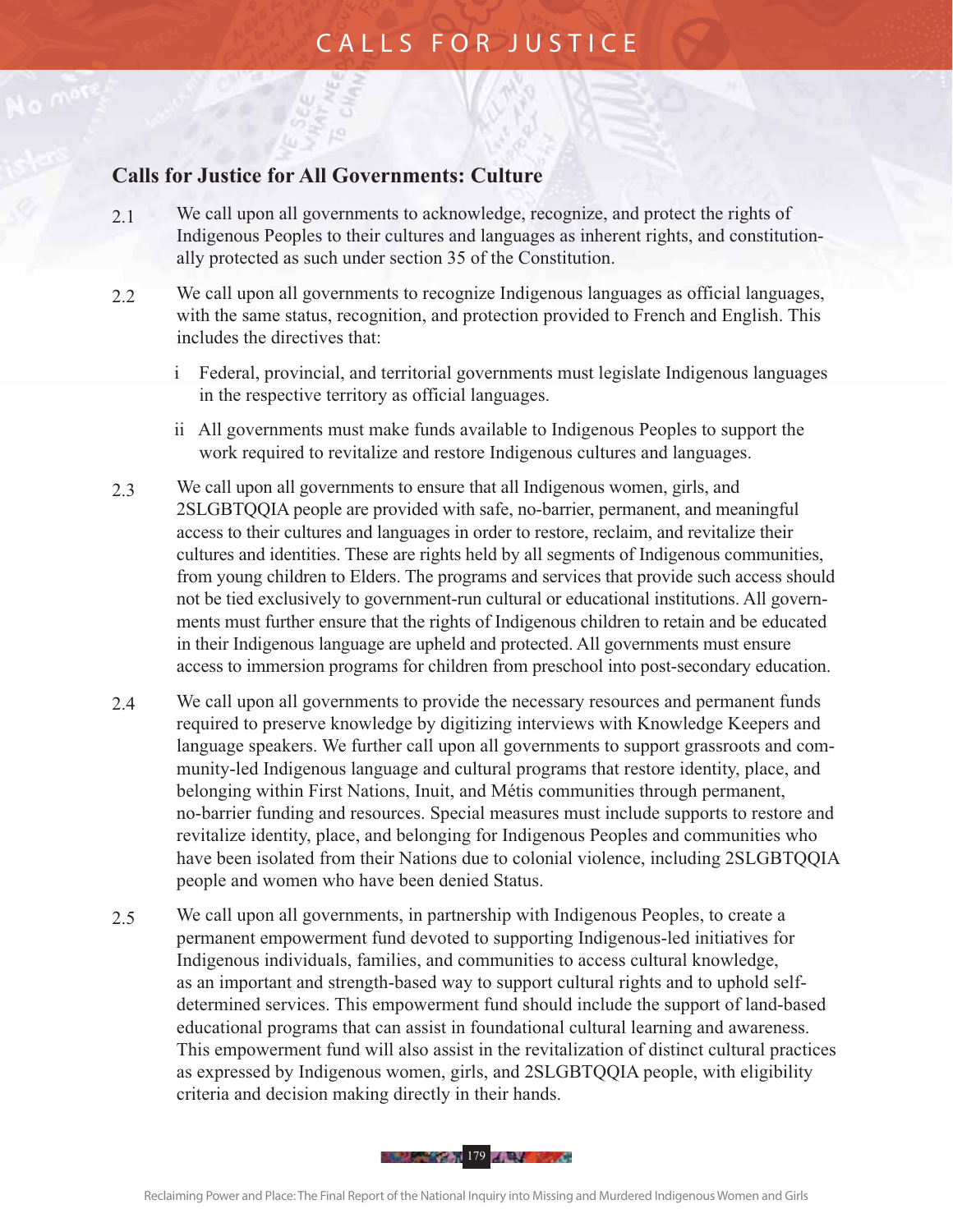- 2.6 We call upon all governments to educate their citizens about, and to confront and eliminate, racism, sexism, homophobia, and transphobia. To accomplish this, the federal government, in partnership with Indigenous Peoples and provincial and territorial governments, must develop and implement an Anti-Racism and Anti-Sexism National Action Plan to end racist and sexualized stereotypes of Indigenous women, girls, and 2SLGBTQQIA people. The plan must target the general public as well as public services.
- 2.7 We call upon all governments to adequately fund and support Indigenous-led initiatives to improve the representation of Indigenous Peoples in media and pop culture.

#### **Calls for Justice for All Governments: Health and Wellness**

- 3.1 We call upon all governments to ensure that the rights to health and wellness of Indigenous Peoples, and specifically of Indigenous women, girls, and 2SLGBTQQIA people, are recognized and protected on an equitable basis.
- 3.2 We call upon all governments to provide adequate, stable, equitable, and ongoing funding for Indigenous-centred and community-based health and wellness services that are accessible and culturally appropriate, and meet the health and wellness needs of Indigenous women, girls, and 2SLGBTQQIA people. The lack of health and wellness services within Indigenous communities continues to force Indigenous women, girls, and 2SLGBTQQIA people to relocate in order to access care. Governments must ensure that health and wellness services are available and accessible within Indigenous communities and wherever Indigenous women, girls, and 2SLGBTQQIA people reside.
- 3.3 We call upon all governments to fully support First Nations, Inuit, and Métis communities to call on Elders, Grandmothers, and other Knowledge Keepers to establish community-based trauma-informed programs for survivors of trauma and violence.
- 3.4 We call upon all governments to ensure that all Indigenous communities receive immediate and necessary resources, including funding and support, for the establishment of sustainable, permanent, no-barrier, preventative, accessible, holistic, wraparound services, including mobile trauma and addictions recovery teams. We further direct that trauma and addictions treatment programs be paired with other essential services such as mental health services and sexual exploitation and trafficking services as they relate to each individual case of First Nations, Inuit, and Métis women, girls, and 2SLGBTQQIA people.
- 3.5 We call upon all governments to establish culturally competent and responsive crisis response teams in all communities and regions, to meet the immediate needs of an Indigenous person, family, and/or community after a traumatic event (murder, accident, violent event, etc.), alongside ongoing support.

180 The Company of the Company of the Company of the Company of the Company of the Company of the Company of the Company of the Company of the Company of the Company of the Company of the Company of the Company of the Comp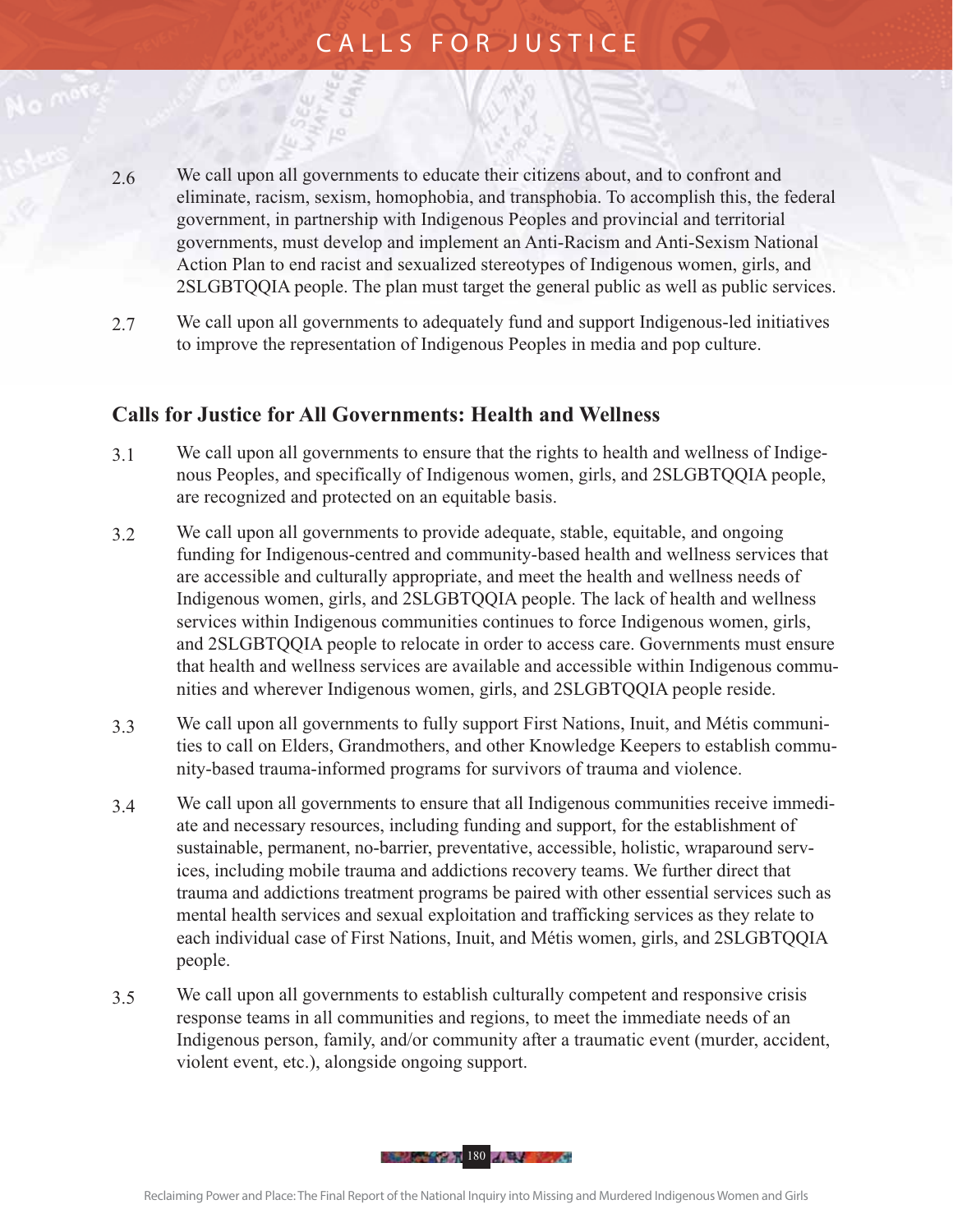- 3.6 We call upon all governments to ensure substantive equality in the funding of services for Indigenous women, girls, and 2SLGBTQQIA people, as well as substantive equality for Indigenous-run health services. Further, governments must ensure that jurisdictional disputes do not result in the denial of rights and services. This includes mandated permanent funding of health services for Indigenous women, girls, and 2SLGBTQQIA people on a continual basis, regardless of jurisdictional lines, geographical location, and Status affiliation or lack thereof.
- 3.7 We call upon all governments to provide continual and accessible healing programs and support for all children of missing and murdered Indigenous women, girls, and 2SLGBTQQIA people and their family members. Specifically, we call for the permanent



establishment of a fund akin to the Aboriginal Healing Foundation and related funding. These funds and their administration must be independent from government and must be distinctions-based. There must be accessible and equitable allocation of specific monies within the fund for Inuit, Métis, and First Nations Peoples.

 *Rinelle Harper is a survivor and advocate who refused to let people ignore the issue of violence against Indigenous women, girls, and 2SLGBTQQIA people. She says: "I want people to know that change starts with us." Credit: Nadya Kwandibens*

#### **Calls for Justice for All Governments: Human Security**

- 4.1 We call upon all governments to uphold the social and economic rights of Indigenous women, girls, and 2SLGBTQQIA people by ensuring that Indigenous Peoples have services and infrastructure that meet their social and economic needs. All governments must immediately ensure that Indigenous Peoples have access to safe housing, clean drinking water, and adequate food.
- 4.2 We call upon all governments to recognize Indigenous Peoples' right to self-determination in the pursuit of economic social development. All governments must support and resource economic and social progress and development on an equitable basis, as these measures are required to uphold the human dignity, life, liberty, and security of Indigenous women, girls, and 2SLGBTQQIA people. All governments must support and

**181 / William Company 181 / William Company**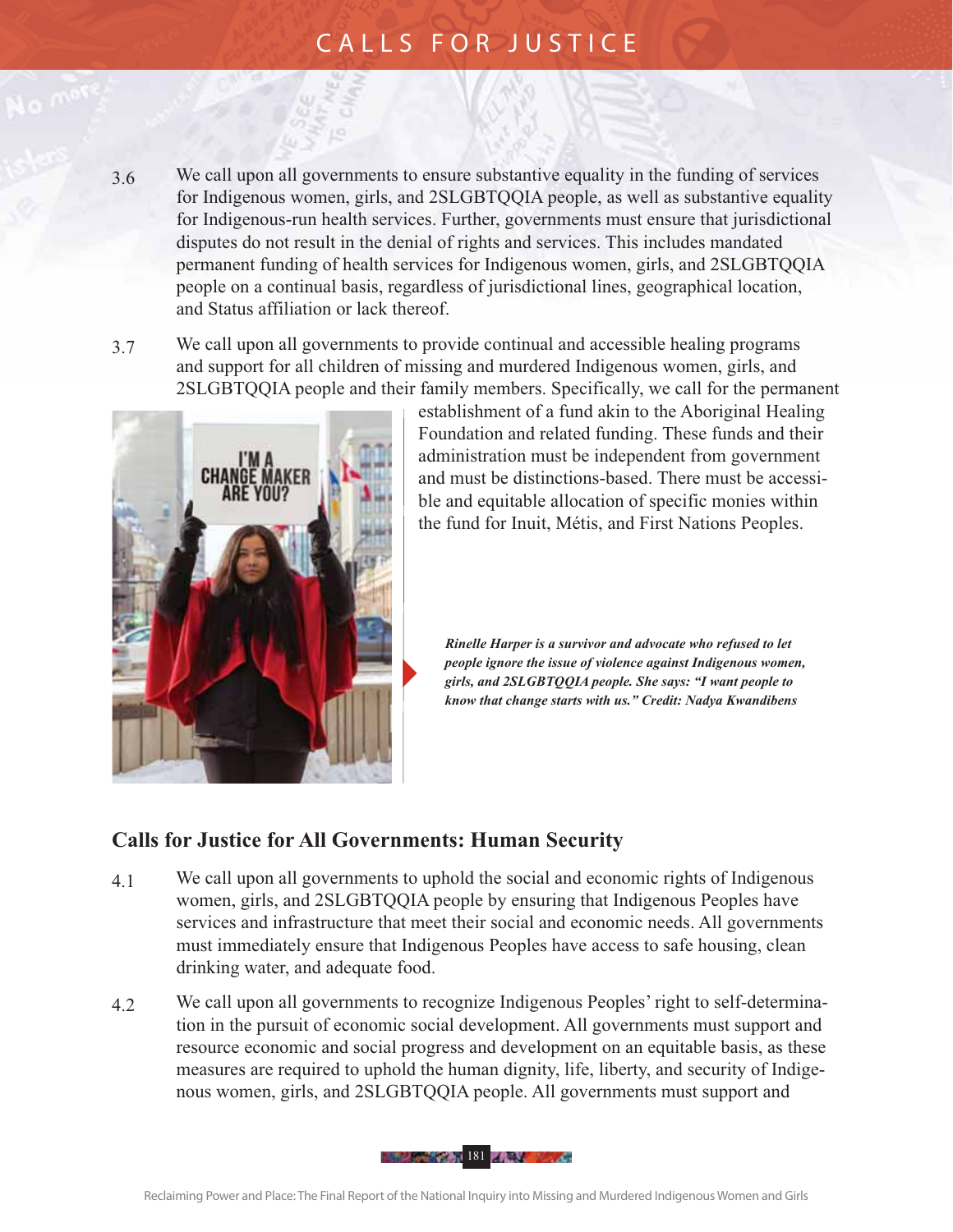resource community-based supports and solutions designed to improve social and economic security, led by Indigenous women, girls, and 2SLGBTQQIA people. This support must come with long-term, sustainable funding designed to meet the needs and objectives as defined by Indigenous Peoples and communities.

- 4.3 We call upon all governments to support programs and services for Indigenous women, girls, and 2SLGBTQQIA people in the sex industry to promote their safety and security. These programs must be designed and delivered in partnership with people who have lived experience in the sex industry. We call for stable and long-term funding for these programs and services.
- 4.4 We call upon all governments to provide supports and resources for educational, training, and employment opportunities for all Indigenous women, girls, and 2SLGBTQQIA people. These programs must be available within all Indigenous communities.
- 4.5 We call upon all governments to establish a guaranteed annual livable income for all Canadians, including Indigenous Peoples, to meet all their social and economic needs. This income must take into account diverse needs, realities, and geographic locations.
- 4.6 We call upon all governments to immediately commence the construction of new housing and the provision of repairs for existing housing to meet the housing needs of Indigenous women, girls, and 2SLGBTQQIA people. This construction and provision of repairs must ensure that Indigenous women, girls, and 2SLGBTQQIA people have access to housing that is safe, appropriate to geographic and cultural needs, and available wherever they reside, whether in urban, rural, remote, or Indigenous communities.
- 4.7 We call upon all governments to support the establishment and long-term sustainable funding of Indigenous-led low-barrier shelters, safe spaces, transition homes, secondstage housing, and services for Indigenous women, girls, and 2SLGBTQQIA people who are homeless, near homeless, dealing with food insecurity, or in poverty, and who are fleeing violence or have been subjected to sexualized violence and exploitation. All governments must ensure that shelters, transitional housing, second-stage housing, and services are appropriate to cultural needs, and available wherever Indigenous women, girls, and 2SLGBTQQIA people reside.
- 4.8 We call upon all governments to ensure that adequate plans and funding are put into place for safe and affordable transit and transportation services and infrastructure for Indigenous women, girls, and 2SLGBTQQIA people living in remote or rural communities. Transportation should be sufficient and readily available to Indigenous communities, and in towns and cities located in all of the provinces and territories in Canada. These plans and funding should take into consideration:
	- ways to increase safe public transit;
	- ways to address the lack of commercial transit available; and
	- special accommodations for fly-in, northern, and remote communities.

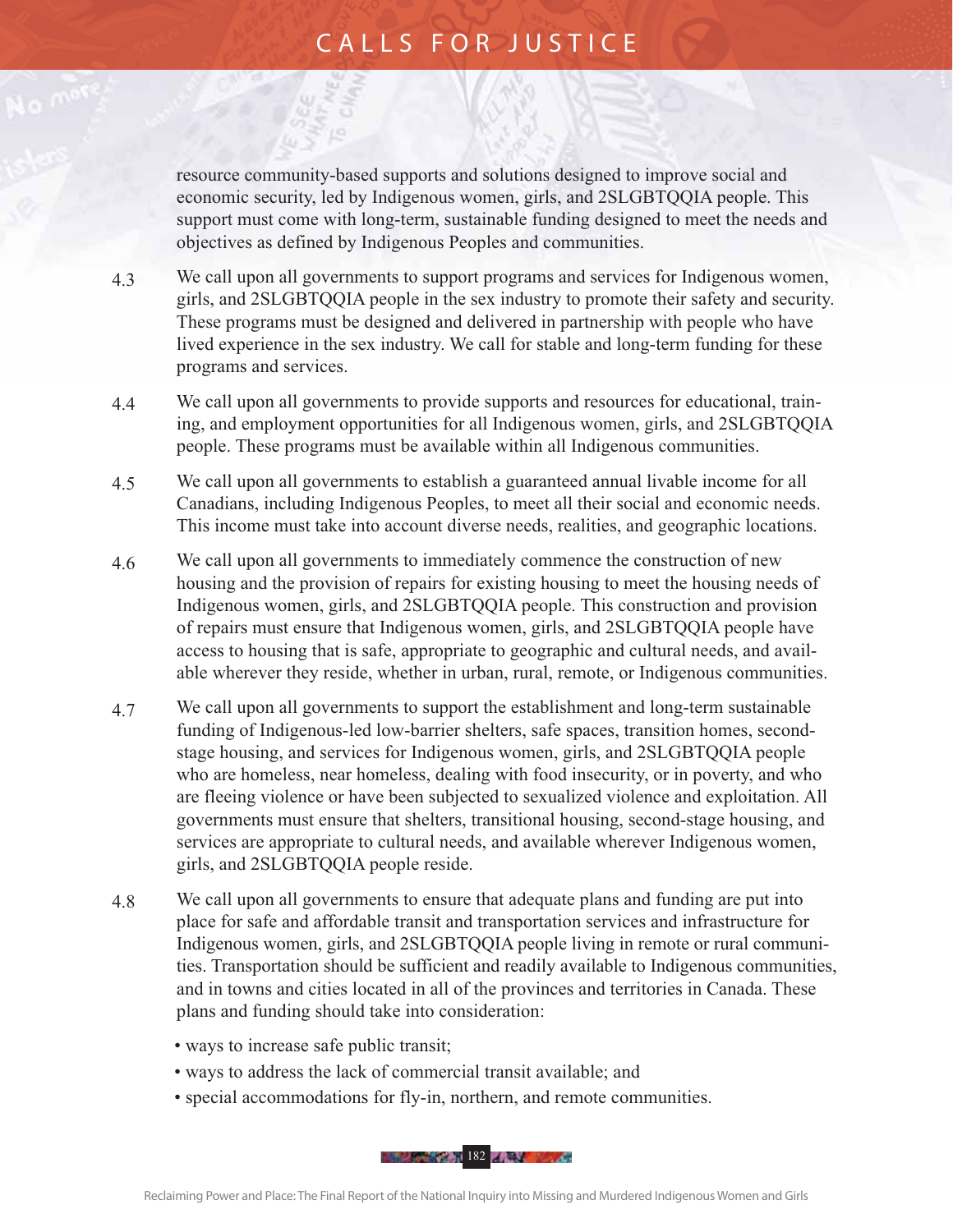#### **Calls for Justice for All Governments: Justice**

- 5.1 We call upon all governments to immediately implement the recommendations in relation to the Canadian justice system in: *Bridging the Cultural Divide: A Report on Aboriginal People and Criminal Justice in Canada,* Royal Commission on Aboriginal Peoples (1996); and the *Report of the Aboriginal Justice Inquiry of Manitoba: Public Inquiry into the Administration of Justice and Aboriginal People* (1991).
- 5.2 We call upon the federal government to review and amend the *Criminal Code* to eliminate definitions of offences that minimize the culpability of the offender.
- 5.3 We call upon the federal government to review and reform the law about sexualized violence and intimate partner violence, utilizing the perspectives of feminist and Indigenous women, girls, and 2SLGBTQQIA people.
- 5.4 We call upon all governments to immediately and dramatically transform Indigenous policing from its current state as a mere delegation to an exercise in self-governance and self-determination over policing. To do this, the federal government's First Nations Policing Program must be replaced with a new legislative and funding framework, consistent with international and domestic policing best practices and standards, that must be developed by the federal, provincial, and territorial governments in partnership with Indigenous Peoples. This legislative and funding framework must, at a minimum, meet the following considerations:
	- i Indigenous police services must be funded to a level that is equitable with all other non-Indigenous police services in this country. Substantive equality requires that more resources or funding be provided to close the gap in existing resources, and that required staffing, training, and equipment are in place to ensure that Indigenous police services are culturally appropriate and effective police services.
	- ii There must be civilian oversight bodies with jurisdiction to audit Indigenous police services and to investigate claims of police misconduct, including incidents of rape and other sexual assaults, within those services. These oversight bodies must report publicly at least annually.
- 5.5 We call upon all governments to fund the provision of policing services within Indigenous communities in northern and remote areas in a manner that ensures that those services meet the safety and justice needs of the communities and that the quality of policing services is equitable to that provided to non-Indigenous Canadians. This must include but is not limited to the following measures:
	- i With the growing reliance on information management systems, particularly in the area of major and interjurisdictional criminal investigations, remote communities must be ensured access to reliable high-speed Internet as a right.

183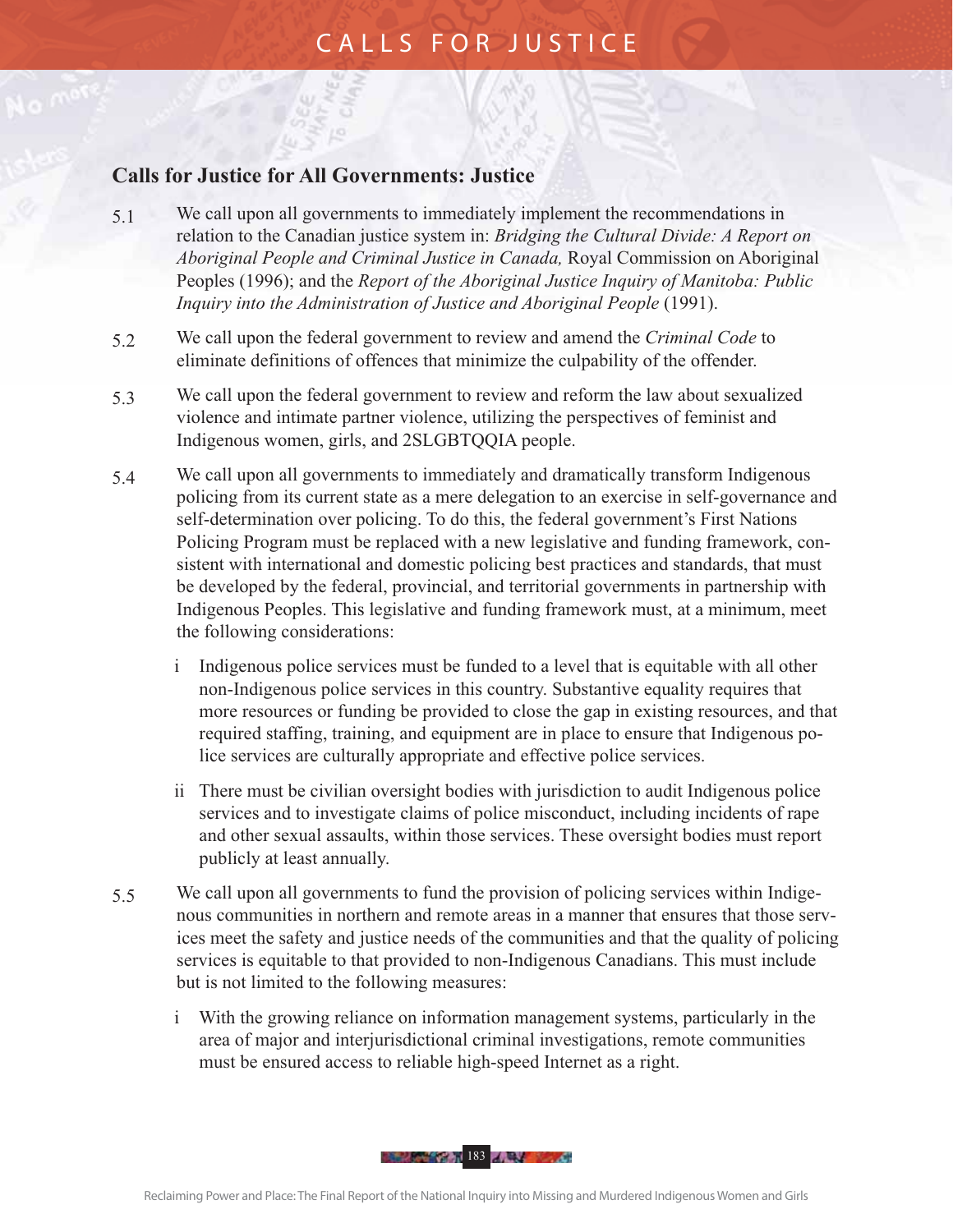- ii Major crime units and major case management must be more accessible to remote and northern communities on a faster basis than the service is being delivered now.
- iii Capacity must be developed in investigative tools and techniques for the investigation of sexualized violence, including but not limited to tools for the collection of physical evidence, such as sexual assault kits, and specialized and trauma-informed questioning techniques.
- iv Crime-prevention funding and programming must reflect community needs.
- 5.6 We call upon provincial and territorial governments to develop an enhanced, holistic, comprehensive approach for the provision of support to Indigenous victims of crime and families and friends of Indigenous murdered or missing persons. This includes but is not limited to the following measures:
	- i Guaranteed access to financial support and meaningful and appropriate trauma care must be provided for victims of crime and traumatic incidents, regardless of whether they report directly to the police, if the perpetrator is charged, or if there is a conviction.
	- ii Adequate and reliable culturally relevant and accessible victim services must be provided to family members and survivors of crime, and funding must be provided to Indigenous and community-led organizations that deliver victim services and healing supports.
	- iii Legislated paid leave and disability benefits must be provided for victims of crime or traumatic events.
	- iv Guaranteed access to independent legal services must be provided throughout court processes. As soon as an Indigenous woman, girl, or 2SLGBTQQIA person decides to report an offence, before speaking to the police, they must have guaranteed access to legal counsel at no cost.
	- v Victim services must be independent from prosecution services and police services.
- 5.7 We call upon federal and provincial governments to establish robust and well-funded Indigenous civilian police oversight bodies (or branches within established reputable civilian oversight bodies within a jurisdiction) in all jurisdictions, which must include representation of Indigenous women, girls, and 2SLGBTQQIA people, inclusive of diverse Indigenous cultural backgrounds, with the power to:
	- i Observe and oversee investigations in relation to police negligence or misconduct, including but not limited to rape and other sexual offences.
	- ii Observe and oversee investigations of cases involving Indigenous Peoples.
	- iii Publicly report on police progress in addressing findings and recommendations at least annually.

184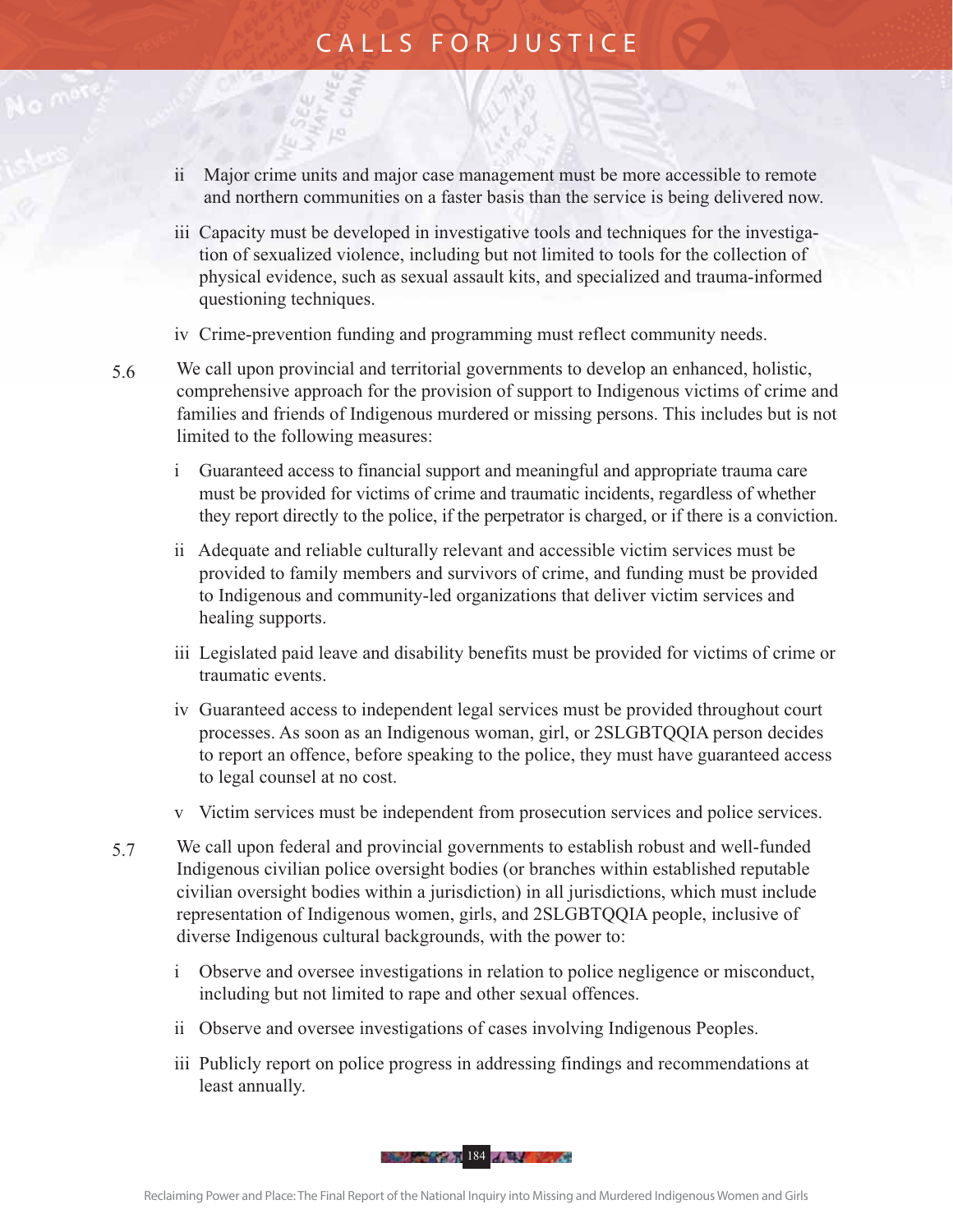- 5.8 We call upon all provincial and territorial governments to enact missing persons legislation.
- 5.9 We call upon all governments to ensure that protection orders are available, accessible, promptly issued, and effectively serviced and resourced to protect the safety of Indigenous women, girls, and 2SLGBTQQIA people.
- 5.10 We call upon all governments to recruit and retain more Indigenous justices of the peace, and to expand their jurisdictions to match that of the Nunavut Justice of the Peace.
- 5.11 We call upon all governments to increase accessibility to meaningful and culturally appropriate justice practices by expanding restorative justice programs and Indigenous Peoples' courts.
- 5.12 We call upon federal, provincial, and territorial governments to increase Indigenous representation in all Canadian courts, including within the Supreme Court of Canada.
- 5.13 We call upon all provincial and territorial governments to expand and adequately resource legal aid programs in order to ensure that Indigenous women, girls, and 2SLGBTQQIA people have access to justice and meaningful participation in the justice system. Indigenous women, girls, and 2SLGBTQQIA people must have guaranteed access to legal services in order to defend and assert their human rights and Indigenous rights.
- 5.14 We call upon federal, provincial and territorial governments to thoroughly evaluate the impact of mandatory minimum sentences as it relates to the sentencing and over-incarceration of Indigenous women, girls, and 2SLGBTQQIA people and to take appropriate action to address their over-incarceration.
- 5.15 We call upon federal, provincial, and territorial governments and all actors in the justice system to consider Gladue reports as a right and to resource them appropriately, and to create national standards for Gladue reports, including strength-based reporting.
- 5.16 We call upon federal, provincial, and territorial governments to provide communitybased and Indigenous-specific options for sentencing.
- 5.17 We call upon federal, provincial, and territorial governments to thoroughly evaluate the impacts of Gladue principles and section 718.2(e) of the *Criminal Code* on sentencing equity as it relates to violence against Indigenous women, girls, and 2SLGBTQQIA people.
- 5.18 We call upon the federal government to consider violence against Indigenous women, girls, and 2SLGBTQQIA people as an aggravating factor at sentencing, and to amend the *Criminal Code* accordingly, with the passage and enactment of Bill S-215.
- 5.19 We call upon the federal government to include cases where there is a pattern of intimate partner violence and abuse as murder in the first degree under section 222 of the *Criminal Code.*

185 April 185 April 185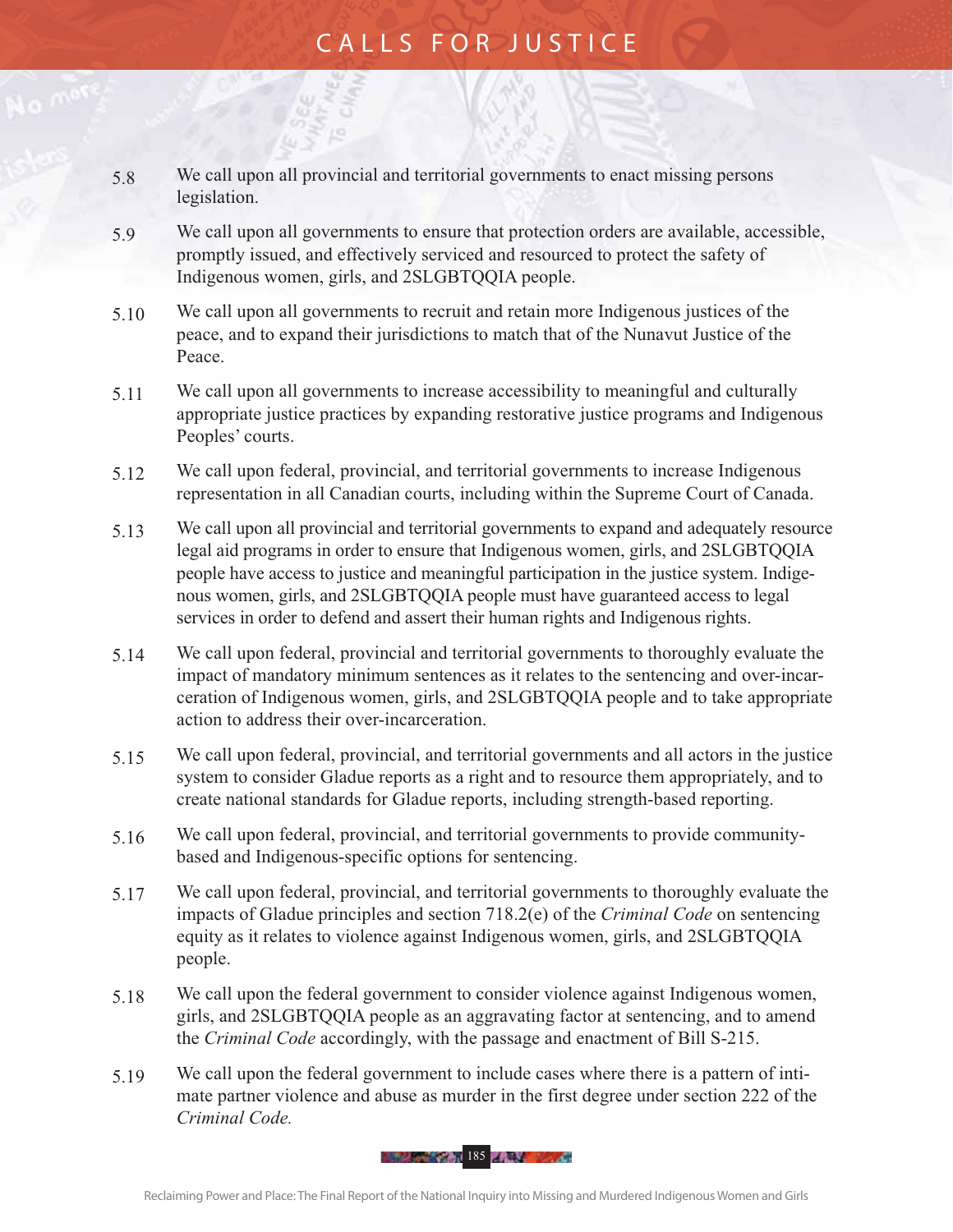- 5.20 We call upon the federal government to implement the Indigenous-specific provisions of the *Corrections and Conditional Release Act* (SC 1992, c.20), sections 79 to 84.1.
- 5.21 We call upon the federal government to fully implement the recommendations in the reports of the Office of the Correctional Investigator and those contained in the Auditor General of Canada *(Preparing Indigenous Offenders for Release,* Fall 2016); the *Calls to Action of the Truth and Reconciliation Commission of Canada* (2015); the report of the Standing Committee on Public Safety and National Security, *Indigenous People in the Federal Correctional System* (June 2018); the report of the Standing Committee on the Status of Women, *A Call to Action: Reconciliation with Indigenous Women in the Federal Justice and Corrections Systems* (June 2018); and the *Commission of Inquiry into certain events at the Prison for Women in Kingston* (1996, Arbour Report) in order to reduce the gross overrepresentation of Indigenous women and girls in the criminal justice system.
- 5.22 We call upon the federal government to return women's corrections to the key principles set out in *Creating Choices* (1990).
- 5.23 We call upon the federal government to create a Deputy Commissioner for Indigenous Corrections to ensure corporate attention to, and accountability regarding, Indigenous issues.
- 5.24 We call upon the federal government to amend data collection and intake-screening processes to gather distinctions-based and intersectional data about Indigenous women, girls, and 2SLGBTQQIA people.
- 5.25 We call upon all governments to resource research on men who commit violence against Indigenous women, girls, and 2SLGBTQQIA people.

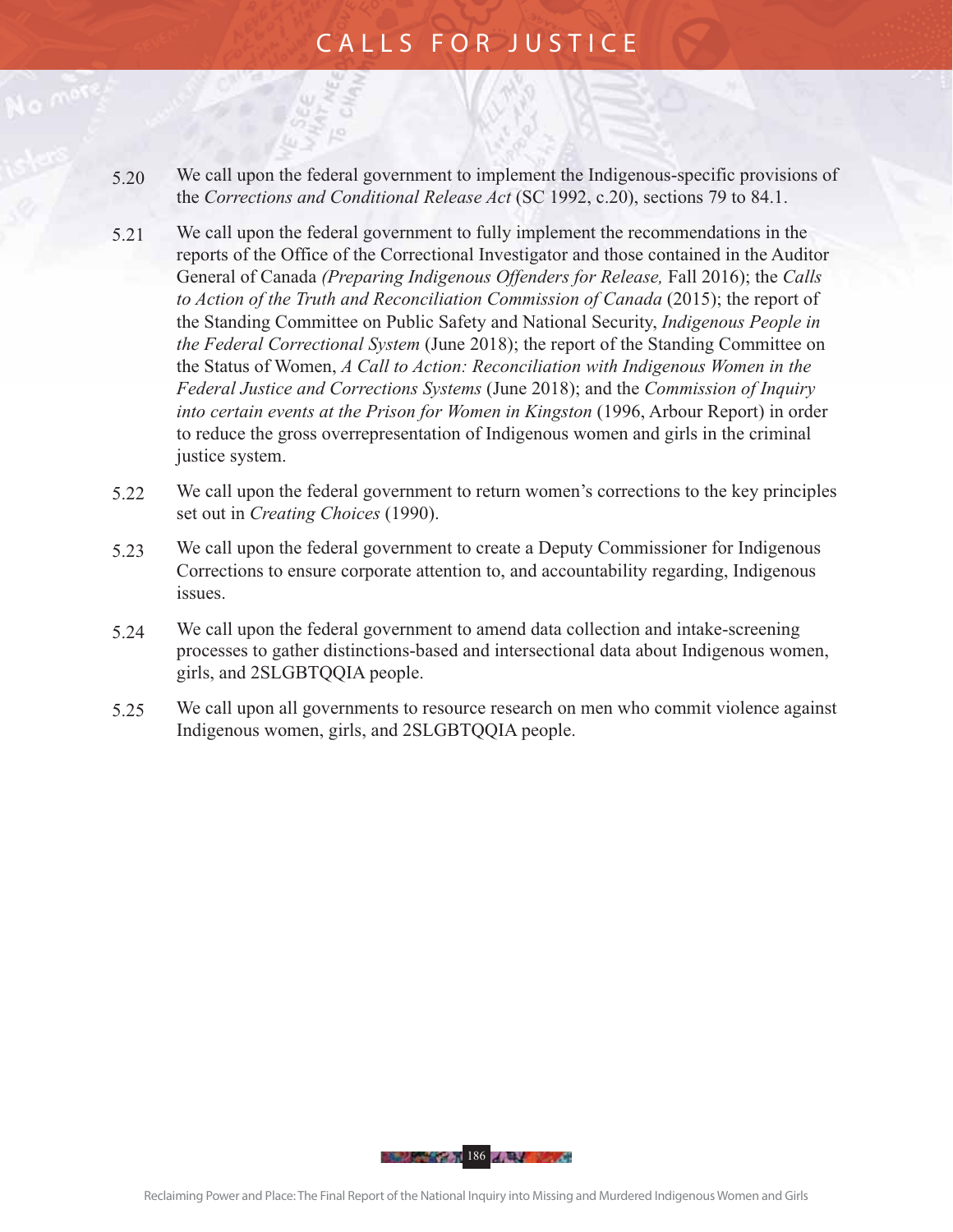# Calls for Justice: Industries, Institutions, Services, and Partnerships

As this report has demonstrated, so much of the violence shared in the truths of those who testified began with an encounter between a person and an institution or a service that could have ultimately contributed to wellness, if it had occurred differently. In this section of our Calls for Justice, we identify important industries, institutions and services that are featured in testimony throughout this report. We include the idea of partnership, because so many of these services and institutions operated in partnership with governments at all levels; these Calls, therefore, while aimed at service providers, must be interpreted with an insistence on proper resourcing and interjurisdictional cooperation, in order to ensure safety for Indigenous women, girls, and 2SLGBTQQIA people.

#### **Calls for Media and Social Influencers:**

- 6.1 We call upon all media, news corporations and outlets, and, in particular, governmentfunded corporations and outlets; media unions, associations, and guilds; academic institutions teaching journalism or media courses; governments that fund such corporations, outlets, and academic institutions; and journalists, reporters, bloggers, film producers, writers, musicians, music producers, and, more generally, people working in the entertainment industry to take decolonizing approaches to their work and publications in order to educate all Canadians about Indigenous women, girls, and 2SLGBTQQIA people. More specifically, this includes the following:
	- i Ensure authentic and appropriate representation of Indigenous women, girls, and 2SLGBTQQIA people, inclusive of diverse Indigenous cultural backgrounds, in order to address negative and discriminatory stereotypes.



 *Winnipeg Police Chief Danny Smyth participates in the National Inquiry's #SacredMMIWG art project/portrait series. He and many others continue to bring light to the issue of missing and murdered Indigenous women, girls, and 2SLGBTQQIA people. Credit: Nadya Kwandibens*

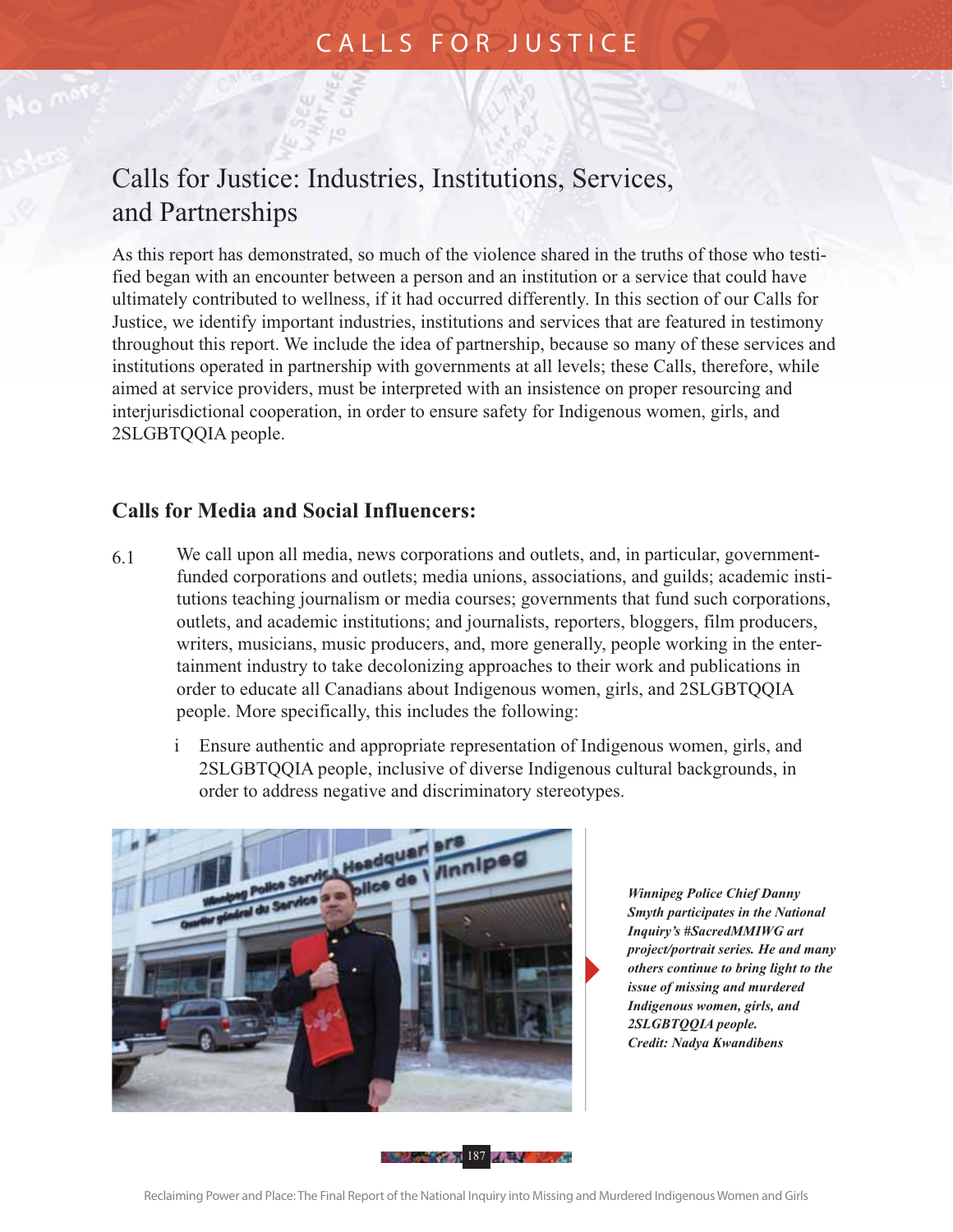- ii Support Indigenous people sharing their stories, from their perspectives, free of bias, discrimination, and false assumptions, and in a trauma-informed and culturally sensitive way.
- iii Increase the number of Indigenous people in broadcasting, television, and radio, and in journalist, reporter, producer, and executive positions in the entertainment industry, including, and not limited to, by:
	- providing educational and training opportunities aimed at Indigenous inclusion; and
	- providing scholarships and grants aimed at Indigenous inclusion in media, film, and music industry-related fields of study.
- iv Take proactive steps to break down the stereotypes that hypersexualize and demean Indigenous women, girls, and 2SLGBTQQIA people, and to end practices that perpetuate myths that Indigenous women are more sexually available and "less worthy" than non-Indigenous women because of their race or background.

#### **Calls for Health and Wellness Service Providers:**

- 7.1 We call upon all governments and health service providers to recognize that Indigenous Peoples – First Nations, Inuit, and Métis, including 2SLGBTQQIA people – are the experts in caring for and healing themselves, and that health and wellness services are most effective when they are designed and delivered by the Indigenous Peoples they are supposed to serve, in a manner consistent with and grounded in the practices, world views, cultures, languages, and values of the diverse Inuit, Métis, and First Nations communities they serve.
- 7.2 We call upon all governments and health service providers to ensure that health and wellness services for Indigenous Peoples include supports for healing from all forms of unresolved trauma, including intergenerational, multigenerational, and complex trauma. Health and wellness programs addressing trauma should be Indigenous-led, or in partnership with Indigenous communities, and should not be limited in time or approaches.
- 7.3 We call upon all governments and health service providers to support Indigenous-led prevention initiatives in the areas of health and community awareness, including, but not limited to programming:
	- for Indigenous men and boys
	- related to suicide prevention strategies for youth and adults
	- related to sexual trafficking awareness and no-barrier exiting
	- specific to safe and healthy relationships
	- specific to mental health awareness
	- related to 2SLGBTQQIA issues and sex positivity

188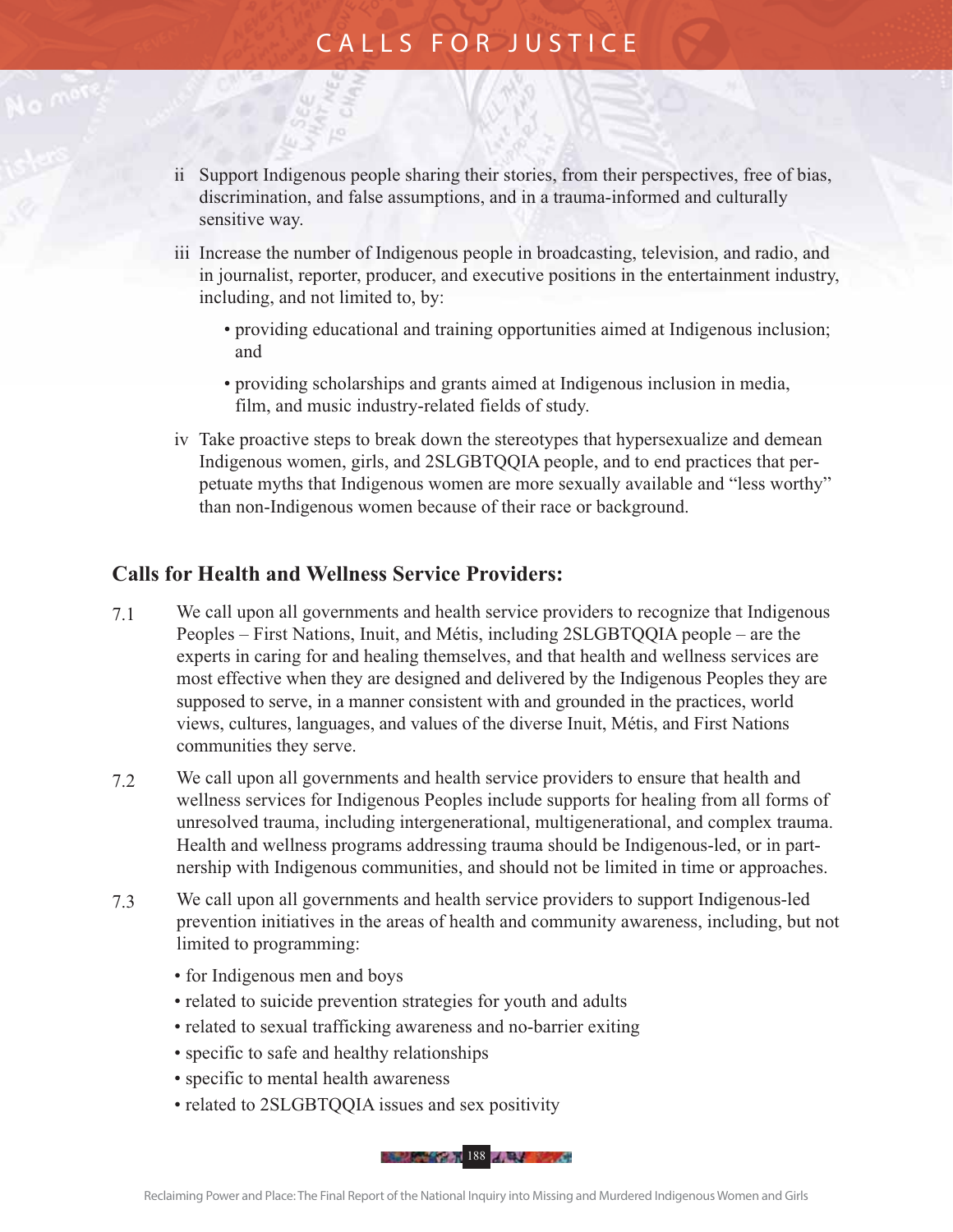- 7.4 We call upon all governments and health service providers to provide necessary resources, including funding, to support the revitalization of Indigenous health, wellness, and child and Elder care practices. For healing, this includes teachings that are land-based and about harvesting and the use of Indigenous medicines for both ceremony and health issues. This may also include: matriarchal teachings on midwifery and postnatal care for both woman and child; early childhood health care; palliative care; Elder care and care homes to keep Elders in their home communities as valued Knowledge Keepers; and other measures. Specific programs may include but are not limited to correctional facilities, healing centres, hospitals, and rehabilitation centres.
- 7.5 We call upon governments, institutions, organizations, and essential and non-essential service providers to support and provide permanent and necessary resources for specialized intervention, healing and treatment programs, and services and initiatives offered in Indigenous languages.
- 7.6 We call upon institutions and health service providers to ensure that all persons involved in the provision of health services to Indigenous Peoples receive ongoing training, education, and awareness in areas including, but not limited to:
	- the history of colonialism in the oppression and genocide of Inuit, Métis, and First Nations Peoples;
	- anti-bias and anti-racism;
	- local language and culture; and
	- local health and healing practices.
- 7.7 We call upon all governments, educational institutions, and health and wellness professional bodies to encourage, support, and equitably fund Indigenous people to train and work in the area of health and wellness.
- 7.8 We call upon all governments and health service providers to create effective and wellfunded opportunities, and to provide socio-economic incentives, to encourage Indigenous people to work within the health and wellness field and within their communities. This includes taking positive action to recruit, hire, train, and retain long-term staff and local Indigenous community members for health and wellness services offered in all Indigenous communities.
- 7.9 We call upon all health service providers to develop and implement awareness and education programs for Indigenous children and youth on the issue of grooming for exploitation and sexual exploitation.

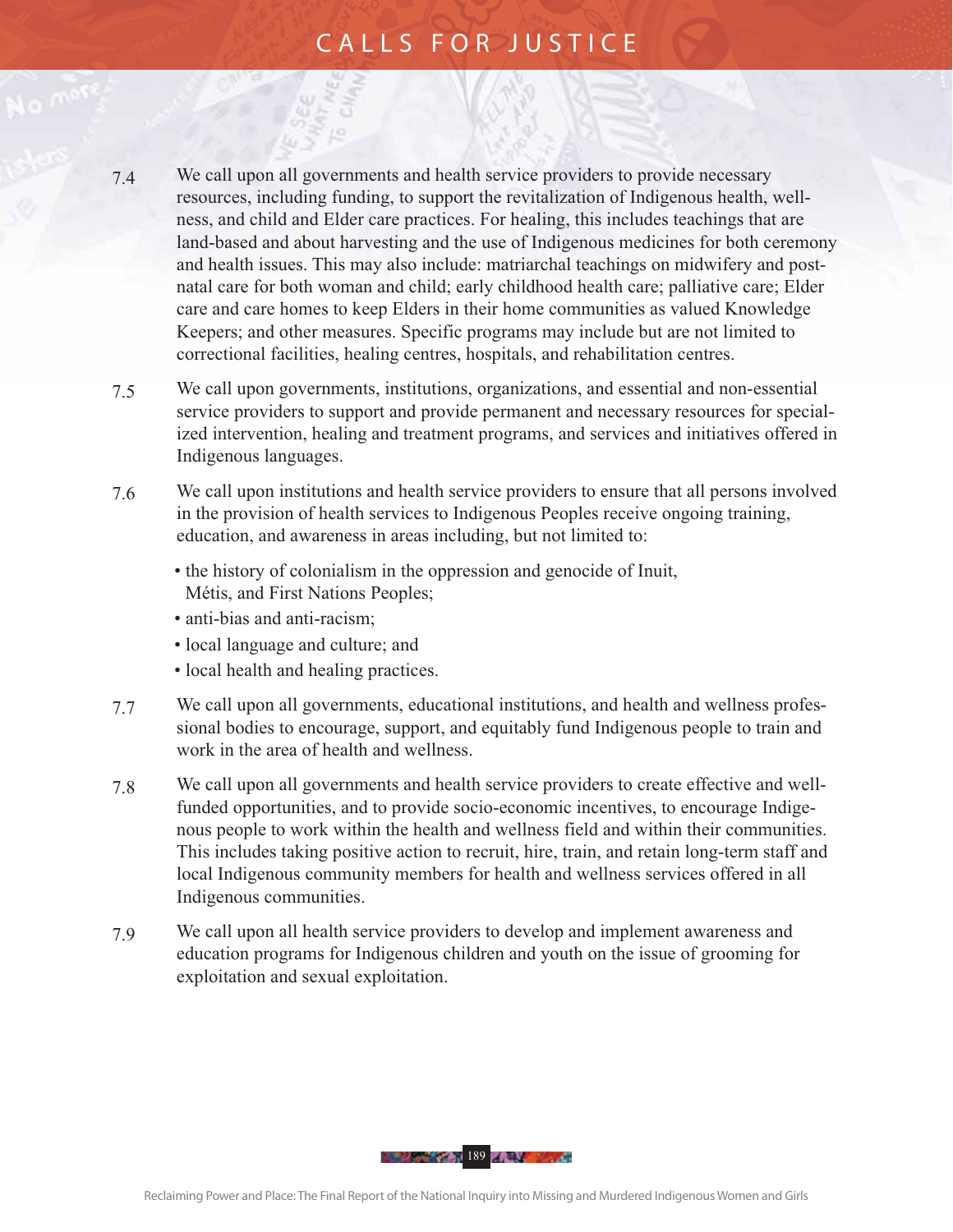#### **Calls for Transportation Service Providers and the Hospitality Industry:**

8.1 We call upon all transportation service providers and the hospitality industry to undertake training to identify and respond to sexual exploitation and human trafficking, as well as the development and implementation of reporting policies and practices.

#### **Calls for Police Services:**

- 9.1 We call upon all police services and justice system actors to acknowledge that the historical and current relationship between Indigenous women, girls, and 2SLGBTQQIA people and the justice system has been largely defined by colonialism, racism, bias, discrimination, and fundamental cultural and societal differences. We further call upon all police services and justice system actors to acknowledge that, going forward, this relationship must be based on respect and understanding, and must be led by, and in partnerships with, Indigenous women, girls, and 2SLGBTQQIA people.
- 9.2 We call upon all actors in the justice system, including police services, to build respectful working relationships with Indigenous Peoples by knowing, understanding, and respecting the people they are serving. Initiatives and actions should include, but are not limited to, the following measures:
	- i Review and revise all policies, practices, and procedures to ensure service delivery that is culturally appropriate and reflects no bias or racism toward Indigenous Peoples, including victims and survivors of violence.
	- ii Establish engagement and partnerships with Indigenous Peoples, communities, and leadership, including women, Elders, youth, and 2SLGBTQQIA people from the respective territories and who are resident within a police service's jurisdiction.
	- iii Ensure appropriate Indigenous representation, including Indigenous women, girls, and 2SLGBTQQIA people, on police services boards and oversight authorities.
	- iv Undertake training and education of all staff and officers so that they understand and implement culturally appropriate and trauma-informed practices, especially when dealing with families of missing and murdered Indigenous women, girls, and 2SLGBTQQIA people.
- 9.3 We call upon all governments to fund an increase in recruitment of Indigenous Peoples to all police services, and for all police services to include representation of Indigenous women, girls, and 2SLGBTQQIA people, inclusive of diverse Indigenous cultural backgrounds, within their ranks. This includes measures such as the following:
	- i Achieve representative First Nations, Inuit, and Métis diversity and gender diversity within all police services through intensive and specialized recruitment across Canada.

190 Million Street, 190 Million Street, 190 Million Street, 190 Million Street, 190 Million Street, 190 Million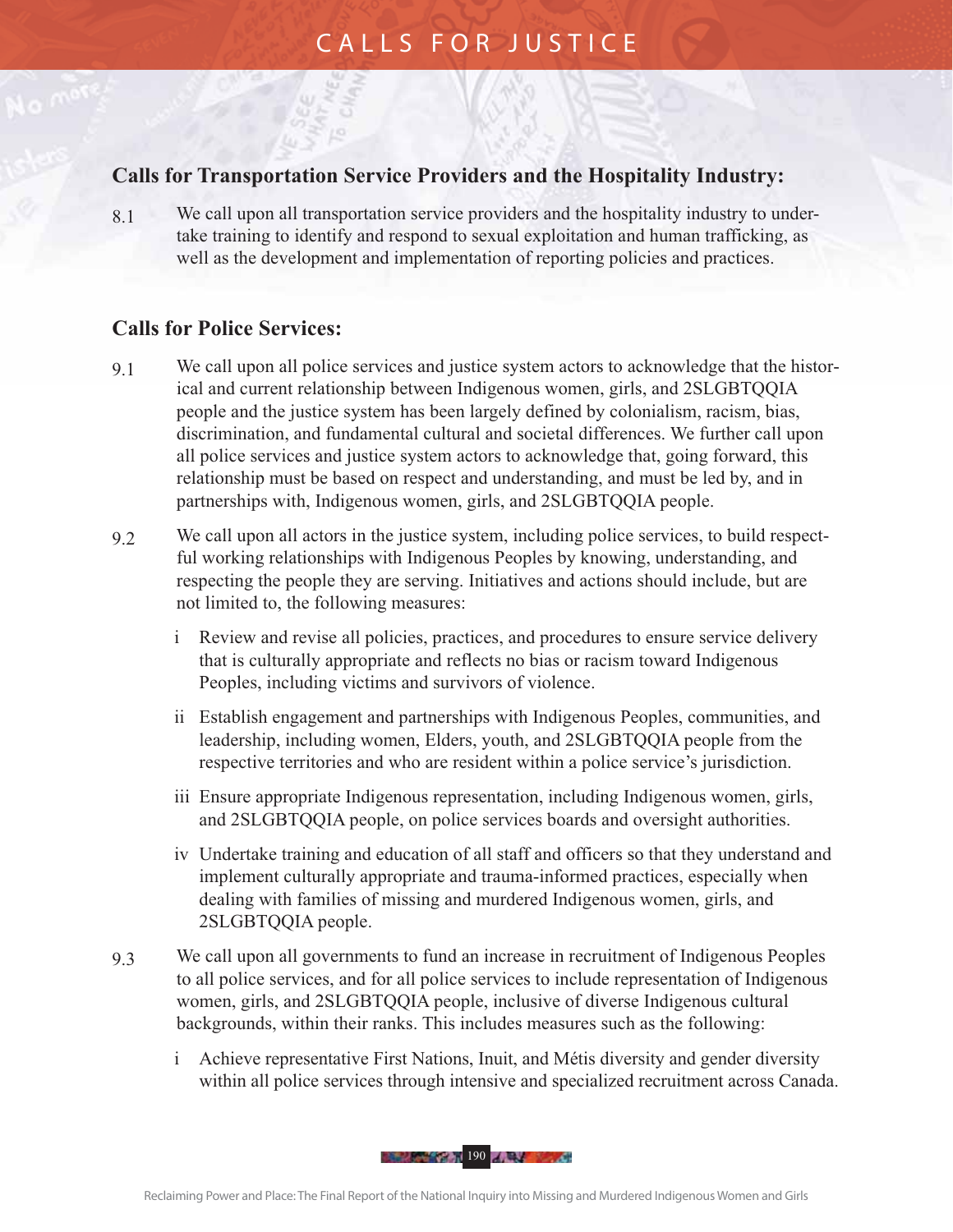- ii Ensure mandatory Indigenous language capacity within police services.
- iii Ensure that screening of recruits includes testing for racial, gender, gender identity, and sexual orientation bias.
- iv Include the Indigenous community in the recruitment and hiring committees/process.
- v In training recruits, include: history of police in the oppression and genocide of Indigenous Peoples; anti-racism and anti-bias training; and culture and language training. All training must be distinctions-based and relevant to the land and people being served; training must not be pan-Indigenous.
- vi Retain Indigenous officers through relevant employment supports, and offer incentives to Indigenous officers to meet their unique needs as Indigenous officers serving Indigenous communities, to ensure retention and overall health and wellness of the service.
- vii End the practice of limited-duration posts in all police services, and instead implement a policy regarding remote and rural communities focused on building and sustaining a relationship with the local community and cultures. This relationship must be led by, and in partnership with, the Indigenous Peoples living in those remote and rural communities.
- 9.4 We call upon non-Indigenous police services to ensure they have the capacity and resources to serve and protect Indigenous women, girls, and 2SLGBTQQIA people. We further call upon all non-Indigenous police services to establish specialized Indigenous policing units within their services located in cities and regions with Indigenous populations.
	- i Specialized Indigenous policing units are to be staffed with experienced and welltrained Indigenous investigators, who will be the primary investigative teams and officers overseeing the investigation of cases involving Indigenous women, girls, and 2SLGBTQQIA people.
	- ii Specialized Indigenous policing units are to lead the services' efforts in community liaison work, community relationship building, and community crime-prevention programs within and for Indigenous communities.
	- iii Specialized Indigenous policing units, within non-Indigenous police services, are to be funded adequately by governments.
- 9.5 We call upon all police services for the standardization of protocols for policies and practices that ensure that all cases of missing and murdered Indigenous women, girls, and 2SLGBTQQIA people are thoroughly investigated. This includes the following measures:

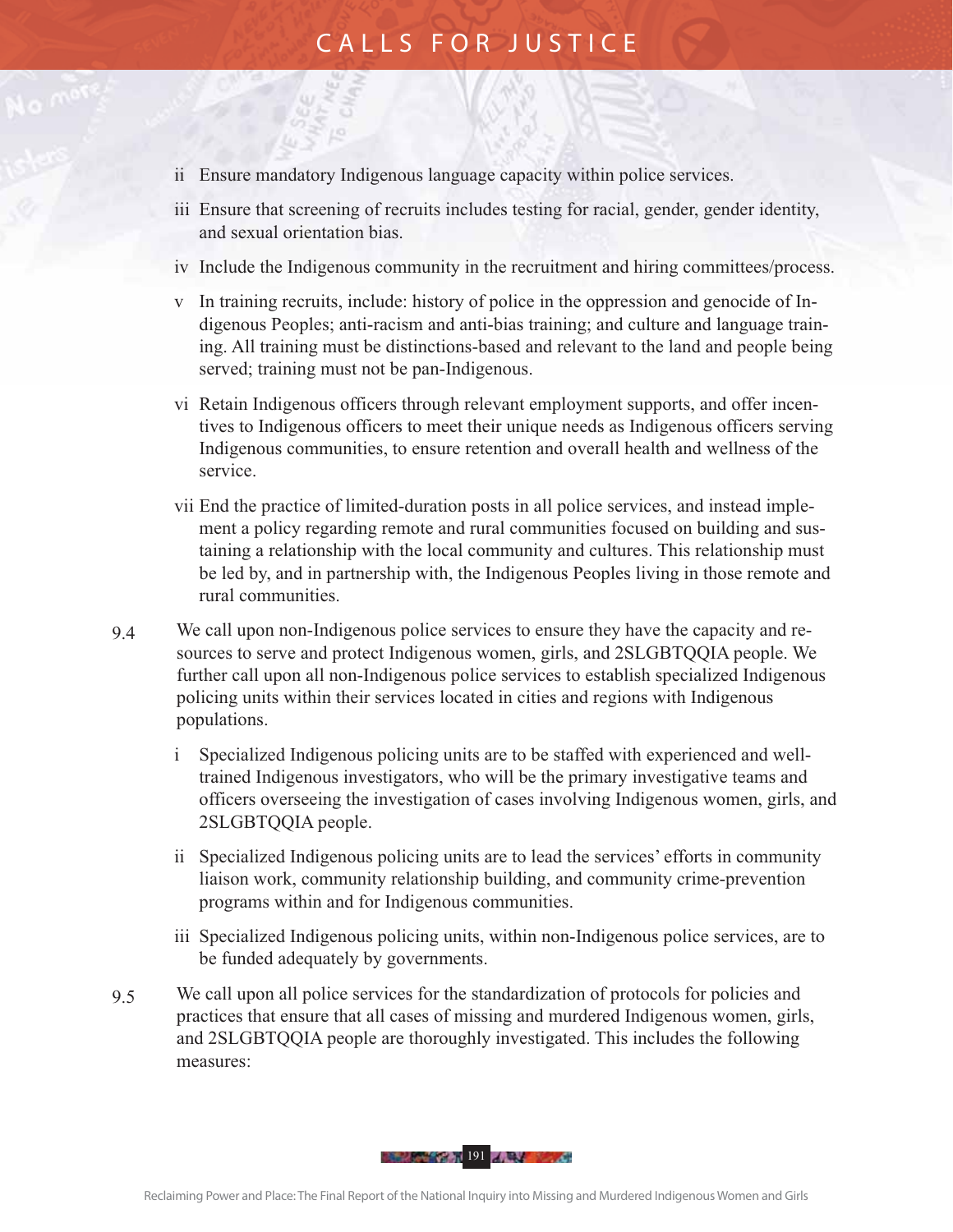- i Establish a communication protocol with Indigenous communities to inform them of policies, practices, and programs that make the communities safe.
- ii Improve communication between police and families of missing and murdered Indigenous women, girls, and 2SLGBTQQIA people from the first report, with regular and ongoing communication throughout the investigation.
- iii Improve coordination across government departments and between jurisdictions and Indigenous communities and police services.
- iv Recognize that the high turnover among officers assigned to a missing and murdered Indigenous woman's, girl's, or 2SLGBTQQIA person's file may negatively impact both progress on the investigation and relationships with family members; police services must have robust protocols to mitigate these impacts.
- v Create a national strategy, through the Canadian Association of Chiefs of Police, to ensure consistency in reporting mechanisms for reporting missing Indigenous women, girls, and 2SLGBTQQIA people. This could be developed in conjunction with implementation of a national database.
- vi Establish standardized response times to reports of missing Indigenous persons and women, girls, and 2SLGBTQQIA people experiencing violence, and conduct a regular audit of response times to monitor and provide feedback for improvement.
- vii Lead the provincial and territorial governments to establish a nationwide emergency number.
- 9.6 We call upon all police services to establish an independent, special investigation unit for the investigation of incidents of failures to investigate, police misconduct, and all forms of discriminatory practices and mistreatment of Indigenous Peoples within their police service. This special investigation unit must be transparent in practice and report at least annually to Indigenous communities, leadership, and people in their jurisdiction.
- 9.7 We call upon all police services to partner with front-line organizations that work in service delivery, safety, and harm reduction for Indigenous women, girls, and 2SLGBTQQIA people to expand and strengthen police services delivery.
- 9.8 We call upon all police services to establish and engage with a civilian Indigenous advisory committee for each police service or police division, and to establish and engage with a local civilian Indigenous advisory committee to advise the detachment operating within the Indigenous community.
- 9.9 We call upon all levels of government and all police services for the establishment of a national task force, comprised of an independent, highly qualified, and specialized team of investigators, to review and, if required, to reinvestigate each case of all unresolved

192 - Paul 192 - Paul 192 - Paul 192 - Paul 192 - Paul 192 - Paul 192 - Paul 192 - Paul 192 - Paul 192 - Paul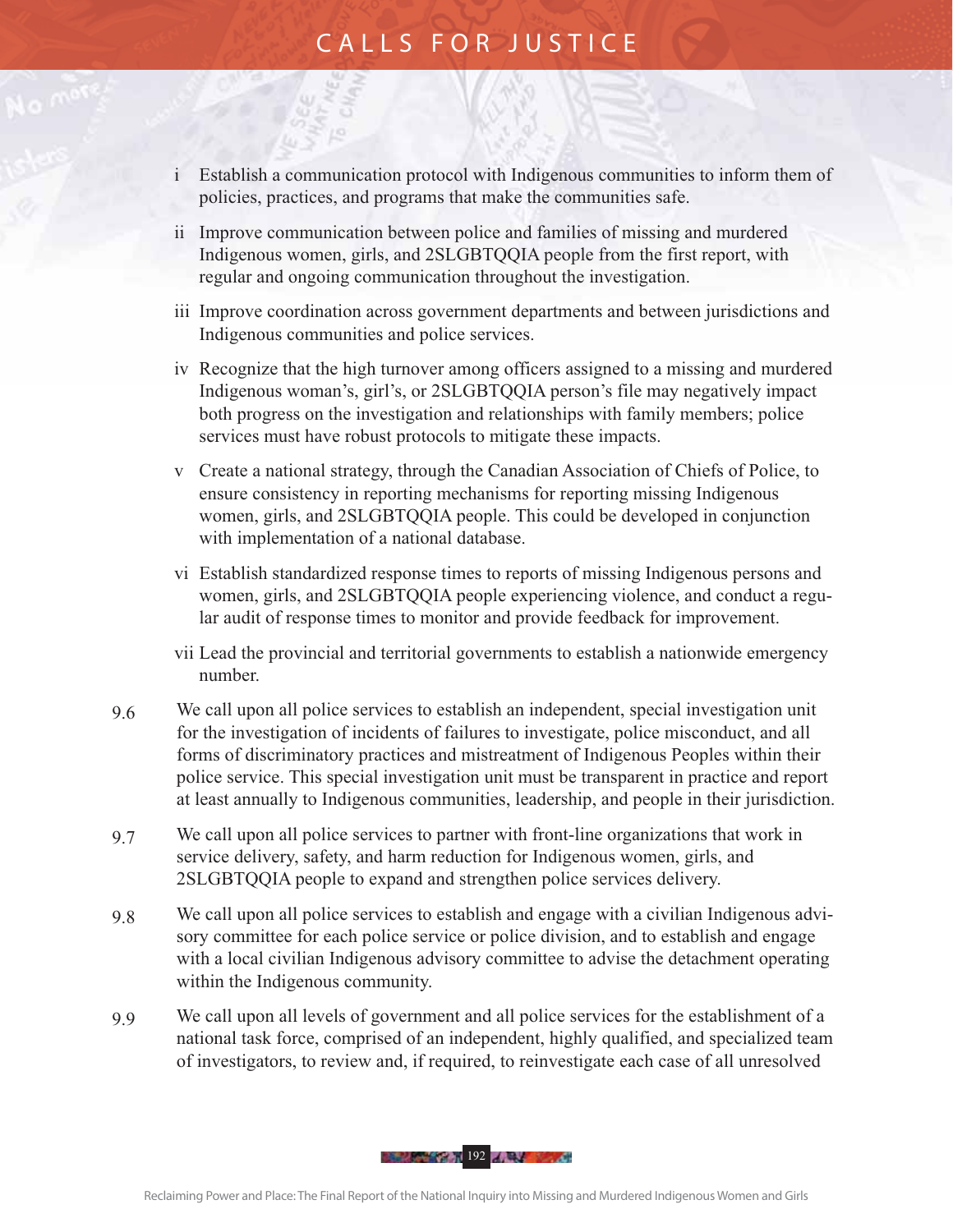files of missing and murdered Indigenous women, girls, and 2SLGBTQQIA people from across Canada. Further, this task force must disclose to families and to survivors all nonprivileged information and findings.

- 9.10 We call upon all police services to voluntarily produce all unresolved cases of missing or murdered Indigenous women, girls, and 2SLGBTQQIA people to the national task force.
- 9.11 We call upon all police services to develop and implement guidelines for the policing of the sex industry in consultation with women engaged in the sex industry, and to create a specific complaints mechanism about police for those in the sex industry.

#### **Calls for Attorneys and Law Societies:**

- 10.1 We call upon the federal, provincial, and territorial governments, and Canadian law societies and bar associations, for mandatory intensive and periodic training of Crown attorneys, defence lawyers, court staff, and all who participate in the criminal justice system, in the area of Indigenous cultures and histories, including distinctions-based training. This includes, but is not limited to, the following measures:
	- i All courtroom officers, staff, judiciary, and employees in the judicial system must take cultural competency training that is designed and led in partnership with local Indigenous communities.
	- ii Law societies working with Indigenous women, girls, and 2SLGBTQQIA people must establish and enforce cultural competency standards.
	- iii All courts must have a staff position for an Indigenous courtroom liaison worker that is adequately funded and resourced to ensure Indigenous people in the court system know their rights and are connected to appropriate services.

#### **Calls for Educators:**

11.1 We call upon all elementary, secondary, and post-secondary institutions and education authorities to educate and provide awareness to the public about missing and murdered Indigenous women, girls, and 2SLGBTQQIA people, and about the issues and root causes of violence they experience. All curriculum development and programming should be done in partnership with Indigenous Peoples, especially Indigenous women, girls, and 2SLGBTQQIA people. Such education and awareness must include historical and current truths about the genocide against Indigenous Peoples through state laws, policies, and colonial practices. It should include, but not be limited to, teaching Indigenous history, law, and practices from Indigenous perspectives and the use of *Their Voices Will Guide Us* with children and youth.

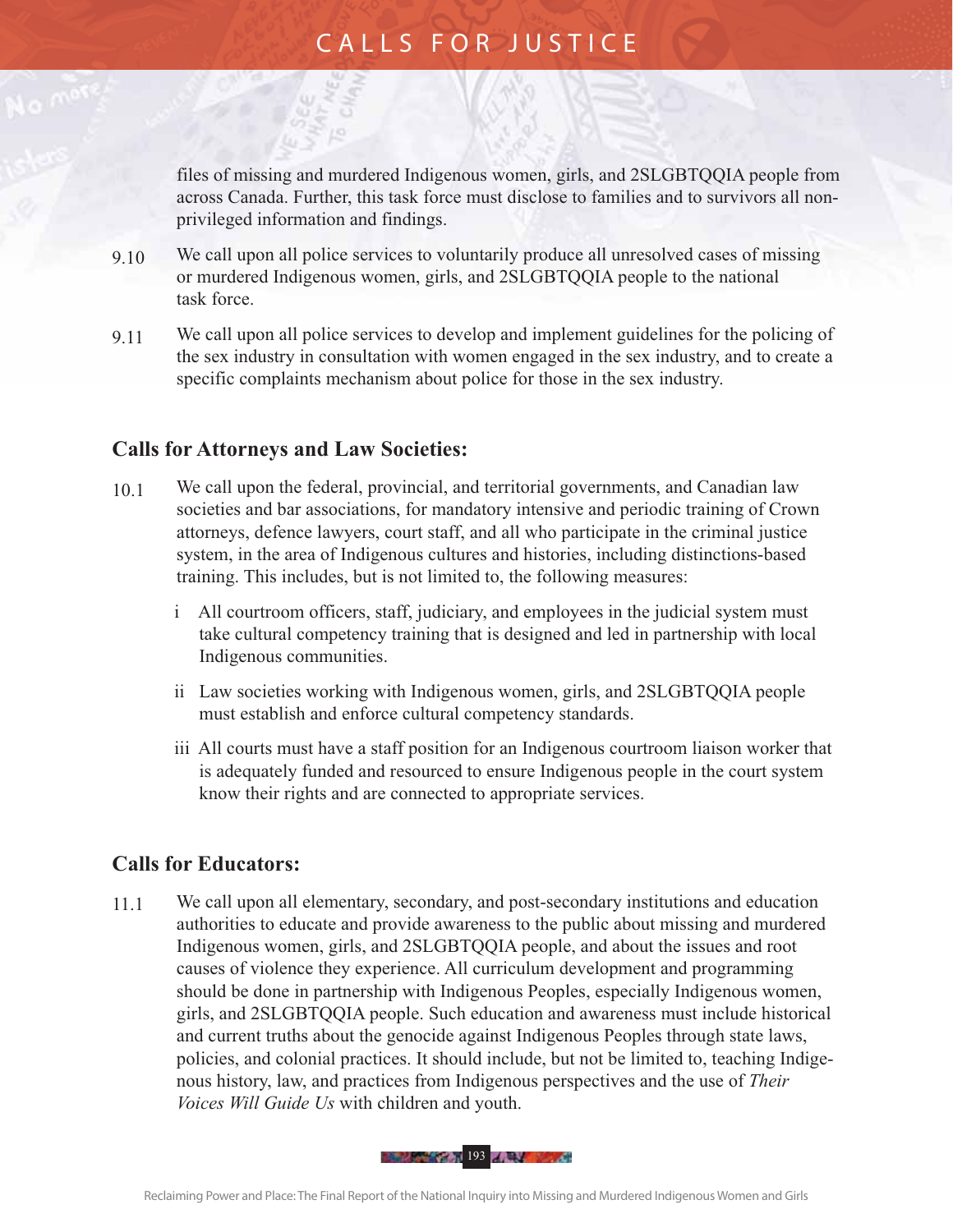11.2 We call upon all educational service providers to develop and implement awareness and education programs for Indigenous children and youth on the issue of grooming for exploitation and sexual exploitation.

#### **Calls for Social Workers and Those Implicated in Child Welfare:**

- 12.1 We call upon all federal, provincial, and territorial governments to recognize Indigenous self-determination and inherent jurisdiction over child welfare. Indigenous governments and leaders have a positive obligation to assert jurisdiction in this area. We further assert that it is the responsibility of Indigenous governments to take a role in intervening, advocating, and supporting their members impacted by the child welfare system, even when not exercising jurisdiction to provide services through Indigenous agencies.
- 12.2 We call upon on all governments, including Indigenous governments, to transform current child welfare systems fundamentally so that Indigenous communities have control over the design and delivery of services for their families and children. These services must be adequately funded and resourced to ensure better support for families and communities to keep children in their family homes.
- 12.3 We call upon all governments and Indigenous organizations to develop and apply a definition of "best interests of the child" based on distinct Indigenous perspectives, world views, needs, and priorities, including the perspective of Indigenous children and youth. The primary focus and objective of all child and family services agencies must be upholding and protecting the rights of the child through ensuring the health and well-being of children, their families, and communities, and family unification and reunification.
- 12.4 We call upon all governments to prohibit the apprehension of children on the basis of poverty and cultural bias. All governments must resolve issues of poverty, inadequate and substandard housing, and lack of financial support for families, and increase food security to ensure that Indigenous families can succeed.
- 12.5 We call upon all levels of government for financial supports and resources to be provided so that family or community members of children of missing and murdered Indigenous women, girls, and 2SLGBTQQIA people are capable of caring for the children left behind. Further, all governments must ensure the availability and accessibility of specialized care, such as grief, loss, trauma, and other required services, for children left behind who are in care due to the murder or disappearance of their caregiver.
- 12.6 We call upon all governments and child welfare services to ensure that, in cases where apprehension is not avoidable, child welfare services prioritize and ensure that a family member or members, or a close community member, assumes care of Indigenous children. The caregivers should be eligible for financial supports equal to an amount that might otherwise be paid to a foster family, and will not have other government financial

194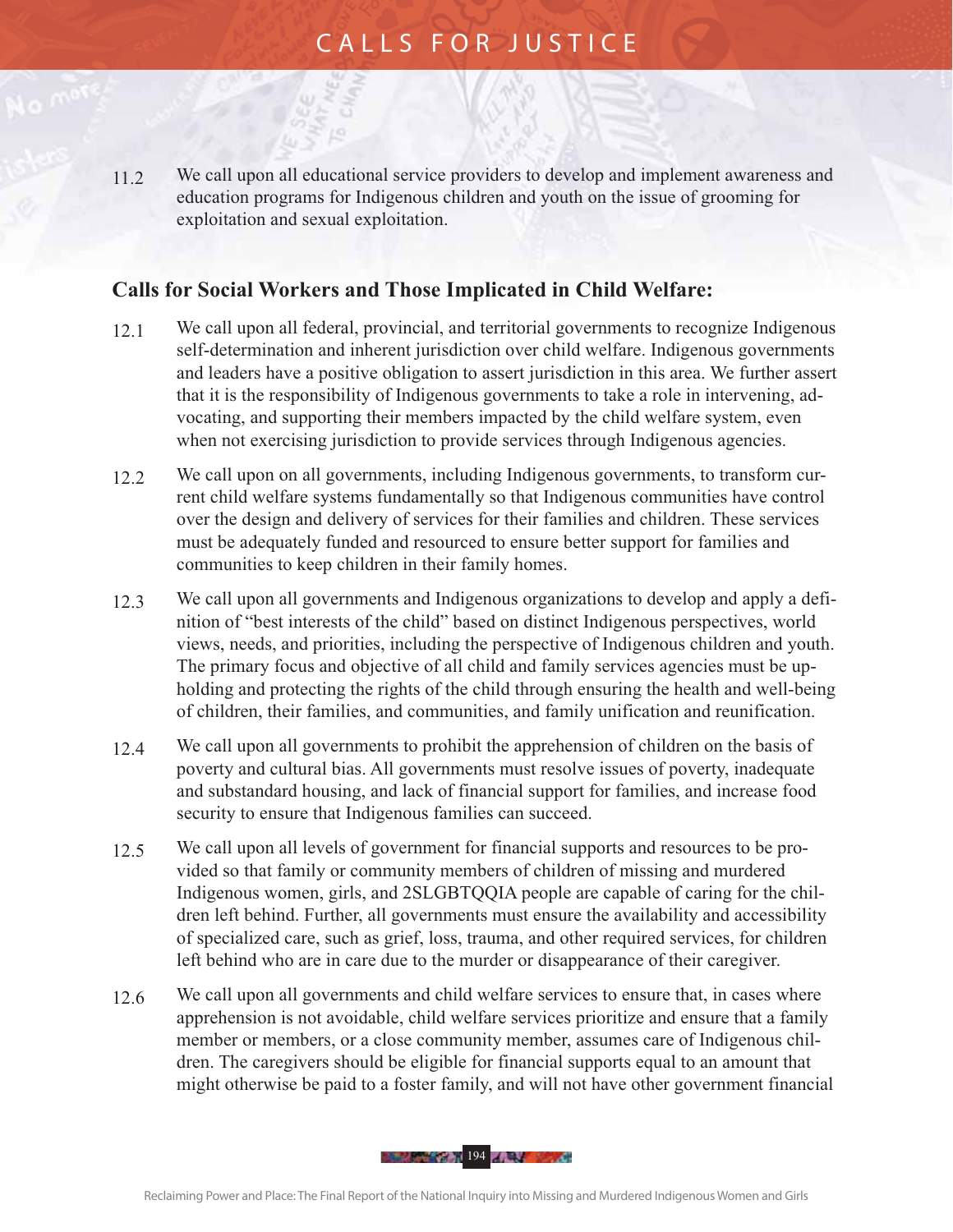support or benefits removed or reduced by virtue of receiving additional financial supports for the purpose of caring for the child. This is particularly the case for children who lose their mothers to violence or to institutionalization and are left behind, needing family and belonging to heal.

- 12.7 We call upon all governments to ensure the availability and accessibility of distinctionsbased and culturally safe culture and language programs for Indigenous children in the care of child welfare.
- 12.8 We call upon provincial and territorial governments and child welfare services for an immediate end to the practice of targeting and apprehending infants (hospital alerts or birth alerts) from Indigenous mothers right after they give birth.
- 12.9 We call for the establishment of a Child and Youth Advocate in each jurisdiction with a specialized unit with the mandate of Indigenous children and youth. These units must be established within a period of one year of this report. We call upon the federal government to establish a National Child and Youth Commissioner who would also serve as a special measure to strengthen the framework of accountability for the rights of Indigenous children in Canada. This commissioner would act as a national counterpart to the child advocate offices that exist in nearly all provinces and territories.
- 12.10 We call upon the federal, provincial, and territorial governments to immediately adopt the Canadian Human Rights Tribunal 2017 CHRT 14 standards regarding the implementation of Jordan's Principle in relation to all First Nations (Status and non-Status), Métis, and Inuit children. We call on governments to modify funding formulas for the provision of services on a needs basis, and to prioritize family support, reunification, and prevention of harms. Funding levels must represent the principle of substantive equity.
- 12.11 We call upon all levels of government and child welfare services for a reform of laws and obligations with respect to youth "aging out" of the system, including ensuring a complete network of support from childhood into adulthood, based on capacity and needs, which includes opportunities for education, housing, and related supports. This includes the provision of free post-secondary education for all children in care in Canada.
- 12.12 We call upon all child and family services agencies to engage in recruitment efforts to hire and promote Indigenous staff, as well as to promote the intensive and ongoing training of social workers and child welfare staff in the following areas:
	- history of the child welfare system in the oppression and genocide of Indigenous Peoples
	- anti-racism and anti-bias training
	- local culture and language training
	- sexual exploitation and trafficking training to recognize signs and develop specialized responses

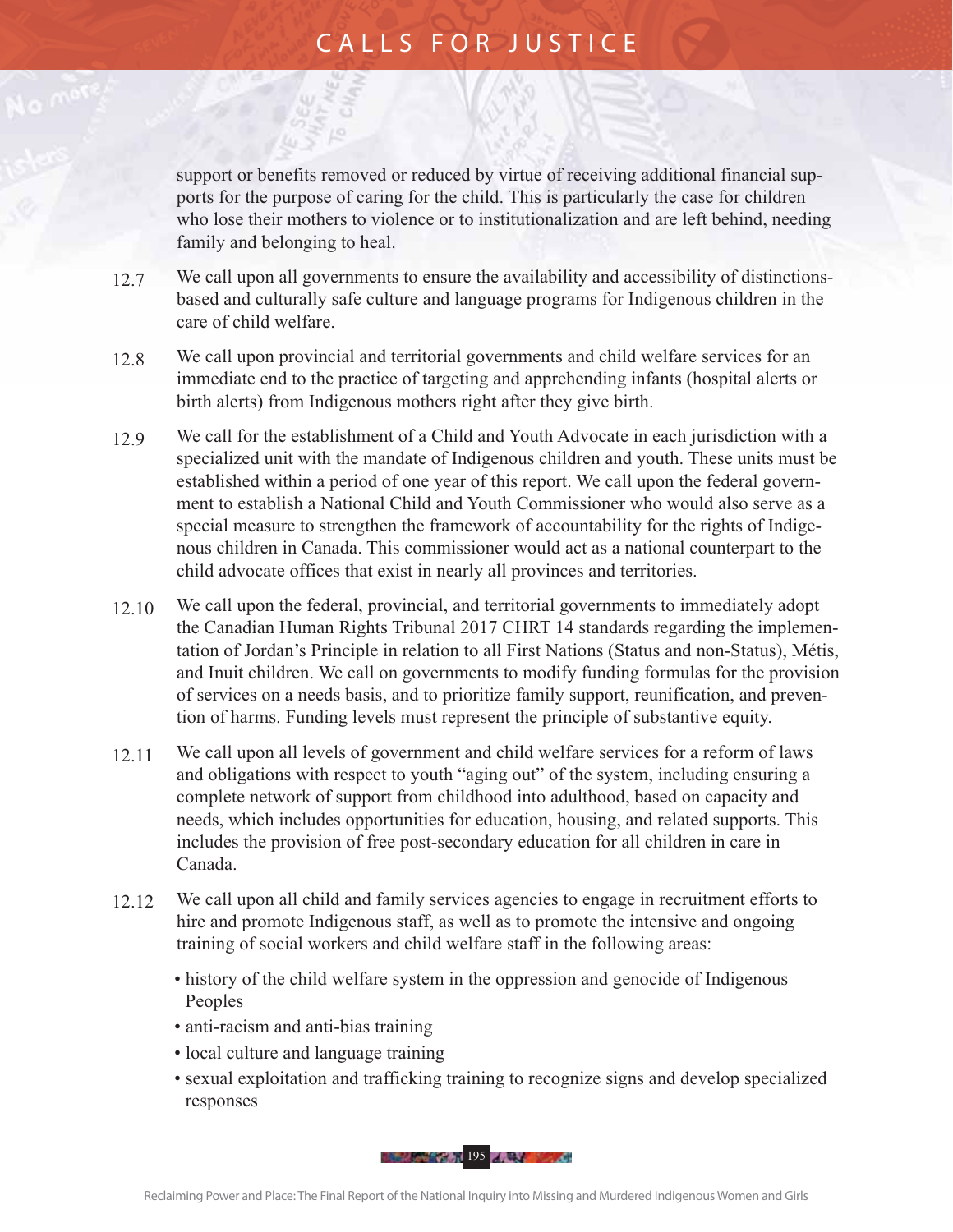- 12.13 We call upon all governments and child welfare agencies to fully implement the Spirit Bear Plan.7
- 12.14 We call upon all child welfare agencies to establish more rigorous requirements for safety, harm-prevention, and needs-based services within group or care homes, as well as within foster situations, to prevent the recruitment of children in care into the sex industry. We also insist that governments provide appropriate care and services, over the long term, for children who have been exploited or trafficked while in care.
- 12.15 We call upon child welfare agencies and all governments to fully investigate deaths of Indigenous youth in care.

#### **Calls for Extractive and Development Industries:**

- 13.1 We call upon all resource-extraction and development industries to consider the safety and security of Indigenous women, girls, and 2SLGBTQQIA people, as well as their equitable benefit from development, at all stages of project planning, assessment, implementation, management, and monitoring.
- 13.2 We call upon all governments and bodies mandated to evaluate, approve, and/or monitor development projects to complete gender-based socio-economic impact assessments on all proposed projects as part of their decision making and ongoing monitoring of projects. Project proposals must include provisions and plans to mitigate risks and impacts identified in the impact assessments prior to being approved.
- 13.3 We call upon all parties involved in the negotiations of impact-benefit agreements related to resource-extraction and development projects to include provisions that address the impacts of projects on the safety and security of Indigenous women, girls, and 2SLGBTQQIA people. Provisions must also be included to ensure that Indigenous women and 2SLGBTQQIA people equitably benefit from the projects.
- 13.4 We call upon the federal, provincial, and territorial governments to fund further inquiries and studies in order to better understand the relationship between resource extraction and other development projects and violence against Indigenous women, girls, and 2SLGBTQQIA people. At a minimum, we support the call of Indigenous women and leaders for a public inquiry into the sexual violence and racism at hydroelectric projects in northern Manitoba.
- 13.5 We call upon resource-extraction and development industries and all governments and service providers to anticipate and recognize increased demand on social infrastructure because of development projects and resource extraction, and for mitigation measures to be identified as part of the planning and approval process. Social infrastructure must be expanded and service capacity built to meet the anticipated needs of the host communities in advance of the start of projects. This includes but is not limited to ensuring that policing, social services, and health services are adequately staffed and resourced.

196 - Paul 196 - Paul 196 - Paul 196 - Paul 196 - Paul 196 - Paul 196 - Paul 196 - Paul 196 - Paul 196 - Paul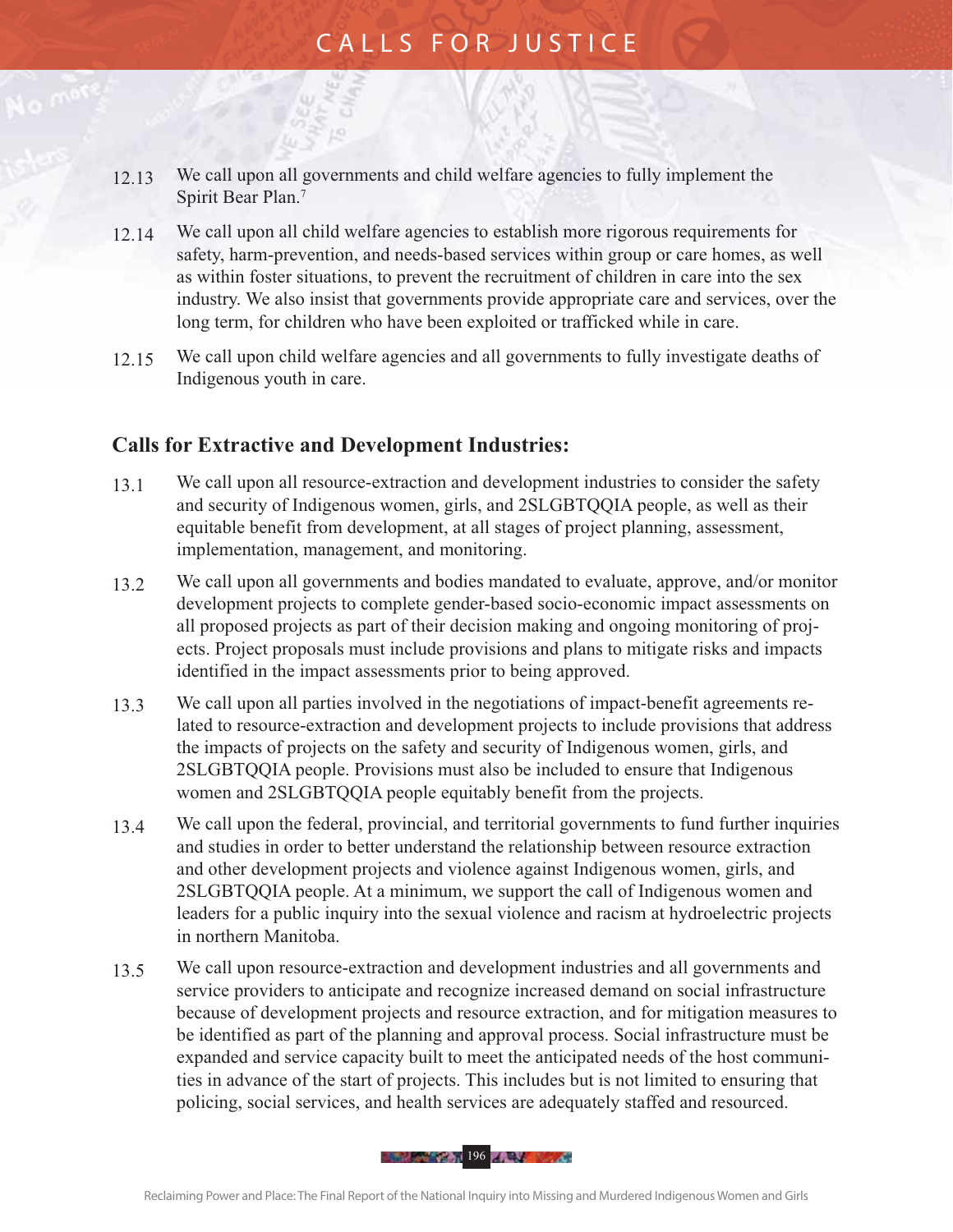#### **Calls for Correctional Service Canada:**

- 14.1 We call upon Correctional Service Canada to take urgent action to establish facilities described under sections 81 and 84 of the *Corrections and Conditional Release Act* to ensure that Indigenous women, girls, and 2SLGBTQQIA people have options for decarceration. Such facilities must be strategically located to allow for localized placements and mother-and-child programming.
- 14.2 We call upon Correctional Service Canada to ensure that facilities established under sections 81 and 84 of the *Corrections and Conditional Release Act* receive funding parity with Correctional Service Canada-operated facilities. The agreements made under these sections must transfer authority, capacity, resources, and support to the contracting community organization.
- 14.3 We call upon Correctional Service Canada to immediately rescind the maximum security classification that disproportionately limits federally sentenced Indigenous women classified at that level from accessing services, supports, and programs required to facilitate their safe and timely reintegration.
- 14.4 We call upon Correctional Service Canada to evaluate, update, and develop security classification scales and tools that are sensitive to the nuances of Indigenous backgrounds and realities.
- 14.5 We call upon Correctional Service Canada to apply Gladue factors in all decision making concerning Indigenous women and 2SLGBTQQIA people and in a manner that meets their needs and rehabilitation.
- 14.6 We call upon Correctional Service Canada and provincial and territorial services to provide intensive and comprehensive mental health, addictions, and trauma services for incarcerated Indigenous women, girls, and 2SLGBTQQIA people, ensuring that the term of care is needs-based and not tied to the duration of incarceration. These plans and services must follow the individuals as they reintegrate into the community.
- 14.7 We call upon Correctional Service Canada to prohibit transfer of federally incarcerated women in need of mental health care to all-male treatment centres.
- 14.8 We call upon Correctional Service Canada to ensure its correctional facilities and programs recognize the distinct needs of Indigenous offenders when designing and implementing programming for First Nations, Inuit, and Métis women. Correctional Service Canada must use culturally safe, distinctions-based, and trauma-informed models of care, adapted to the needs of Indigenous women, girls, and 2SLGBTQQIA people.
- 14.9 We call upon Correctional Service Canada, in order to support reintegration, to increase opportunities for meaningful vocational training, secondary school graduation, and postsecondary education.

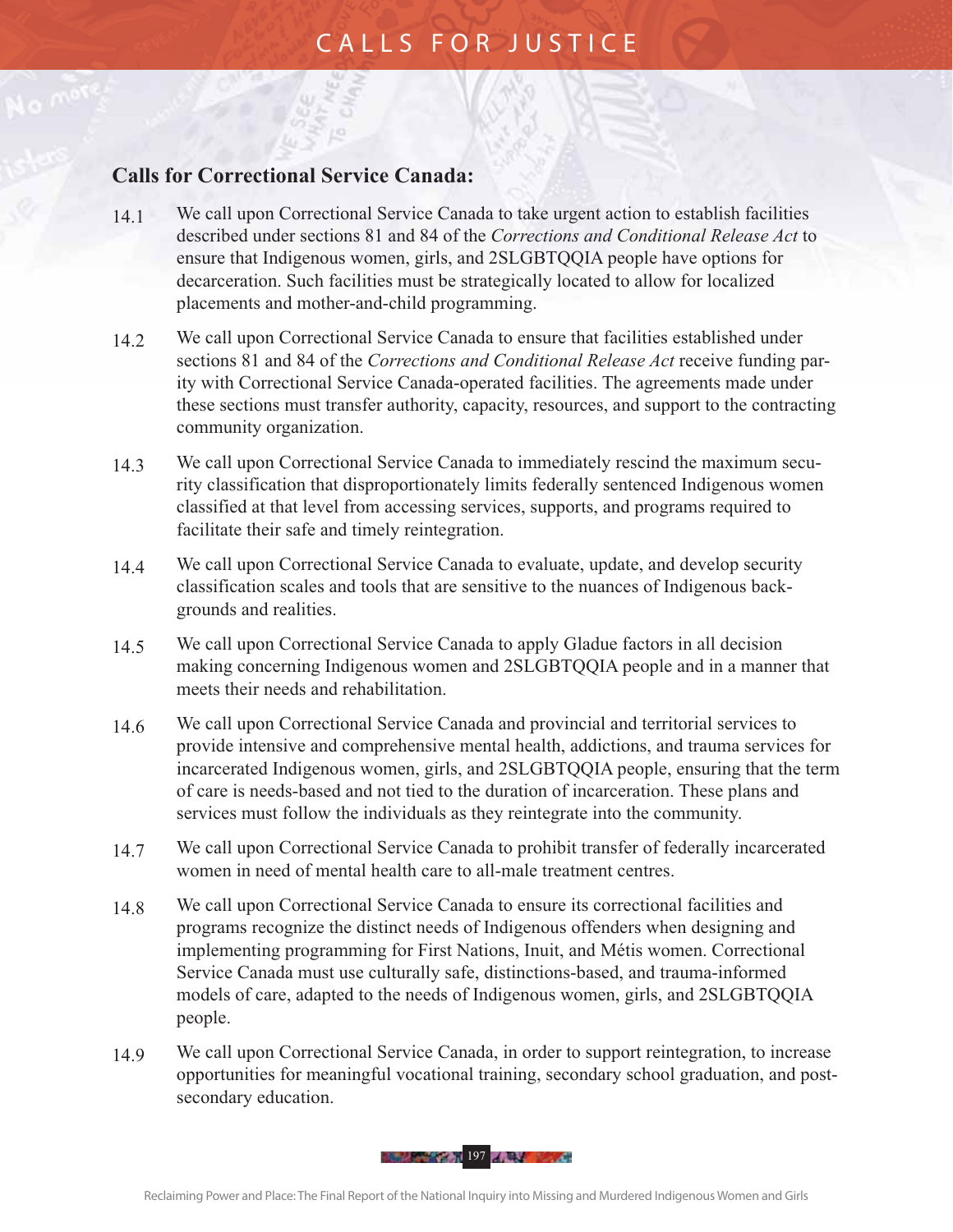- 14.10 We call upon Correctional Service Canada to increase and enhance the role and participation of Elders in decision making for all aspects of planning for Indigenous women and 2SLGBTQQIA people.
- 14.11 We call upon Correctional Service Canada to expand mother-and-child programming and to establish placement options described in sections 81 and 84 of the *Corrections and Conditional Release Act* to ensure that mothers and their children are not separated.
- 14.12 We call upon Correctional Service Canada and provincial and territorial correctional services to provide programming for men and boys that confronts and ends violence against Indigenous women, girls, and 2SLGBTQQIA people.
- 14.13 We call upon Correctional Service Canada to eliminate the practice of strip-searches.



 *Marlene Jack, sister of Doreen Jack, missing since 1989. Of the missing, she says: "I just want to bring them home. Find them and bring them home, where they belong." Credit: Nadya Kwandibens*

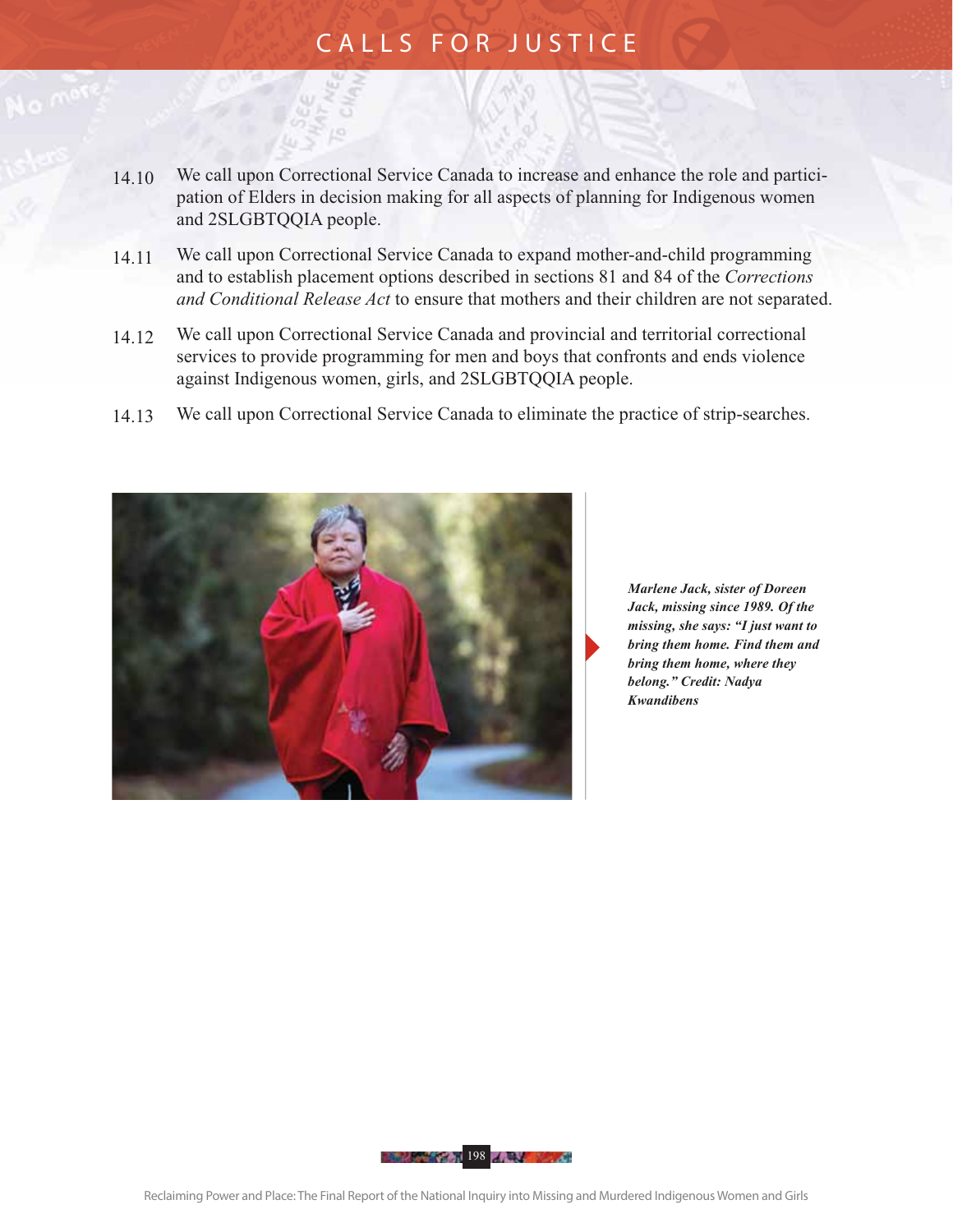# Calls for Justice for All Canadians

As this report has shown, and within every encounter, each person has a role to play in order to combat violence against Indigenous women, girls, and 2SLGBTQQIA people. Beyond those Calls aimed at governments or at specific industries or service providers, we encourage every Canadian to consider how they can give life to these Calls for Justice.

We call on all Canadians to:

- 15.1 Denounce and speak out against violence against Indigenous women, girls, and 2SLGBTQQIA people.
- 15.2 Decolonize by learning the true history of Canada and Indigenous history in your local area. Learn about and celebrate Indigenous Peoples' history, cultures, pride, and diversity, acknowledging the land you live on and its importance to local Indigenous communities, both historically and today.
- 15.3 Develop knowledge and read the *Final Report.* Listen to the truths shared, and acknowledge the burden of these human and Indigenous rights violations, and how they impact Indigenous women, girls, and 2SLGBTQQIA people today.
- 15.4 Using what you have learned and some of the resources suggested, become a strong ally. Being a strong ally involves more than just tolerance; it means actively working to break down barriers and to support others in every relationship and encounter in which you participate.
- 15.5 Confront and speak out against racism, sexism, ignorance, homophobia, and transphobia, and teach or encourage others to do the same, wherever it occurs: in your home, in your workplace, or in social settings.
- 15.6 Protect, support, and promote the safety of women, girls, and 2SLGBTQQIA people by acknowledging and respecting the value of every person and every community, as well as the right of Indigenous women, girls, and 2SLGBTQQIA people to generate their own, self-determined solutions.
- 15.7 Create time and space for relationships based on respect as human beings, supporting and embracing differences with kindness, love, and respect. Learn about Indigenous principles of relationship specific to those Nations or communities in your local area and work, and put them into practice in all of your relationships with Indigenous Peoples.
- 15.8 Help hold all governments accountable to act on the Calls for Justice, and to implement them according to the important principles we set out.

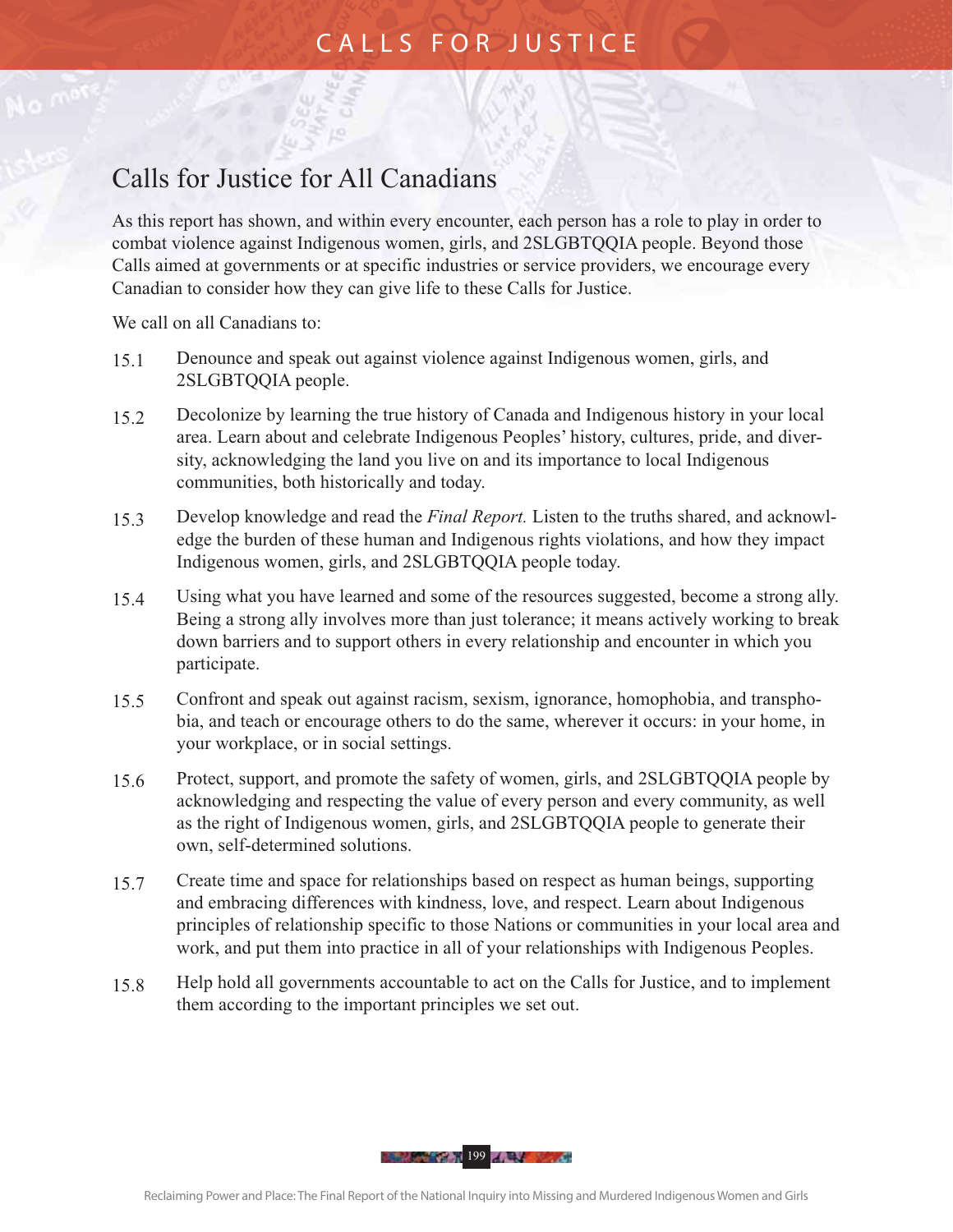#### *Suggested Resources for Learning:*

National Inquiry into Missing and Murdered Indigenous Women and Girls. *Our Women and Girls Are Sacred: The Interim Report of the National Inquiry into Missing and Murdered Women and Girls.* http://www.mmiwg-ffada.ca/publications/.

National Inquiry into Missing and Murdered Indigenous Women and Girls. *Their Voices Will Guide Us: Student and Youth Engagement Guide.* http://www.mmiwg-ffada.ca/publications/.

Transcripts, testimonies, and public statements offered during the Truth-Gathering Process, available at www.mmiwg-ffada.ca/transcripts/ and http://www.mmiwgffada.ca/part-ii-and-part-iii-knowledge-keeper-expert-and-institutional-hearing-transcripts/.

In addition, please consult our bibliography for a list of all sources used in this report.

#### *Suggested Resources for Allyship:*

Amnesty International. "10 Ways to Be a Genuine Ally to Indigenous Communities." https://www.amnesty.org.au/10-ways-to-be-an-ally-to-indigenous-communities/.

Dr. Lynn Gehl. "Ally Bill of Responsibilities." http://www.lynngehl.com/uploads/5/0/0/4/5004954/ally\_bill\_of\_responsibilities\_poster.pdf.

Indigenous Perspectives Society. "How to Be an Ally to Indigenous People." https://ipsociety.ca/news/page/7/.

Montreal Urban Aboriginal Community Strategy Network. "Indigenous Ally Toolkit." https://gallery.mailchimp.com/86d28ccd43d4be0cfc11c71a1/files/102bf040-e221-4953-a9ef-9f0c5efc3458/Ally\_email.pdf.

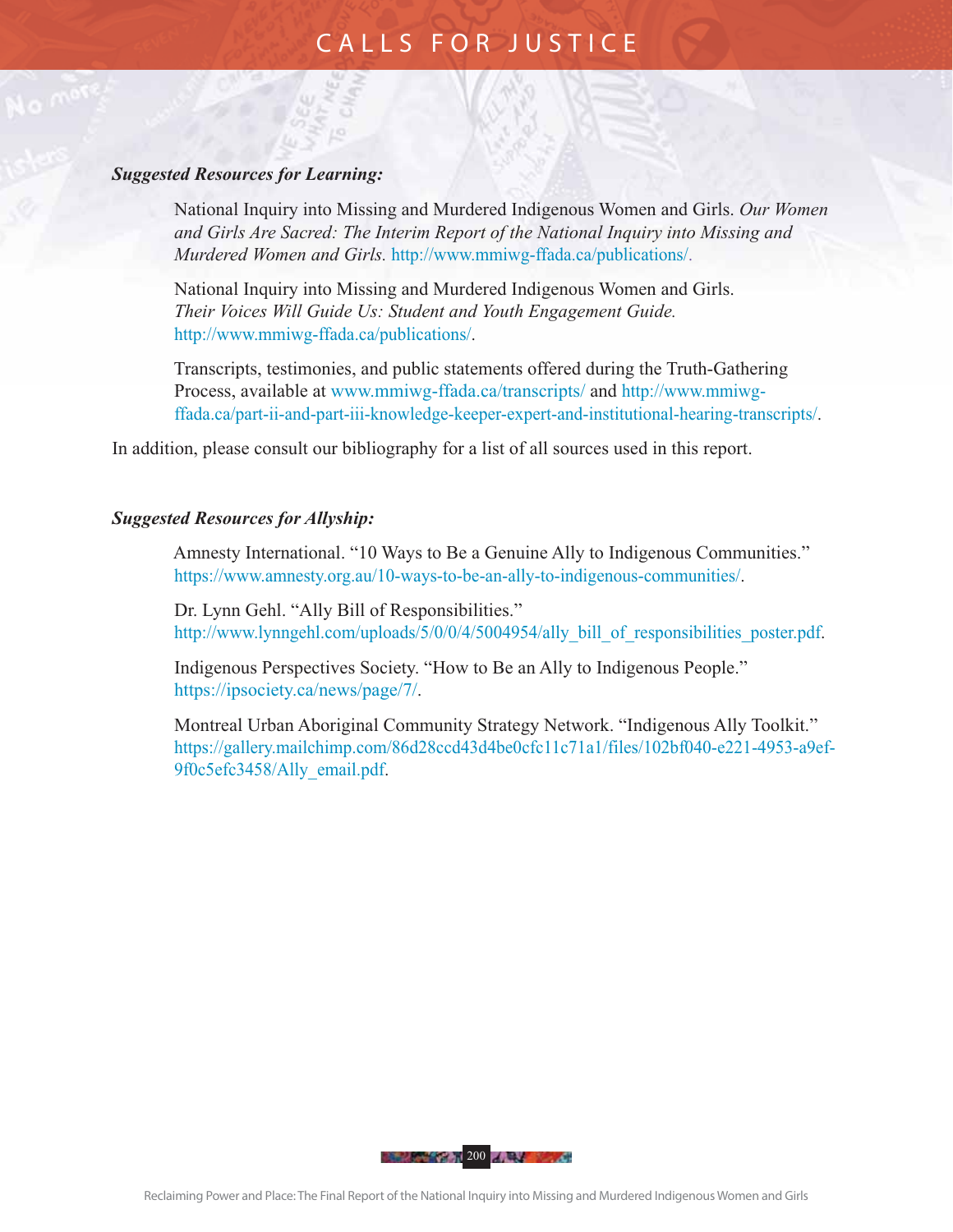

 *Lorne Cardinal, from Squamish, BC, reminds us that it's not over – there are still missing and murdered women in this country, and still work to be done. Credit: Nadya Kwandibens*

### Calls for Justice: Distinctions-Based Calls

As we have maintained throughout the National Inquiry, and within this report, while many Indigenous women, girls, and 2SLGBTQQIA people share experiences of violence in common, the distinctions among these communities are important in understanding some of the specific ways, beyond the Calls for Justice already articulated, in which their rights to safety can be upheld by all governments, institutions and service providers. While the time limitations imposed upon the National Inquiry have not permitted an in-depth analysis based on regional or local specificity, we extend these Calls for Justice in relation to particular Indigenous communities – Inuit, Métis and First Nations as well as to Indigenous 2SLGBTQQIA people – whose distinctive needs must be addressed.

#### **Inuit-Specific Calls for Justice:**

#### *Principles and guidelines for interpretation and implementation*

#### **Distinctions-Based Approach**

Inuit, Métis, and First Nations are distinct peoples. Implementation of all recommendations in this *Final Report* and actions taken to ensure safety and social, economic, political, and cultural health and prosperity of Inuit women, girls, and 2SLGBTQQIA people must be done in a manner that is distinctions-based, recognizing and reflecting the distinct needs and governance structures of Inuit and reflective of the distinct relationship between Inuit and the Crown. They must also respect and appreciate the internal diversity within Inuit communities, including the diverse history, languages, dialects, and spiritual and religious beliefs.

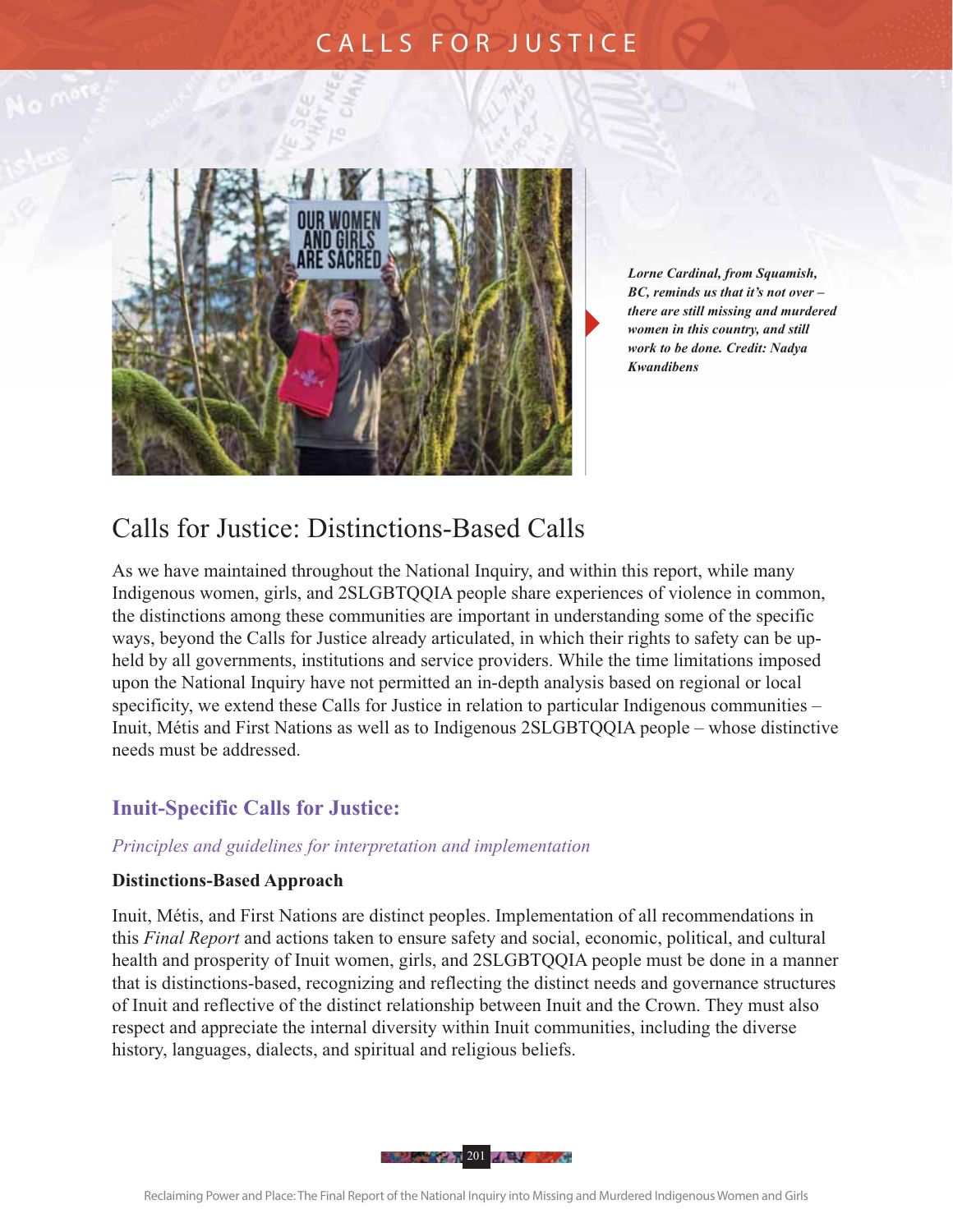#### **Decision Making through Inuit Self-Determination**

All actions taken to ensure the safety and well-being of Inuit women, girls, and 2SLGBTQQIA people must include the participation of Inuit women, girls, and 2SLGBTQQIA people and those with lived experience. Further, they must recognize and implement Inuit self-determination. All actions must be Inuit-led, rooted in Inuit laws, culture, language, traditions, and societal values. Implementation efforts will succeed only through the recognition and respect of Inuit knowledge, wisdom, and expertise.

Improving the safety and the social, economic, and cultural health and prosperity of Inuit women, girls, and 2SLGBTQQIA people can be achieved only through the sustained, wholesome, and transparent collaborative action of all governments (federal, provincial, and territorial) in full partnership with Inuit. Inuit society is artificially compartmentalized and divided through colonial geopolitical boundaries. Therefore, federal, provincial, and territorial jurisdictions must work with Inuit self-determination mechanisms to ensure appropriate decision making regarding intervention programs and services. Further, all governments must not use jurisdiction as an excuse to impede actions required to eliminating the social, economic, political, and cultural inequality and infrastructure gaps that are resulting in increased violence against Inuit women, girls, and 2SLGBTQQIA people.

#### **Substantive Equality**

State recognition, protection, and compliance with the human rights and Indigenous rights of Inuit are a legal imperative. Efforts by all governments are required to achieve substantive equality for Inuit. There must be true equality in outcomes. Nothing less than substantive equality is required to address the historical disadvantages, intergenerational trauma, and discrimination experienced by Inuit women, girls, and 2SLGBTQQIA people in order to ensure their social, economic, political, and cultural prosperity. In order to obtain substantive equality, all the specific needs of Inuit must be met in a culturally appropriate way and include equitable, sustainable and long-term resourcing and funding.

#### **Calls for Justice for Inuit**

Testimony shared by Inuit witnesses, experts, and Elders, and submissions by Inuit representative organizations, along with existing reports and research, demonstrated that Inuit have unique and distinct experiences of colonial oppression and violence. Further, witnesses emphasized distinct areas of concern and priority areas for Inuit women, girls, and 2SLGBTQQIA people that require distinct recommendations.

16.1 We call upon all governments to honour all socio-economic commitments as defined in land claims agreements and self-government agreements between Inuit and the Crown. These commitments must be upheld and implemented. Articles 23 and 24 of the Nunavut Land Claims Agreement, and commitments by governments to provide for the housing and economic needs of Inuit, must be fully complied with and implemented.

**202 202 202 202**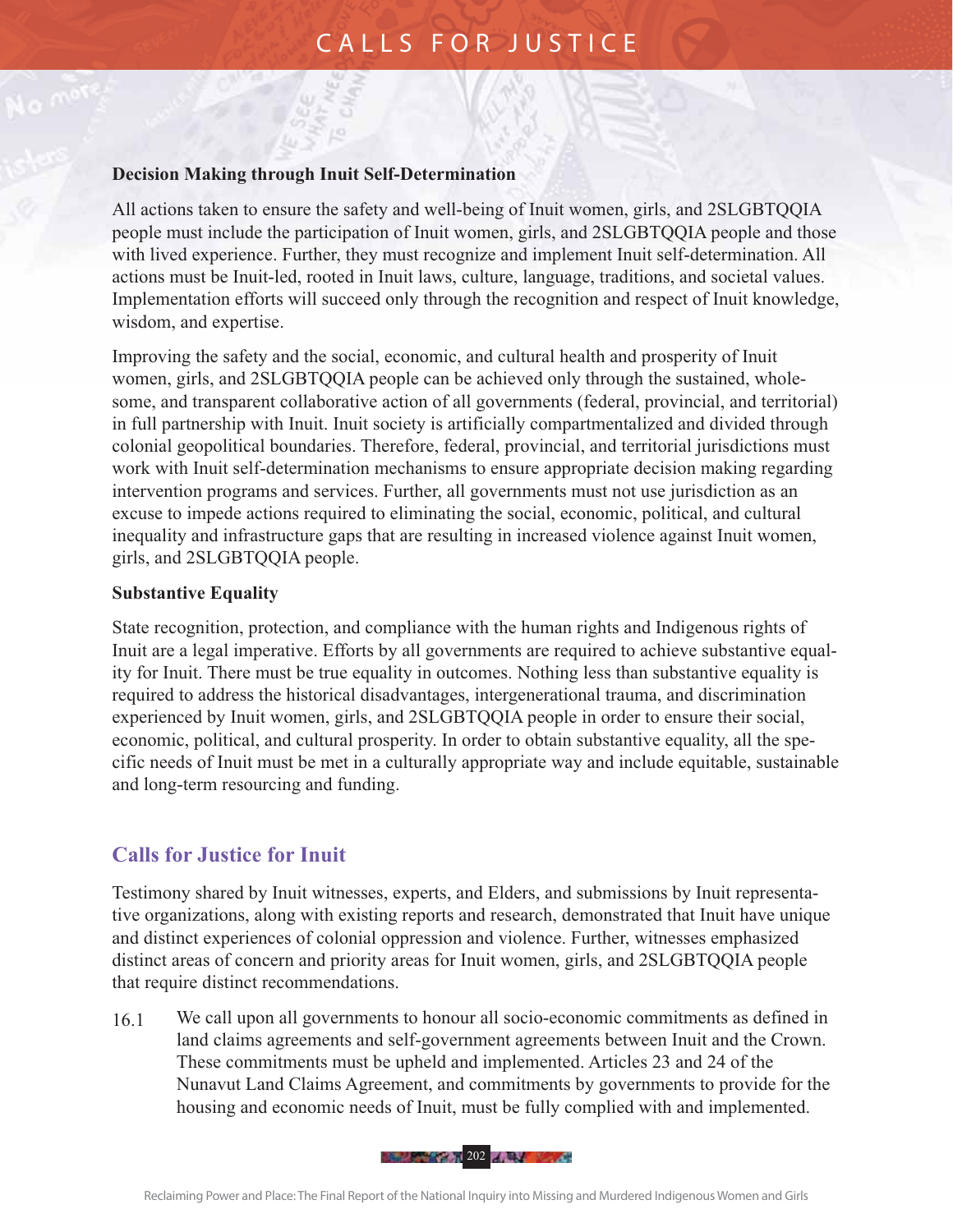- 16.2 We call upon all governments to create laws and services to ensure the protection and revitalization of Inuit culture and language. All Inuit, including those living outside Inuit Nunangat, must have equitable access to culture and language programs. It is essential that Elders are included in the development and delivery of these programs.
- 16.3 We call upon all governments with jurisdiction in Inuit Nunangat to recognize Inuktut as the founding language, and it must be given official language status through language laws. Inuktut must be afforded the same recognition and protection and promotion as English and French within Inuit Nunangat, and all governments and agencies providing services to Inuit must ensure access to services in Inuktut, and invest in the capacity to be able to do so. Furthermore, all government and agency service providers must be culturally competent and educated in Inuit culture, laws, values, and history, also well as the history of colonial violence perpetuated by the Canadian state and government agents against Inuit.
- 16.4 Given that the intergenerational transfer of Inuit knowledge, values, and language is a right that must be upheld, we call upon all governments to fund and support the recording of Inuit knowledge about culture, laws, values, spirituality, and history prior to and since the start of colonization. Further, this knowledge must be accessible and taught to all Inuit, by Inuit. It is imperative that educational institutions prioritize the teaching of this knowledge to Inuit children and youth within all areas of the educational curriculum.
- 16.5 Given that reliable high-speed Internet services and telecommunications are necessary for Inuit to access government services and to engage in the Canadian economic, cultural, and political life, we call upon all governments with jurisdiction in Inuit Nunangat to invest the infrastructure to ensure all Inuit have access to high-speed Internet.
- 16.6 We call upon all governments and Inuit organizations to work collaboratively to ensure that population numbers for Inuit outside of the Inuit homeland are captured in a disaggregated manner, and that their rights as Inuit are upheld. These numbers are urgently needed to identify the growing, social, economic, political, and cultural needs of urban Inuit.
- 16.7 We call upon all governments to ensure the availability of effective, culturally appropriate, and accessible health and wellness services within each Inuit community. The design and delivery of these services must be inclusive of Elders and people with lived experience. Closing the service and infrastructure gaps in the following areas is urgently needed, and requires action by all governments. Required measures include but are not limited to:
	- i The establishment and funding of birthing centres in each Inuit community, as well as the training of Inuit midwives in both Inuit and contemporary birthing techniques.

**203 - 203 - 204 - 204 - 204 - 204 - 204 - 204 - 204 - 204 - 204 - 204 - 204 - 204 - 204 - 204 - 204 - 204 - 20**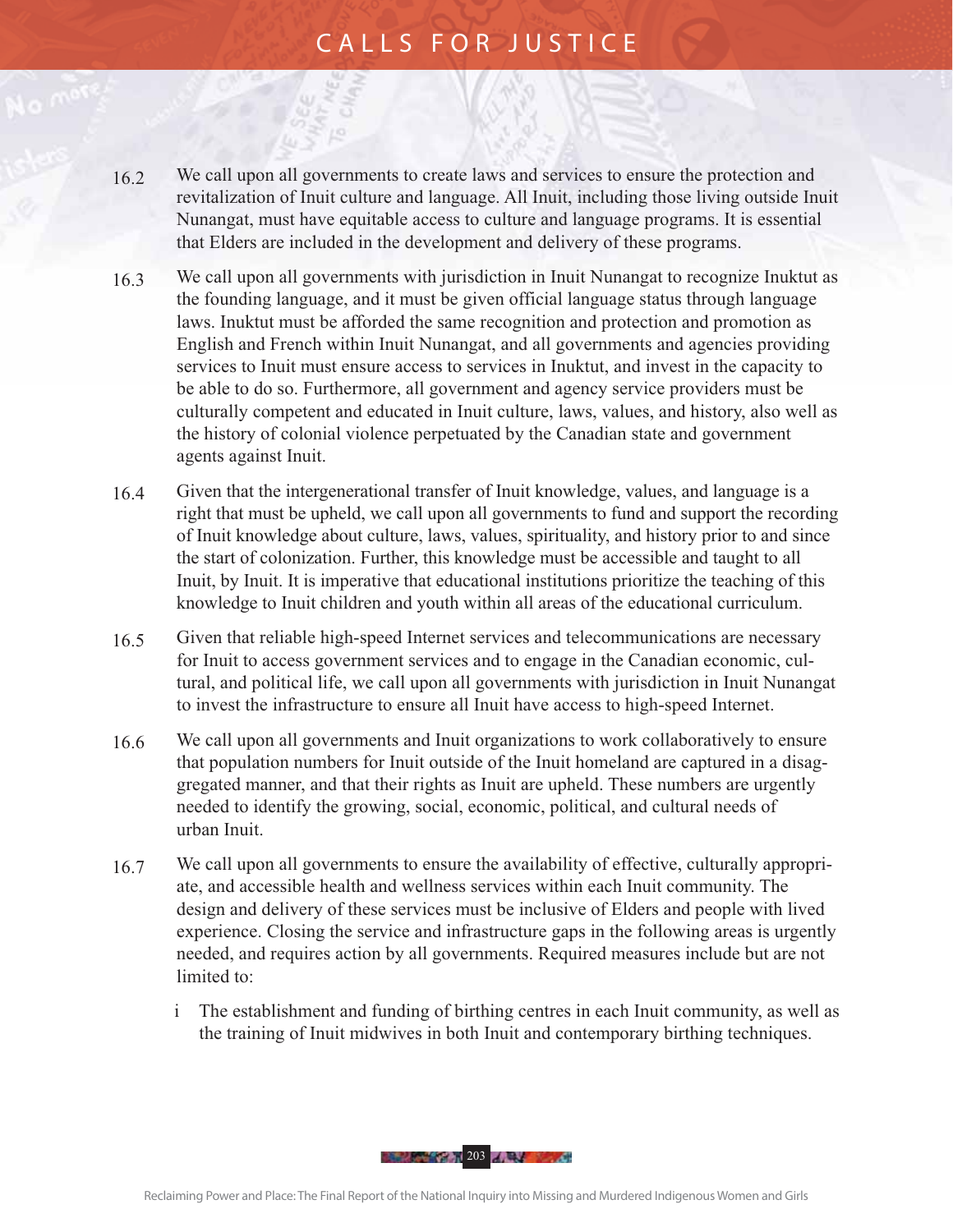- ii The establishment and funding of accessible and holistic community wellness, health, and mental health services in each Inuit community. These services must be Inuit-led and operate in accordance with Inuit health and wellness values, approaches, and methods.
- iii The establishment and funding of trauma and addictions treatment and healing options in each Inuit community.
- 16.8 We call upon all governments to invest in the recruitment and capacity building of Inuit within the medical, health, and wellness service fields. Training and competency in both contemporary and Inuit medical, health, and wellness practices and methodologies are essential for effective services in these fields.
- 16.9 We call upon the Government of Canada, in partnership with Inuit, to establish and resource an Inuit Healing and Wellness Fund to support grassroots and community-led programs. This fund must be permanently resourced and must be administered by Inuit and independent from government.
- 16.10 We call upon all governments to develop policies and programs to include healing and health programs within educational systems. These programs must be Inuit-led and must provide the resources to teach Inuit children Inuit-appropriate socio-emotional coping skills, pride, and capacity.
- 16.11 Given that healing occurs through the expression of art and culture, we call upon all governments within Inuit Nunangat to invest in Inuit artistic expression in all its forms through the establishment of infrastructure and by ensuring sustainable funds are available and accessible for Inuit artists.
- 16.12 We call upon all governments and service providers to ensure that Inuit men and boys are provided services that are gender- and Inuit-specific to address historic and ongoing trauma they are experiencing. These programs must be Inuit-led and -run, and must be well resourced and accessible.
- 16.13 We call upon all governments to take all measures required to implement the National Inuit Suicide Prevention Strategy with Inuit nationally and regionally, through Inuit Tapiriit Kanatami (ITK).
- 16.14 We call upon all federal, provincial, and territorial governments to review and amend laws in relation to child and family services to ensure they uphold the rights of Inuit children and families and conform to Inuit laws and values. Inuit parents and guardians must be provided access to Inuit-specific parenting and caregiving teachings and services.
- 16.15 In light of the multijurisdictional nature of child and family services as they currently operate for Inuit in Canada, we call upon the federal government, in partnership with Inuit, to establish and fund an Inuit Child and Youth Advocate with jurisdiction over all

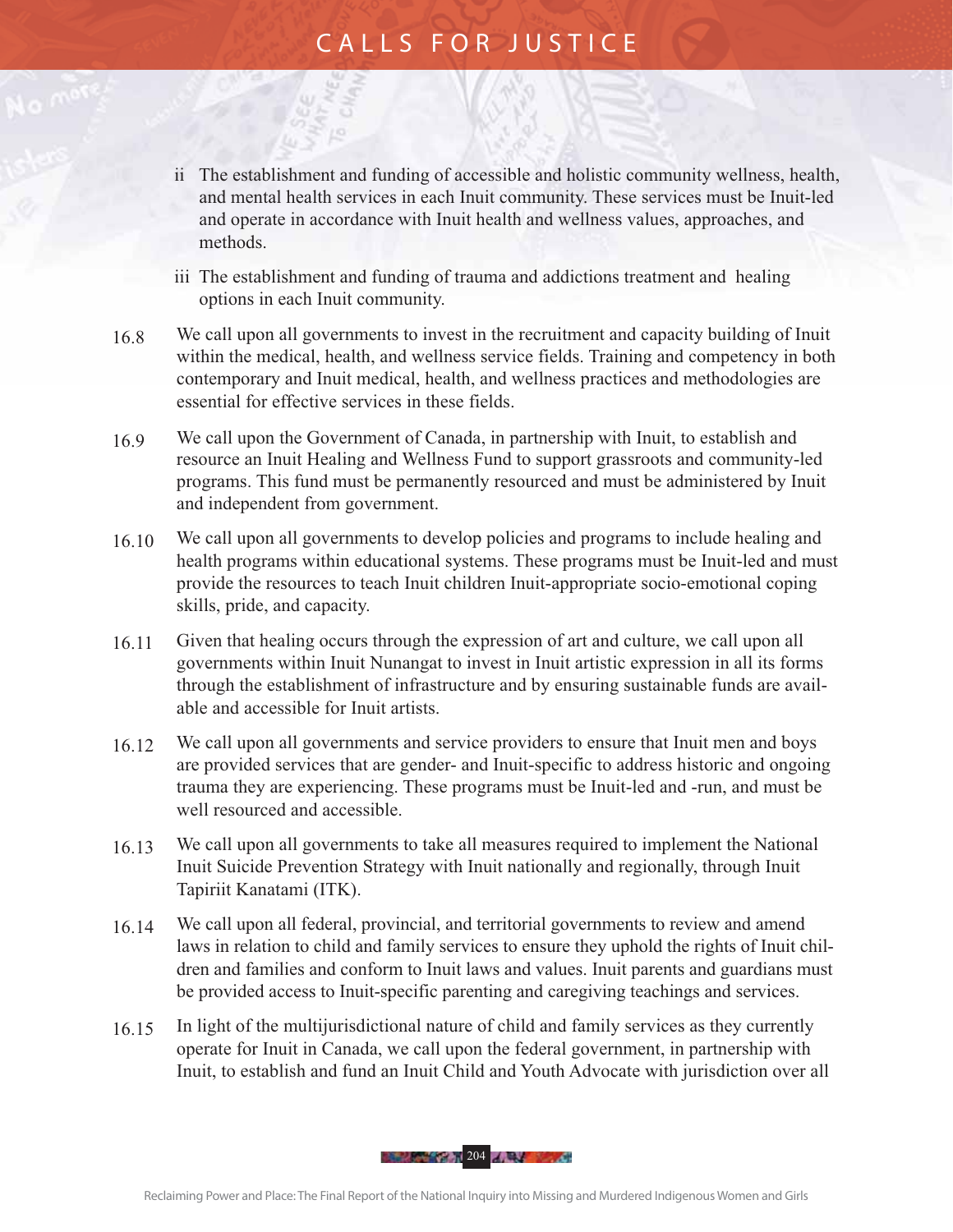Inuit children in care. In the absence of a federally mandated Inuit Child and Youth Advocate, we call on all provinces and territories with Inuit children in their care to each establish Inuit-specific child and youth advocates.

- 16.16 We call upon all government agencies providing child and family services to Inuit children to enumerate and report on the number of Inuit children in their care. This data must be disaggregated and the reports must be shared with Inuit organizations and Inuit child and youth advocates.
- 16.17 We call upon all governments to prioritize supporting Inuit families and communities to meet the needs of Inuit children, recognizing that apprehension must occur only when absolutely required to protect a child. Placement of Inuit children with extended family and in Inuit homes must be prioritized and resourced. Placement outside of their communities and outside their homelands must be restricted.
- 16.18 We call upon all governments to respect the rights of Inuit children and people in care, including those who are placed in care outside of their Inuit homelands. All governments must ensure that children and people in care have access to their families and kinship systems and have meaningful access to their culture and language and to culturally relevant services. All child and family services agencies must work with Inuit communities within their jurisdiction to meet their obligations to Inuit children in their care. We call upon all governments to immediately invest in safe, affordable, and culturally appropriate housing within Inuit communities and for Inuit outside of their homelands, given the links between the housing crisis and violence, poor health (including tuberculosis) and suicide. Immediate and directed measures are required to end the crisis.
- 16.19 We call upon all governments to develop and fund safe houses, shelters, transition houses, and second-stage housing for Inuit women, girls, and 2SLGBTQQIA people fleeing violence. These houses and shelters are required in all Inuit communities and in urban centres with large Inuit populations. Shelters must not require full occupancy to remain open and to receive funding. Further, they must be independent from child and family services agencies, as women may not seek shelter due to fear of agency involvement. This action includes the establishment and funding of shelters and safe spaces for families, children, and youth, including Inuit who identify as 2SLGBTQQIA, who are facing socio-economic crises in all Inuit communities and in urban centres with large Inuit populations.
- 16.20 We call upon all governments to support the establishment of programs and services designed to financially support and promote Inuit hunting and harvesting in all Inuit communities. All governments with jurisdiction in Inuit Nunangat must immediately increase minimum wage rates and increase social assistance rates to meet the needs of Inuit and to match the higher cost of living in Inuit communities. A guaranteed annual livable income model, recognizing the right to income security, must be developed and implemented.

**205 - 205 - 205 - 205 - 205 - 205 - 205 - 205 - 205 - 205 - 205 - 205 - 205 - 205 - 205 - 205 - 205 - 205 - 20**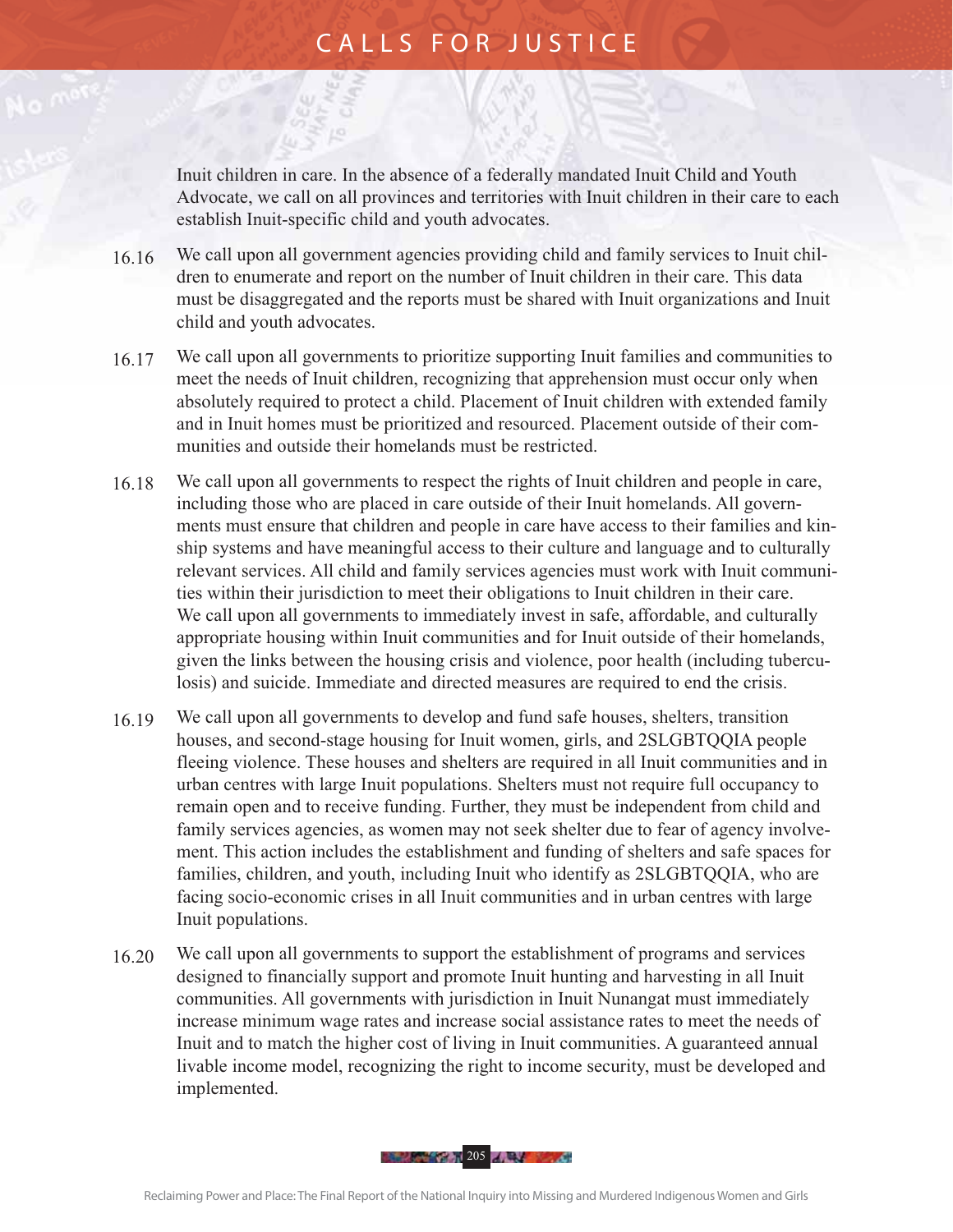- 16.21 We call upon all governments to ensure equitable access to high-quality educational opportunities and outcomes from early childhood education to post-secondary education within Inuit communities. Further, all governments must invest in providing Inuit women, girls, and 2SLGBTQQIA people with accessible and equitable economic opportunities.
- 16.22 We call upon all governments to fund and to support culturally and age-appropriate programs for Inuit children and youth to learn about developing interpersonal relationships. These programs could include, for example, training in developing healthy relationships and personal well-being and traditional parenting skills. Furthermore, Inuit children and youth must be taught how to identify violence through the provision of age-appropriate educational programs like the Good Touch/Bad Touch program offered in Nunavik.
- 16.23 We call upon all governments to work with Inuit to provide public awareness and education to combat the normalization of domestic violence and sexualized violence against Inuit women, girls, and 2SLGBTQQIA people; to educate men and boys about the unacceptability of violence against Inuit women, girls, and 2SLGBTQQIA people; and to raise awareness and education about the human rights and Indigenous rights of Inuit.
- 16.24 We call upon all governments to fund and to support programs for Inuit children and youth to teach them how to respond to threats and identify exploitation. This is particularly the case with respect to the threats of drugs and drug trafficking as well as sexual exploitation and human trafficking. This awareness and education work must be culturally and age-appropriate and involve all members of the community, including 2SLGBTQQIA Inuit.
- 16.25 We call upon all educators to ensure that the education system, from early childhood to post-secondary, reflects Inuit culture, language, and history. The impacts and history of colonialism and its legacy and effects must also be taught. Successful educational achievements are more likely to be attained and be more meaningful for Inuit when they reflect their socio-economic, political, and cultural reality and needs. Further, we call upon all governments with jurisdiction over education within the Inuit homeland to amend laws, policies, and practices to ensure that the education system reflects Inuit culture, language, and history.
- 16.26 We call upon all governments to establish more post-secondary options within Inuit Nunangat to build capacity and engagement in Inuit self-determination in research and academia. We call on all governments to invest in the establishment of an accredited university within Inuit Nunangat.
- 16.27 We call upon all governments to ensure that in all areas of service delivery including but not limited to policing, the criminal justice system, education, health, and social services – there be ongoing and comprehensive Inuit-specific cultural competency training for public servants. There must also be ongoing and comprehensive training in such

**206 - 206 - 206 - 206 - 206 - 206 - 206 - 206 - 206 - 206 - 206 - 206 - 206 - 206 - 206 - 206 - 206 - 206 - 20**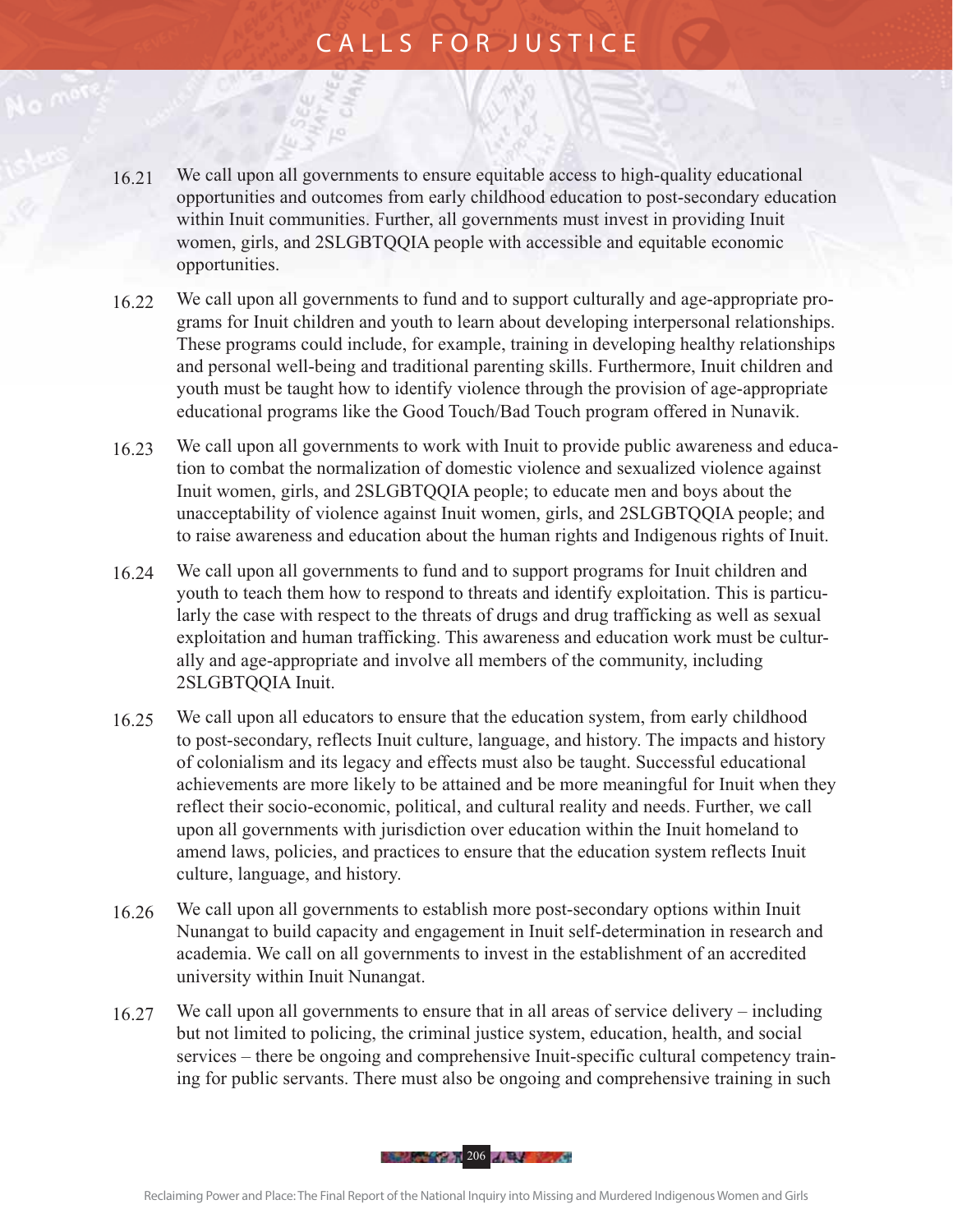areas as trauma care, cultural safety training, anti-racism training, and education with respect to the historical and ongoing colonialism to which Inuit have been and are subjected.

- 16.28 Given that the failure to invest in resources required for treatment and rehabilitation has resulted in the failure of section 718(e) of the *Criminal Code* and the Gladue principles to meet their intended objectives, we call upon all governments to invest in Inuit-specific treatment and rehabilitation services to address the root causes of violent behaviour. This must include but is not limited to culturally appropriate and accessible mental health services, trauma and addictions services, and access to culture and language for Inuit. Justice system responses to violence must ensure and promote the safety and security of all Inuit, and especially that of Inuit women, girls, and 2SLGBTQQIA people.
- 16.29 We call upon all governments and service providers, in full partnership with Inuit, to design and provide wraparound, accessible, and culturally appropriate victim services. These services must be available and accessible to all Inuit and in all Inuit communities.
- 16.30 We call upon Correctional Service Canada and provincial and territorial corrections services to recognize and adopt an Inuit Nunangat model of policy, program, and service development and delivery. This is required to ensure that Inuit in correctional facilities get the Inuit-specific treatment and rehabilitation programs and services they need. Further, it will ensure that Inuit women can remain within their Inuit homelands and are able to maintain ties with their children and families. Correctional Service Canada and provincial and territorial correctional services must ensure that effective, needs-based, and culturally and linguistically appropriate correctional services are made available for Inuit women, girls, and 2SLGBTQQIA people in custody. Inuit men and boys in custody must also receive specialized programs and services to address their treatment and rehabilitation needs and to address the root causes of violent behaviour. We call upon Correctional Service Canada to support and equitably fund the establishment of facilities and spaces as described in section 81 and section 84 of the *Corrections and Conditional Release Act,* within all Inuit regions.
- 16.31 We call upon Correctional Service Canada and provincial and territorial correctional services to amend their intake and data-collection policies and practices to ensure that distinctions-based information about Inuit women, girls, and 2SLGBTQQIA people is accurately captured and monitored. All correctional services must report annually to Inuit representative organizations on the number of Inuit women within correctional services' care and custody.
- 16.32 We call upon police services, in particular the Royal Canadian Mounted Police (RCMP), to ensure there is Inuit representation among sworn officers and civilian staff within Inuit communities. Inuit are entitled to receive police services in Inuktut and in a culturally competent and appropriate manner. The RCMP must ensure they have the capacity

**207 - 207 - 207 - 208 - 208 - 208 - 208 - 208 - 208 - 208 - 208 - 208 - 208 - 208 - 208 - 208 - 208 - 208 - 20**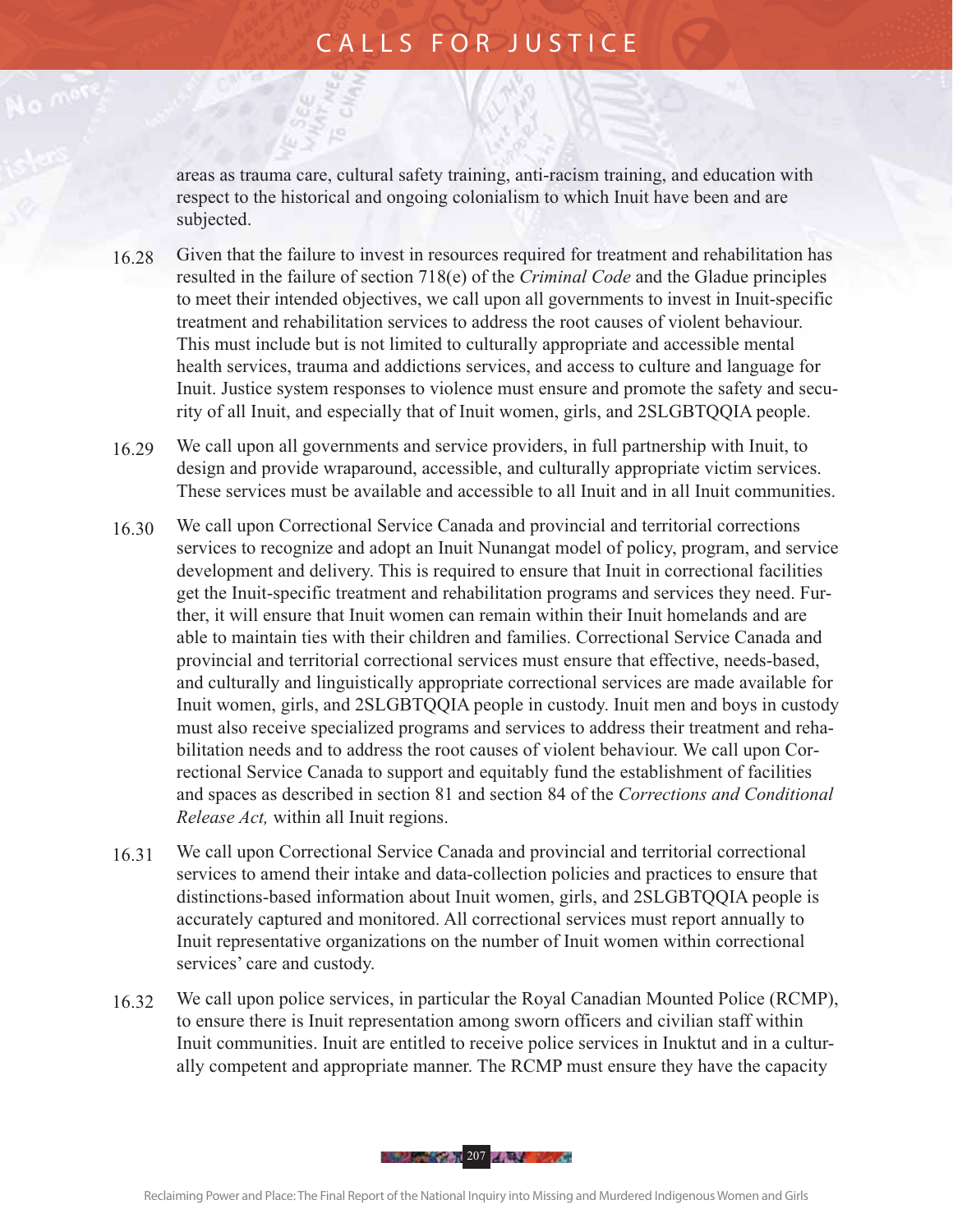to uphold this right. Within the Nunavut Territory, and in accordance with Article 23 of the Nunavut Land Claims Agreement, the RCMP has obligations to recruit, train, and retain Inuit. The RCMP must take immediate and directed measures to ensure the number of Inuit within the RCMP in Nunavut, and throughout the Inuit homelands, is proportionally representative.

- 16.33 We call upon all governments to invest in capacity building, recruitment, and training to achieve proportional representation of Inuit throughout public service in Inuit homelands.
- 16.34 Within the Nunavut Territory, we call upon the federal and territorial governments to fully implement the principles and objectives of Article 23 of the Nunavut Land Claims Agreement. Proportional representation is an imperative in the arenas of public services and, in particular, the child welfare system, social services, the criminal justice system, police services, the courts, and corrections throughout Inuit Nunangat.
- 16.35 We call upon the federal government and the Province of Quebec to ensure the intent and objectives of the policing provisions of the James Bay Northern Quebec Agreement are fully implemented, including Inuit representation, participation, and control over policing services within Nunavik. The federal government and the government of Quebec must ensure the Kativik Regional Police Force (KRPF) is resourced and provided with the legal capacity to provide Nunavik Inuit with effective and substantively equitable policing services. Urgent investments are required to ensure that the KRPF has the infrastructure and human resource capacity to meet its obligations to provide competent, Inuit-specific policing services.
- 16.36 We call upon all governments to ensure there are police services in all Inuit communities.



 *From Salluit, Nunavik, Elisapie Isaac is an Inuk singer/songwriter, mother, filmmaker and producer. She reminds us that lost loved ones are "Taken, Not Forgotten." Credit: Nadya Kwandibens*

**208 - 208 - 208 - 208 - 208 - 208 - 208 - 208 - 208 - 208 - 208 - 208 - 208 - 208 - 208 - 208 - 208 - 208 - 20**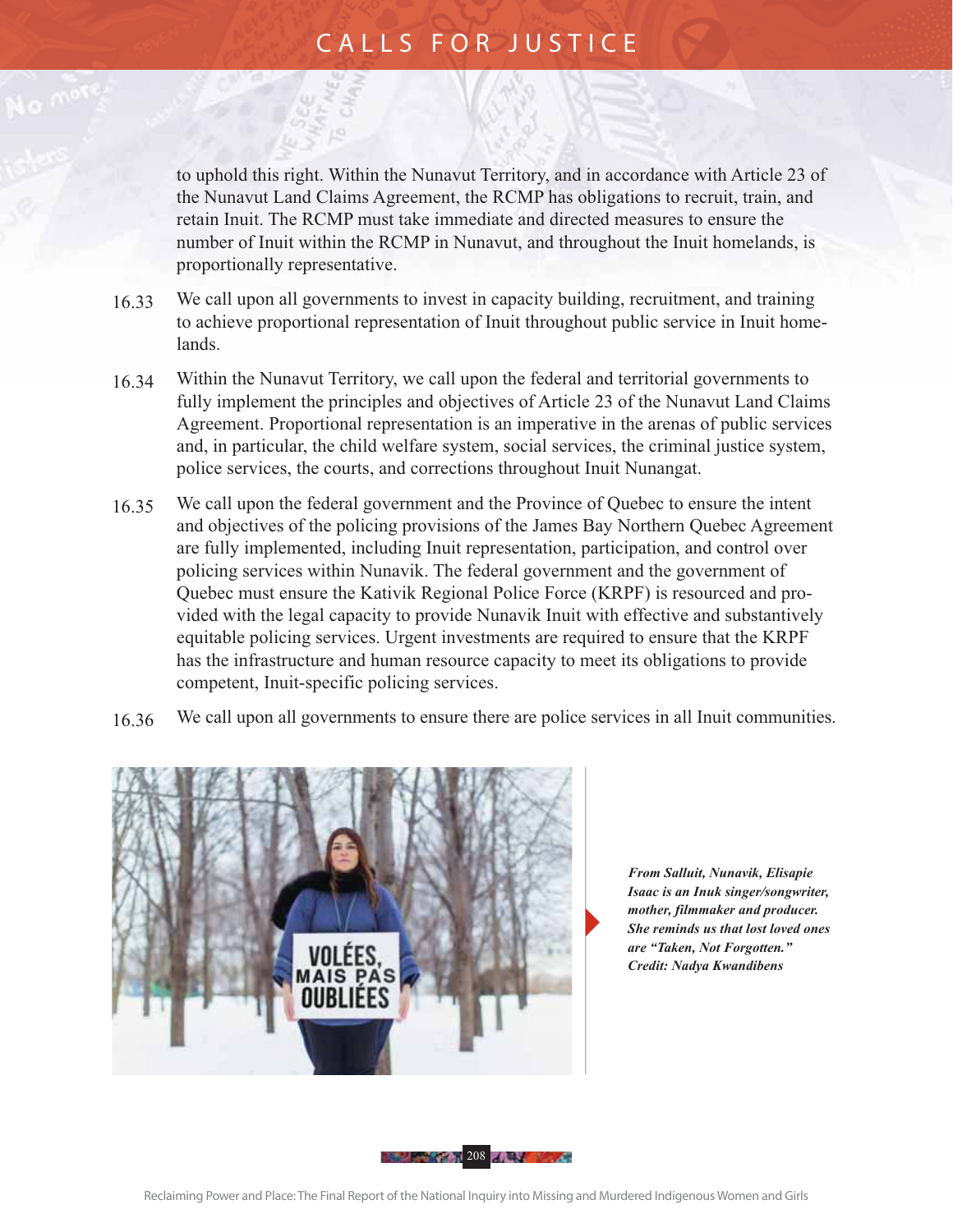- 16.37 We call upon all governments within Inuit Nunangat to amend laws, policies, and practices to reflect and recognize Inuit definitions of "family," "kinship," and "customs" to respect Inuit family structures.
- 16.38 We call upon all service providers working with Inuit to amend policies and practices to facilitate multi-agency interventions, particularly in cases of domestic violence, sexualized violence, and poverty. Further, in response to domestic violence, early intervention and prevention programs and services must be prioritized.
- 16.39 We call upon all governments to support and fund the establishment of culturally appropriate and effective child advocacy centres like the Umingmak Centre, the first child advocacy centre in Nunavut, throughout the Inuit homeland.
- 16.40 We call upon all governments to focus on the well-being of children and to develop responses to adverse childhood experiences that are culturally appropriate and evidencebased. This must include but is not limited to services such as intervention and counselling for children who have been sexually and physically abused.
- 16.41 We call upon governments and Inuit representative organizations to work with Inuit women, girls, and 2SLGBTQQIA people to identify barriers and to promote their equal representation within governance, and work to support and advance their social, economic, cultural, and political rights. Inuit women, Elders, youth, children, and 2SLGBTQQIA people must be given space within governance systems in accordance with their civil and political rights.
- 16.42 We call upon the federal government to ensure the long-term, sustainable, and equitable funding of Inuit women's, youths', and 2SLGBTQQIA people's groups. Funding must meet the capacity needs and respect Inuit self-determination, and must not be tied to the priorities and agenda of federal, provincial, or territorial governments.
- 16.43 We call upon all governments and service providers within the Inuit homelands to ensure there are robust oversight mechanisms established to ensure services are delivered in a manner that is compliant with the human rights and Indigenous rights of Inuit. These mechanisms must be accessible and provide for meaningful recourse.
- 16.44 We call upon all governments to ensure the collection of disaggregated data in relation to Inuit to monitor and report on progress and the effectiveness of laws, policies, and services designed to uphold the social, economic, political, and cultural rights and wellbeing of Inuit women, girls, and 2SLGBTQQIA people. Monitoring and data collection must recognize Inuit self-determination and must be conducted in partnership with Inuit. Within any and all mechanisms established to oversee and monitor the implementation of the National Inquiry's recommendations, we call upon all governments to ensure the equitable and meaningful involvement of Inuit governments and representative organizations, including those of Inuit women, girls, and and 2SLGBTQQIA people.

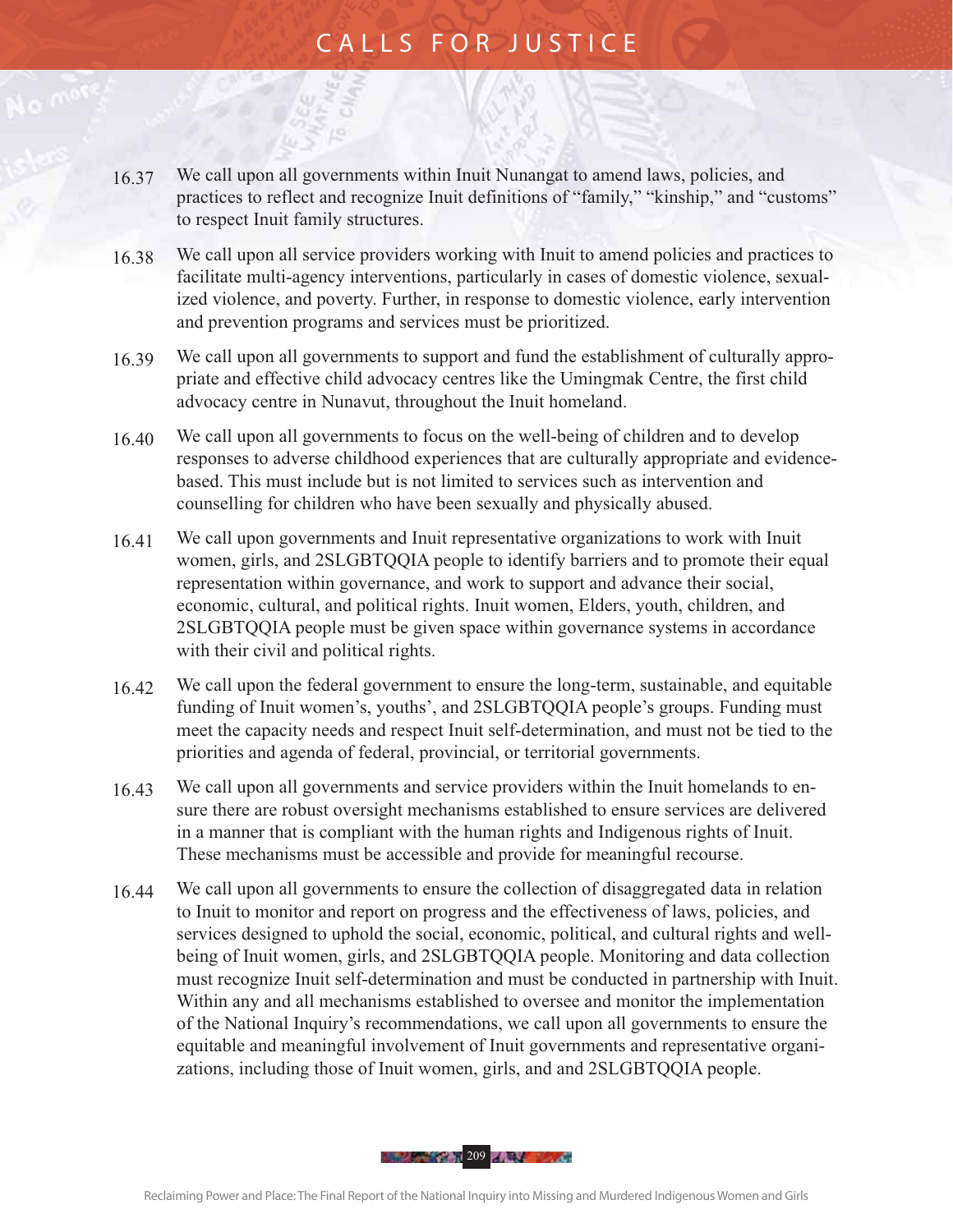- 16.45 We call upon the federal government to acknowledge the findings of the Qikiqtani Truth Commission and to work to implement the recommendations therein in partnership with Qikiqtani Inuit Association and the Inuit of the Qikiqtaaluk region.
- 16.46 Many people continue to look for information and the final resting place of their lost loved one. The federal government, in partnership with Inuit, has established the Nanilavut project. We recognize the significance of the project as an important step in healing and Inuit self-determination in the healing and reconciliation process. We call upon the federal government to support the work of the Nanilavut project on a long-term basis, with sustained funding so that it can continue to serve Inuit families as they look for answers to the questions of what happened to their loved ones. We further insist that it must provide for the option of repatriation of the remains of lost loved ones once they are located.

#### **Métis-Specific Calls for Justice:**

The Calls for Justice in this report must be interpreted and implemented in a distinctions-based manner, taking into account the unique history, culture and reality of Métis communities and people. This includes the way that Métis people and their issues have been ignored by levels of government, which has resulted in barriers to safety for Métis women, girls, and 2SLGBTQQIA people. The diversity of the experiences of Métis women, girls, and 2SLGBTQQIA people, both among themselves, and as between other Indigenous women, girls, and 2SLGBTQQIA people, must be fully recognized and understood.

All actions taken to ensure the safety and well-being of Métis women, girls, and 2SLGBTQQIA people must include their participation, including those with lived experience. In addition, the recognition and protection of, and compliance with, the human rights and Indigenous rights of Métis women, girls, and 2SLGBTQQIA people on a substantively equal basis is a legal imperative.

Métis witnesses who testified at the National Inquiry, and Parties with Standing's closing submissions, emphasized the need for greater awareness of Métis issues and distinctive realities, and practical supports for Métis families. They also focused on guiding principles such as: Métis self-determination, and the need for culturally-specific solutions; respect for human rights; prevention in relation to violence and child welfare, and substantively equal governmental support for Métis children and families; and, inclusion of all Métis perspectives in decision making, including 2SLGBTQQIA people and youth.

17.1 We call upon the federal government to uphold its constitutional responsibility to Métis people and to non-Status people in the provision of all programs and services that fall under its responsibility.

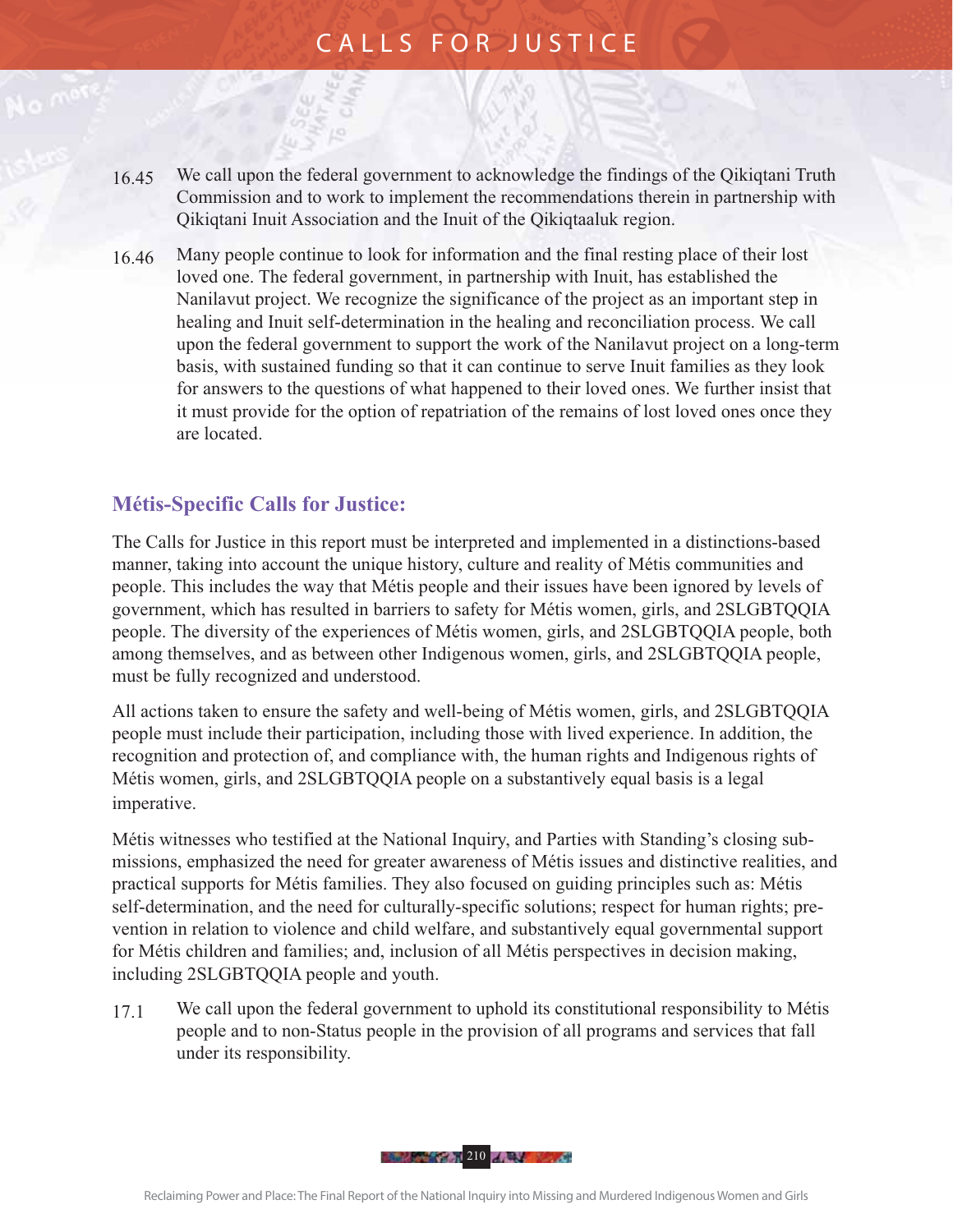- 17.2 We call upon the federal government to pursue the collection and dissemination of disaggregated data concerning violence against Métis women, girls, and 2SLGBTQQIA people, including barriers they face in accessing their rights to safety, informed by Métis knowledge and experiences. We also call upon the federal government to support and fund research that highlights distinctive Métis experiences, including the gathering of more stories specific to Métis perspectives on violence.
- 17.3 We call upon all governments to ensure equitable representation of Métis voices in policy development, funding, and service delivery, and to include Métis voices and perspectives in decision-making, including Métis 2SLGBTQQIA people and youth, and to implement self-determined and culturally specific solutions for Métis people.
- 17.4 We call upon all governments to fund and support Métis-specific programs and services that meet the needs of Métis people in an equitable manner, and dedicated Métis advocacy bodies and institutions, including but not limited to Métis health authorities and Métis child welfare agencies.
- 17.5 We call upon all governments to eliminate barriers to accessing programming and services for Métis, including but not limited to barriers facing Métis who do not reside in their home province.
- 17.6 We call upon all governments to pursue the implementation of a distinctions-based approach that takes into account the unique history of Métis communities and people, including the way that many issues have been largely ignored by levels of government and now present barriers to safety.
- 17.7 We call upon all governments to fund and to support culturally appropriate programs and services for Métis people living in urban centres, including those that respect the internal diversity of Métis communities with regards to spirituality, gender identity, and cultural identity.
- 17.8 We call upon all governments, in partnership with Métis communities, organizations, and individuals, to design mandatory, ongoing cultural competency training for public servants (including staff working in policing, justice, education, health care, social work, and government) in areas such as trauma-informed care, cultural safety training, antiracism training, and understanding of Métis culture and history.
- 17.9 We call upon all governments to provide safe transportation options, particularly in rural, remote, and northern communities, including "safe rides" programs, and to monitor high recruitment areas where Métis women, girls, and 2SLGBTQQIA individuals may be more likely to be targeted.
- 17.10 We call upon all governments to respect Métis rights and individuals' self-identification as Métis.

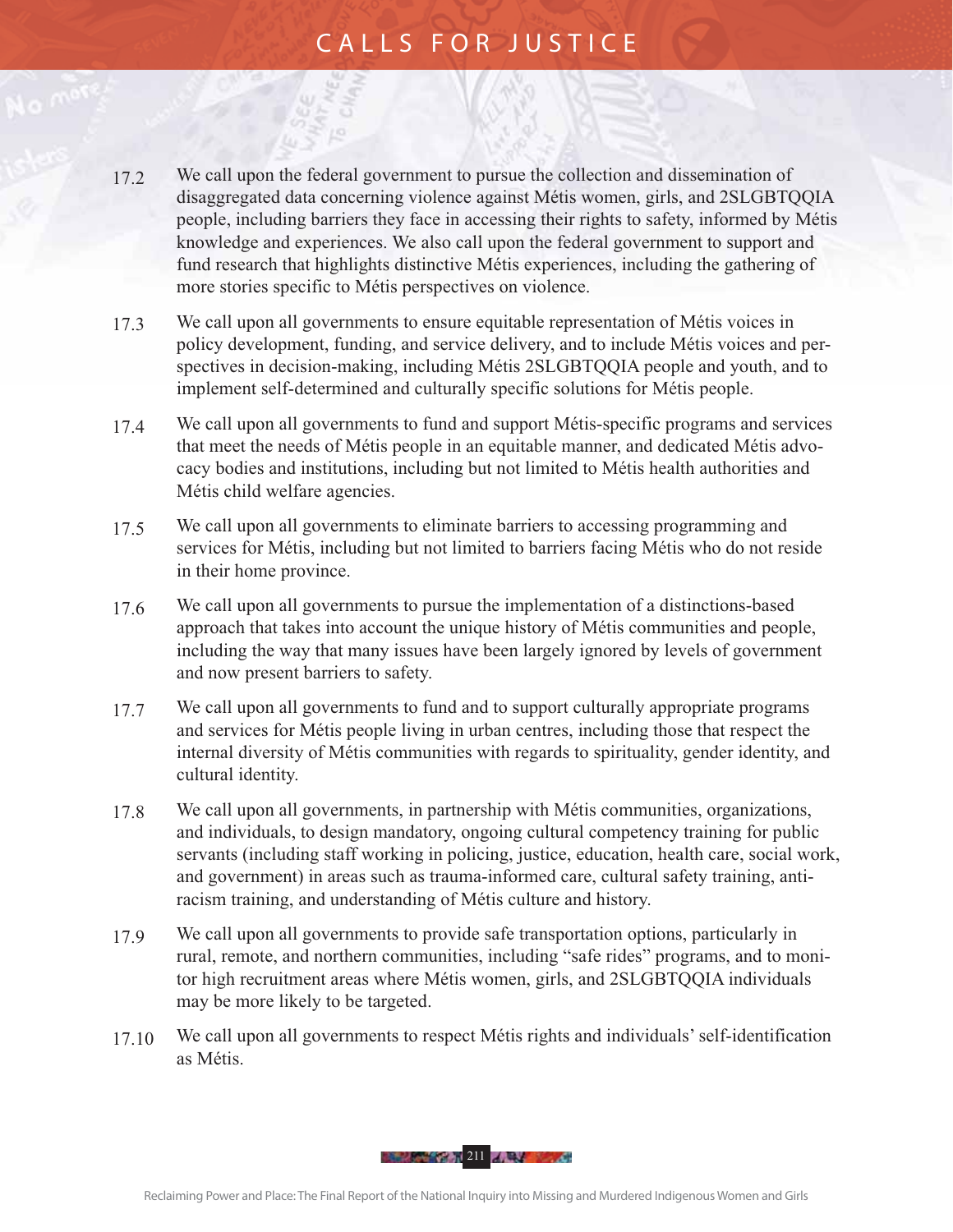- 17.11 We call upon all governments to support and fund dialogue and relationships between Métis and First Nations communities.
- 17.12 We call upon police services to build partnerships with Métis communities, organizations, and people to ensure culturally safe access to police services.
- 17.13 We call upon police services to engage in education about the unique history and needs of Métis communities.
- 17.14 We call upon police services to establish better communication with Métis communities and populations through representative advisory boards that involve Métis communities and address their needs.
- 17.15 We call upon all governments to fund the expansion of community-based security models that include Métis perspectives and people, such as local peacekeeper officers or programs such as the Bear Clan Patrol.
- 17.16 We call upon all governments to provide support for self-determined and culturally specific needs-based child welfare services for Métis families that are focused on prevention and maintenance of family unity. These services will also focus on: avoiding the need for foster care; restoring family unity and providing support for parents trying to reunite with children; healing for parents; and developing survivor-led programs to improve family safety. These services include culturally grounded parenting education and interventions that support the whole family, such as substance abuse treatment programs that accommodate parents with children and that are specifically suited to Métis needs and realities. We also call upon all governments to provide long-term stable funding for wraparound services and exceptional programs aimed at keeping Métis families together.
- 17.17 We call upon all governments to provide more funding and support for Métis child welfare agencies and for child placements in Métis homes.
- 17.18 We call upon all governments to establish and maintain funding for cultural programming for Métis children in foster care, especially when they are placed in non-Indigenous or non-Métis families.
- 17.19 We call upon all governments to address Métis unemployment and poverty as a way to prevent child apprehension.
- 17.20 We call upon all governments to fund and support programs for Métis women, girls, and 2SLGBTQQIA people, including more access to traditional healing programs, treatment centres for youth, family support and violence prevention funding and initiatives for Métis, and the creation of no-barrier safe spaces, including spaces for Métis mothers and families in need.

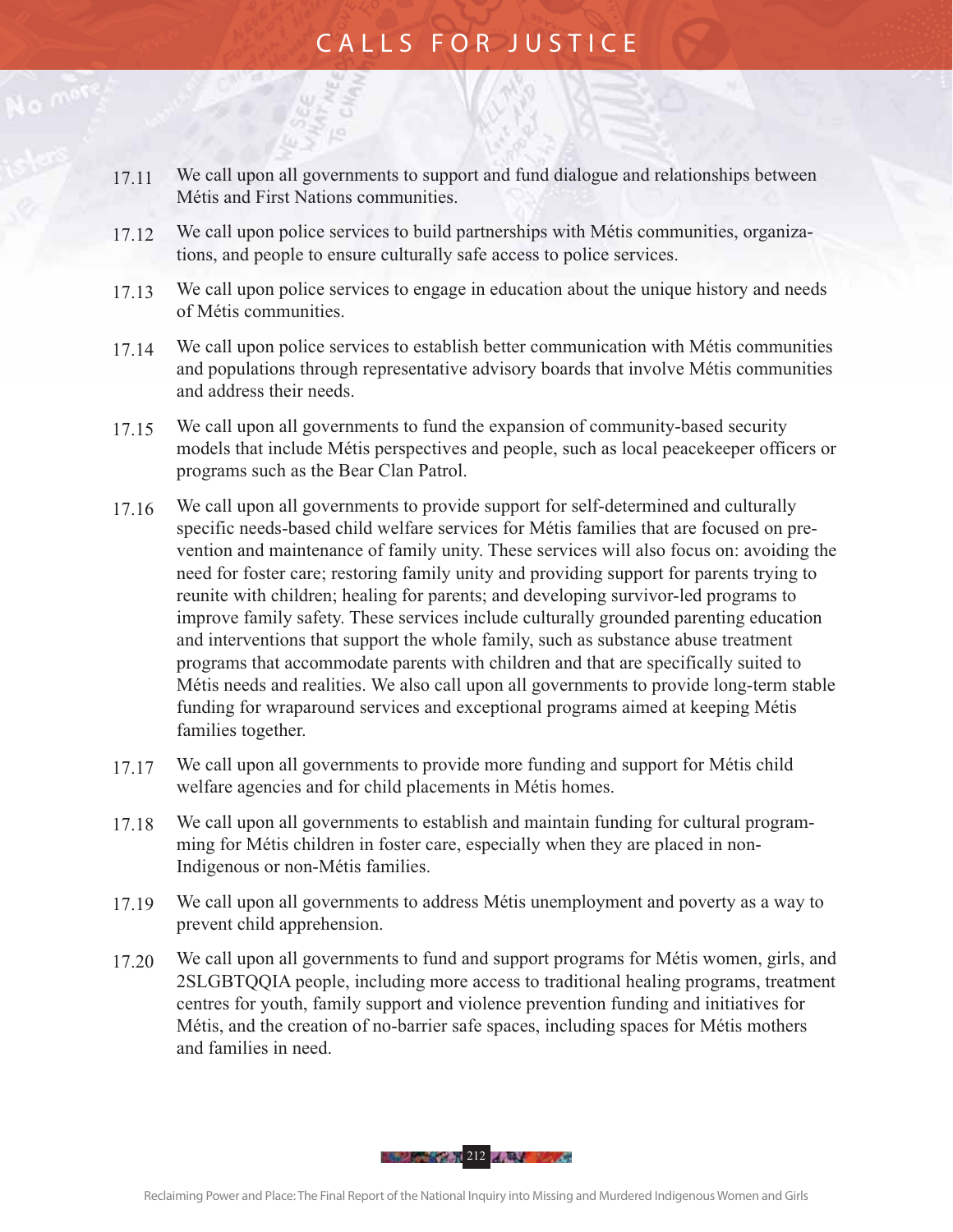- 17.21 We call upon the federal government to recognize and fulfill its obligations to the Métis people in all areas, especially in health, and further call upon all governments for services such as those under FNIHB to be provided to Métis and non-Status First Nations Peoples in an equitable manner consistent with substantive human rights standards.
- 17.22 We call upon all governments to respect and to uphold the full implementation of Jordan's Principle with reference to the Métis.
- 17.23 We call upon all governments to provide Métis-specific programs and services that address emotional, mental, physical, and spiritual dimensions of well-being, including coordinated or co-located services to offer holistic wraparound care, as well as increased mental health and healing and cultural supports.
- 17.24 We call upon all governments and educators to fund and establish Métis-led programs and initiatives to address a lack of knowledge about the Métis people and culture within Canadian society, including education and advocacy that highlights the positive history and achievements of Métis people and increases the visibility, understanding, and appreciation of Métis people.
- 17.25 We call upon all governments to fund programs and initiatives that create greater access to cultural knowledge and foster a positive sense of cultural identity among Métis communities. These include initiatives that facilitate connections with family, land, community, and culture; culturally specific programming for Métis 2SLGBTQQIA people and youth; events that bring Métis Elders, Knowledge Keepers and youth together; and mentorship programs that celebrate and highlight Métis role models.



 *Sharon Johnson is sister to Sandra Johnson, killed in 1992. Every year she organizes a Valentine's Day Memorial Walk in Thunder Bay to honour and remember those who are no longer with us. Credit: Nadya Kwandibens*

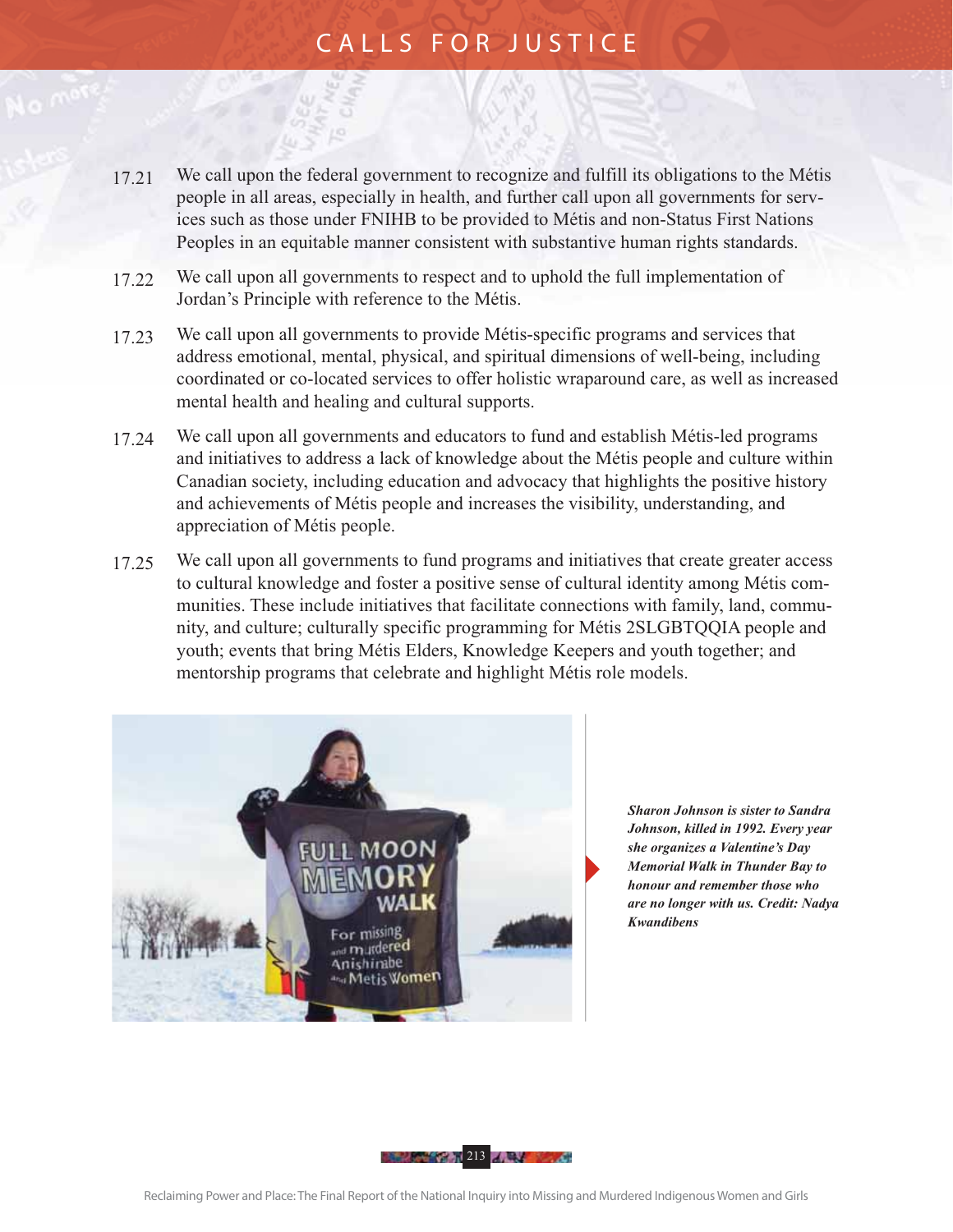- 17.26 We call upon all governments to fund and support cultural programming that helps to revitalize the practise of Métis culture, including integrating Métis history and Métis languages into elementary and secondary school curricula, and programs and initiatives to help Métis people explore their family heritage and identity and reconnect with the land.
- 17.27 We call upon all governments to pursue the development of restorative justice and rehabilitation programs, including within correctional facilities, specific to Métis needs and cultural realities, to help address root causes of violence and reduce recidivism, and to support healing for victims, offenders, and their families and communities.
- 17.28 We call upon all governments to provide increased victim support services specific to Métis needs to help Métis victims and families navigate the legal system and to support their healing and well-being throughout the process of seeking justice.
- 17.29 We call upon all actors within the justice system to engage in education and training regarding the history and contemporary realities of Métis experiences.

#### **2SLGBTQQIA-Specific Calls for Justice:**

Witnesses who testified at the National Inquiry emphasized the need for greater awareness of 2SLGBTQQIA issues, including the important history and contemporary place of 2SLGBTQQIA people within communities and ceremony, and practical supports and safe places for 2SLGBTQQIA people. Several priority areas were identified, including policing, education, justice, socio-economic priorities, health and healing, and child welfare. Witnesses also focused on guiding principles such as self-determined and culturally-specific solutions for 2SLGBTQQIA people, respect for human rights, prevention in relation to violence and child welfare, and inclusion of all perspectives in decision making, including youth.

Submissions made to the National Inquiry, specific to 2SLGBTQQIA peoples, reflected the need for a distinctions-based approach that takes into account the unique challenges to safety for 2SLGBTQQIA individuals and groups, including youth.

- 18.1 We call upon all governments and service providers to fund and support greater awareness of 2SLGBTQQIA issues, and to implement programs, services, and practical supports for 2SLGBTQQIA people that include distinctions-based approaches that take into account the unique challenges to safety for 2SLGBTQQIA individuals and groups.
- 18.2 We call upon all governments and service providers to be inclusive of all perspectives in decision making, including those of 2SLGBTQQIA people and youth.
- 18.3 We call upon all governments, service providers, and those involved in research to change the way data is collected about 2SLGBTQQIA people to better reflect the presence of individuals and communities, and to improve the inclusion of 2SLGBTQQIA people in research, including 2SLGBTQQIA-led research.

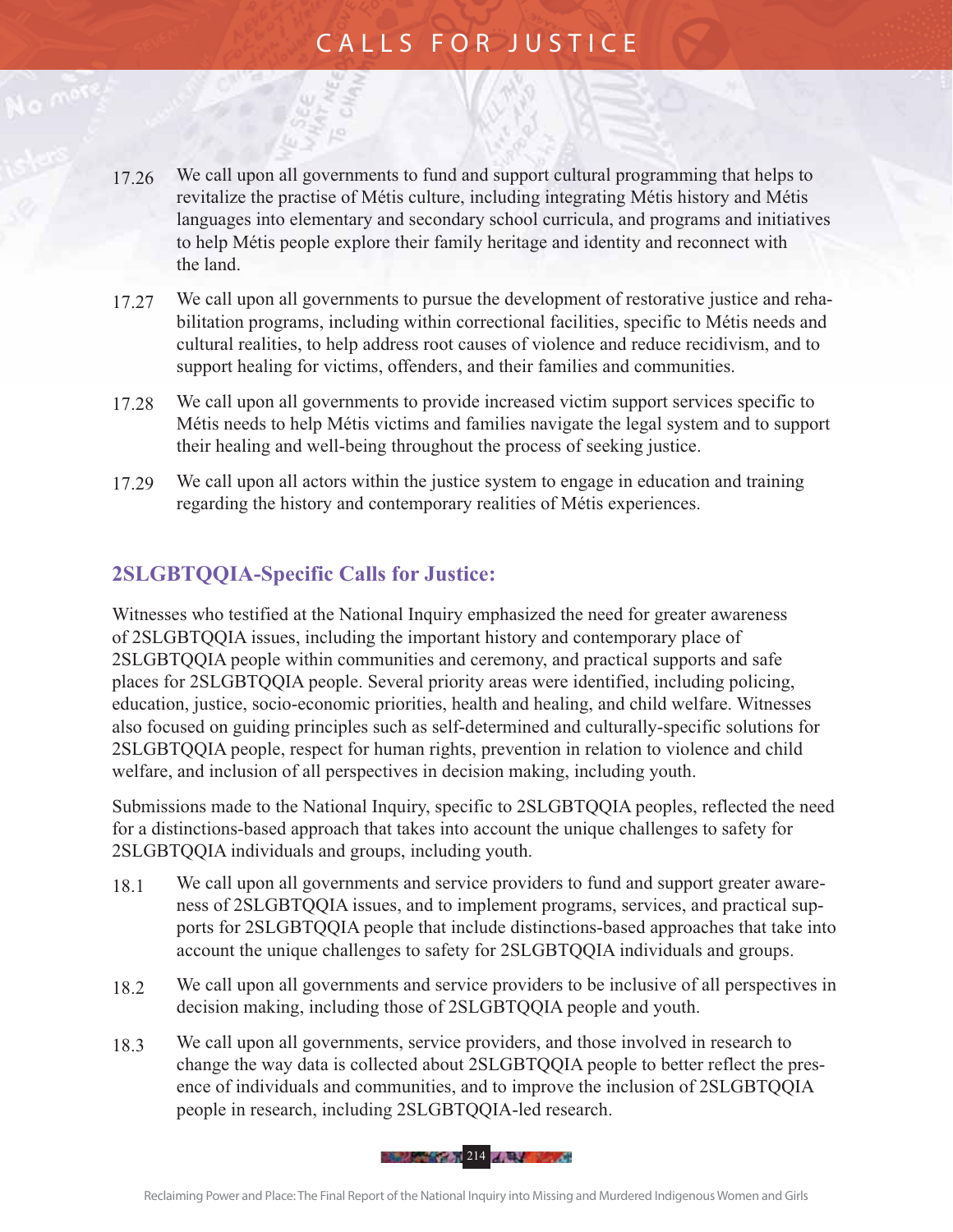- 18.4 We call upon all governments, service providers, and those involved in research to modify data collection methods to:
	- i Increase accurate, comprehensive statistical data on 2SLGBTQQIA individuals, especially to record the experiences of trans-identified individuals and individuals with non-binary gender identities.
	- ii Eliminate "either-or" gender options and include gender-inclusive, gender-neutral, or non-binary options – for example, an "X-option" – on reporting gender in all contexts, such as application and intake forms, surveys, Status cards, census data and other data collection.
	- iii Increase precision in data collection to recognize and capture the diversity of 2SLGBTQQIA communities: for example, the experiences of Two-Spirit women/ lesbians, and differentiations between Two-Spirit and trans-identified individuals and between trans-masculine and trans-feminine experiences.
- 18.5 We call upon all governments and service providers to ensure that all programs and services have 2SLGBTQQIA front-line staff and management, that 2SLGBTQQIA people are provided with culturally specific support services, and that programs and spaces are co-designed to meet the needs of 2SLGBTQQIA clients in their communities.
- 18.6 We call upon all governments and service providers to fund and support youth programs, including mentorship, leadership, and support services that are broadly accessible and reach out to 2SLGBTQQIA individuals.
- 18.7 We call upon all governments and service providers to increase support for existing successful grassroots initiatives, including consistent core funding.
- 18.8 We call upon all governments and service providers to support networking and community building for 2SLGBTQQIA people who may be living in different urban centres (and rural and remote areas), and to increase opportunities for 2SLGBTQQIA networking, collaboration, and peer support through a national organization, regional organizations, advocacy body, and/or a task force dedicated to advancing action to support the well-being of Indigenous 2SLGBTQQIA persons in Canada.
- 18.9 We call upon First Nations, Métis, and Inuit leadership and advocacy bodies to equitably include 2SLGBTQQIA people, and for national Indigenous organizations to have a 2SLGBTQQIA council or similar initiative.
- 18.10 We call upon all governments and service providers to provide safe and dedicated ceremony and cultural places and spaces for 2SLGBTQQIA youth and adults, and to advocate for 2SLGBTQQIA inclusion in all cultural spaces and ceremonies. These 2SLGBTQQIA-inclusive spaces must be visibly indicated as appropriate.

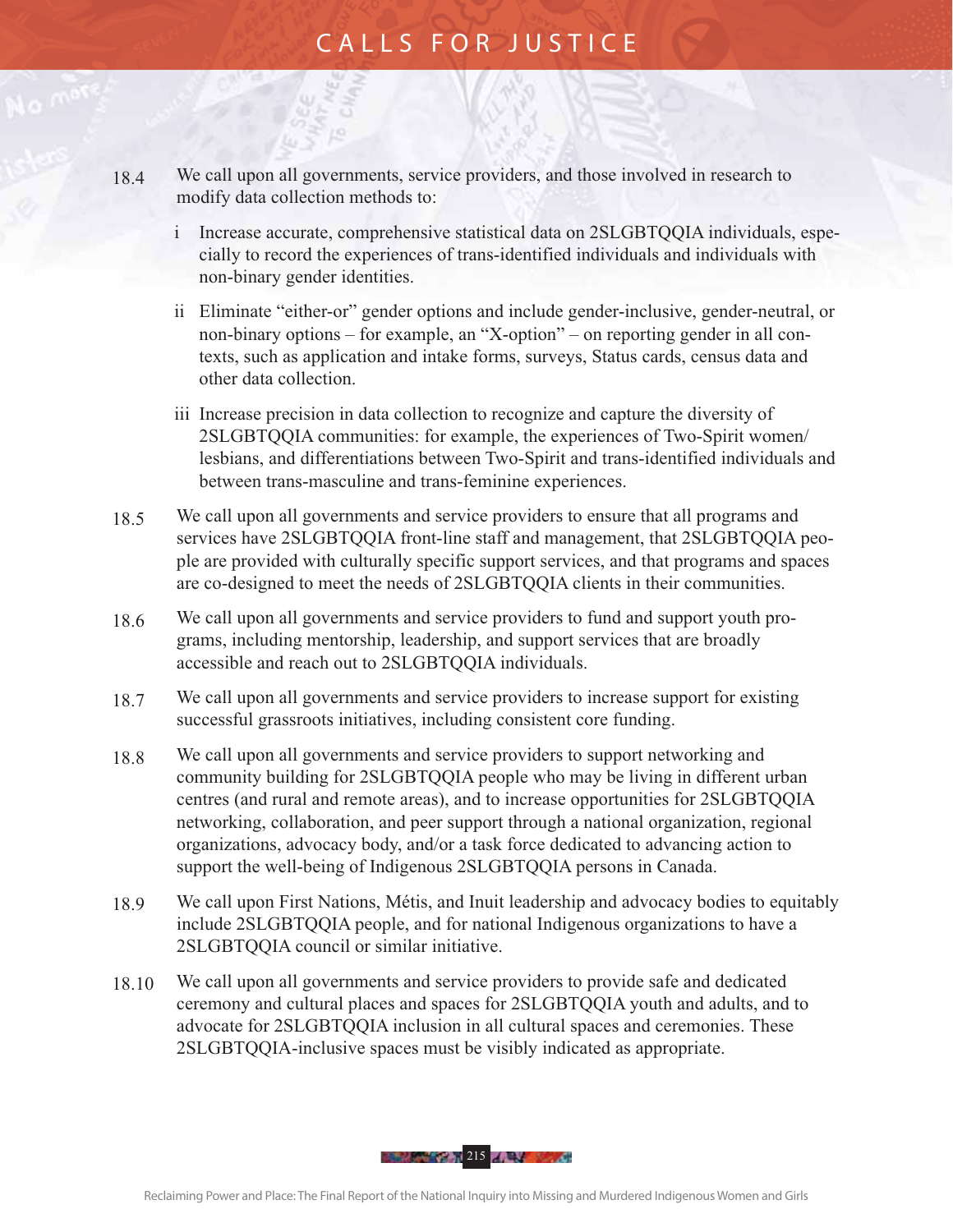- 18.11 We call upon all governments, service providers, industry, and institutions to accommodate non-binary gender identities in program and service design, and offer gender-neutral washrooms and change rooms in facilities.
- 18.12 We call upon all police services to better investigate crimes against 2SLGBTQQIA people, and ensure accountability for investigations and handling of cases involving 2SLGBTQQIA people.
- 18.13 We call upon all police services to engage in education regarding 2SLGBTQQIA people and experiences to address discrimination, especially homophobia and transphobia, in policing.
- 18.14 We call upon all police services to take appropriate steps to ensure the safety of 2SLGBTQQIA people in the sex industry.
- 18.15 We call upon all governments, educators, and those involved in research to support and conduct research and knowledge gathering on pre-colonial knowledge and teachings about the place, roles, and responsibilities of 2SLGBTQQIA people within their respective communities, to support belonging, safety, and well-being.
- 18.16 We call upon all governments and educators to fund and support specific Knowledge Keeper gatherings on the topic of reclaiming and re-establishing space and community for 2SLGBTQQIA people.
- 18.17 We call upon all governments, service providers, and educators to fund and support the re-education of communities and individuals who have learned to reject 2SLGBTQQIA people, or who deny their important history and contemporary place within communities and in ceremony, and to address transphobia and homophobia in communities (for example, with anti-transphobia and anti-homophobia programs), to ensure cultural access for 2SLGBTQQIA people.
- 18.18 We call upon all governments and service providers to educate service providers on the realities of 2SLGBTQQIA people and their distinctive needs, and to provide mandatory cultural competency training for all social service providers, including Indigenous studies, cultural awareness training, trauma-informed care, anti-oppression training, and training on 2SLGBTQQIA inclusion within an Indigenous context (including an understanding of 2SLGBTQQIA identities and Indigenous understandings of gender and sexual orientation). 2SLGBTQQIA people must be involved in the design and delivery of this training.
- 18.19 We call upon all governments, service providers, and educators to educate the public on the history of non-gender binary people in Indigenous societies, and to use media, including social media, as a way to build awareness and understanding of 2SLGBTQQIA issues.

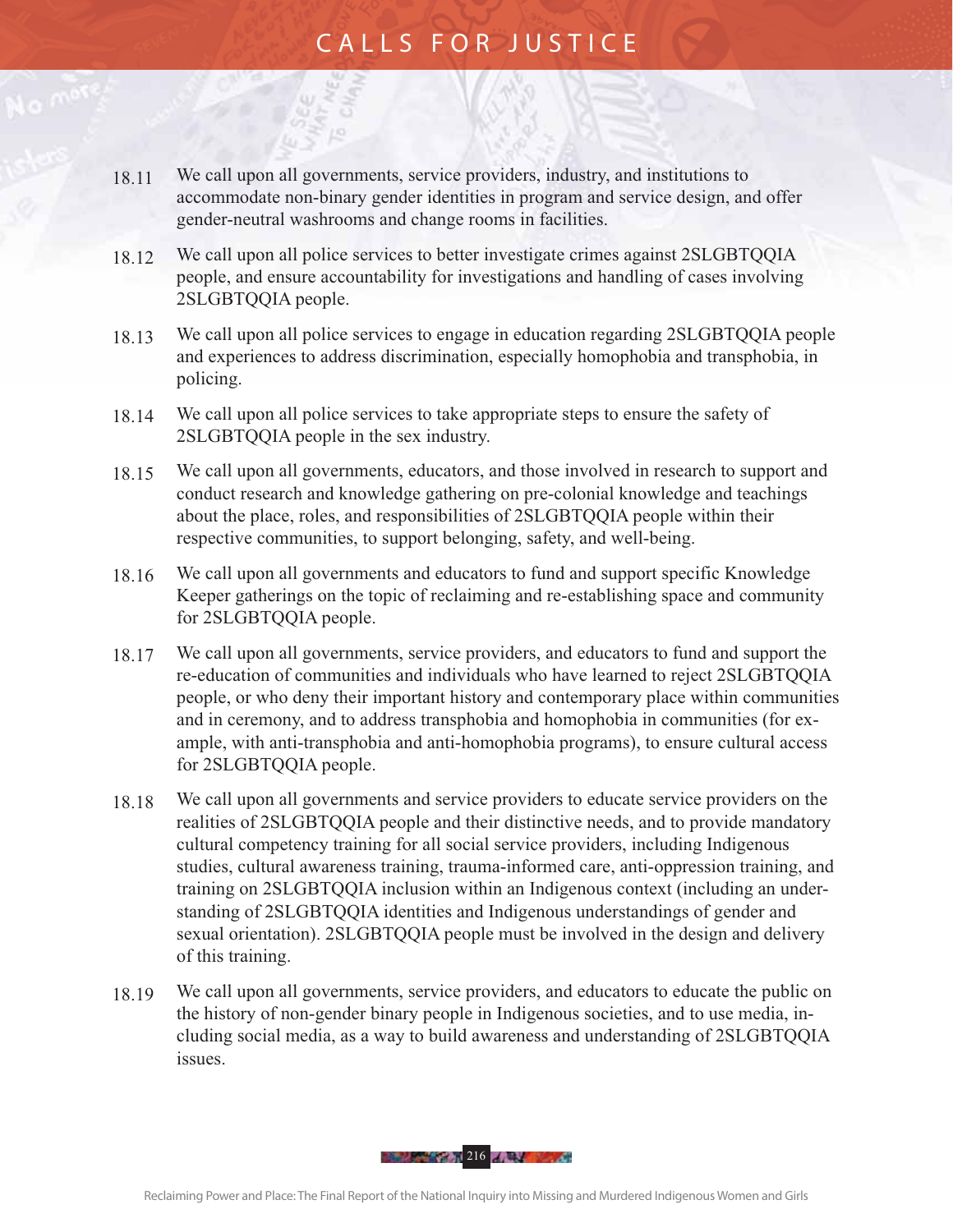- 18.20 We call upon provincial and territorial governments and schools to ensure that students are educated about gender and sexual identity, including 2SLGBTQQIA identities, in schools.
- 18.21 We call upon federal and provincial correctional services to engage in campaigns to build awareness of the dangers of misgendering in correctional systems and facilities and to ensure that the rights of trans people are protected.
- 18.22 We call upon federal and provincial correctional services to provide dedicated 2SLGBTQQIA support services and cultural supports.
- 18.23 We call upon coroners and others involved in the investigation of missing and murdered Indigenous trans-identified individuals and individuals with non-binary gender identities to use gender-neutral or non-binary options, such as an X-marker, for coroners' reports and for reporting information related to the crimes, as appropriate.
- 18.24 We call upon all governments to address homelessness, poverty, and other socioeconomic barriers to equitable and substantive rights for 2SLGBTQQIA people.
- 18.25 We call upon all governments to build safe spaces for people who need help and who are homeless, or at risk of becoming homeless, which includes access to safe, dedicated 2SLGBTQQIA shelters and housing, dedicated beds in shelters for trans and non-binary individuals, and 2SLGBTQQIA-specific support services for 2SLGBTQQIA individuals in housing and shelter spaces.
- 18.26 We call upon health service providers to educate their members about the realities and needs of 2SLGBTQQIA people, and to recognize substantive human rights dimensions to health services for 2SLGBTQQIA people.
- 18.27 We call upon health service providers to provide mental health supports for 2SLGBTQQIA people, including wraparound services that take into account particular barriers to safety for 2SLGBTQQIA people.
- 18.28 We call upon all governments to fund and support, and service providers to deliver, expanded, dedicated health services for 2SLGBTQQIA individuals including health centres, substance use treatment programs, and mental health services and resources.
- 18.29 We call upon all governments and health service providers to create roles for Indigenous care workers who would hold the same authority as community mental health nurses and social workers in terms of advocating for 2SLGBTQQIA clients and testifying in court as recognized professionals.
- 18.30 We call upon federal, provincial, and territorial governments and health service providers to reduce wait times for sex-reassignment surgery.